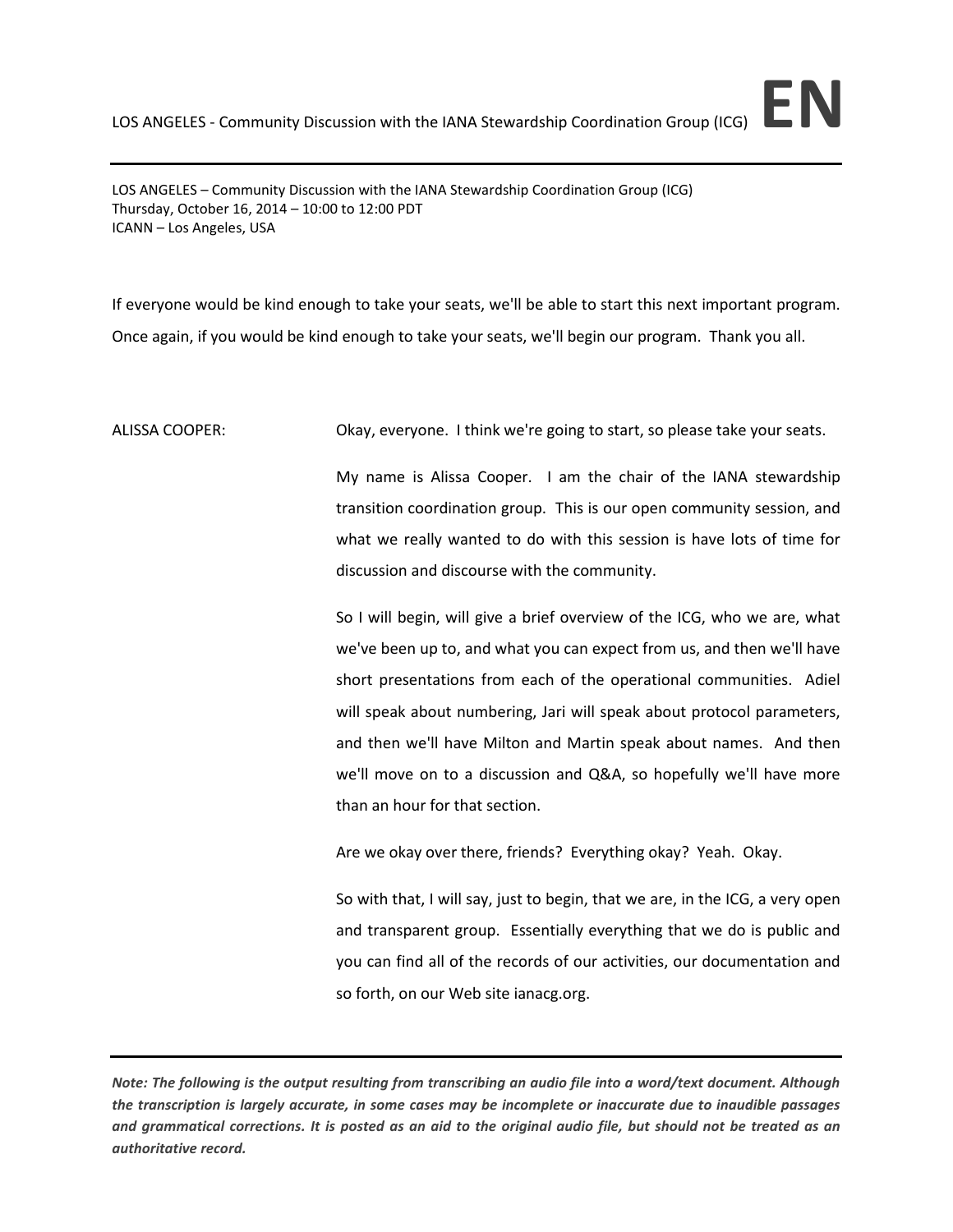So I think most people are fairly familiar at this point with the background of why we are here, but just to go over it briefly, earlier this year NTIA announced its intention to transition the stewardship of the IANA functions and asked ICANN to convene global stakeholders to develop a transition proposal to transition the current role of NTIA.

ICANN initiated a community process to determine how that would work, and that resulted in the creation of the IANA stewardship transition coordination group, the ICG, which is the group of people that you see here on the stage.

So the ICG is a group of 30 members and two liaisons representing all of the organizations listed on the slide, so we have very broad representation in terms of communities and constituencies that are able to provide input into the group.

And we additionally have one liaison from the ICANN board, Kuo-Wei, and we have a liaison from the IANA staff, Elise Gerich.

So that's who we are and now you can see all of us here together. I can't see all of us but you can see all of us.

## [ Laughter ]

So that's who we are and the next question is what do we do, what is our charter.

As our name implies, our primary function is to coordinate. So we are here from all these different communities so that we can help people in those respective constituencies work on the transition proposal and

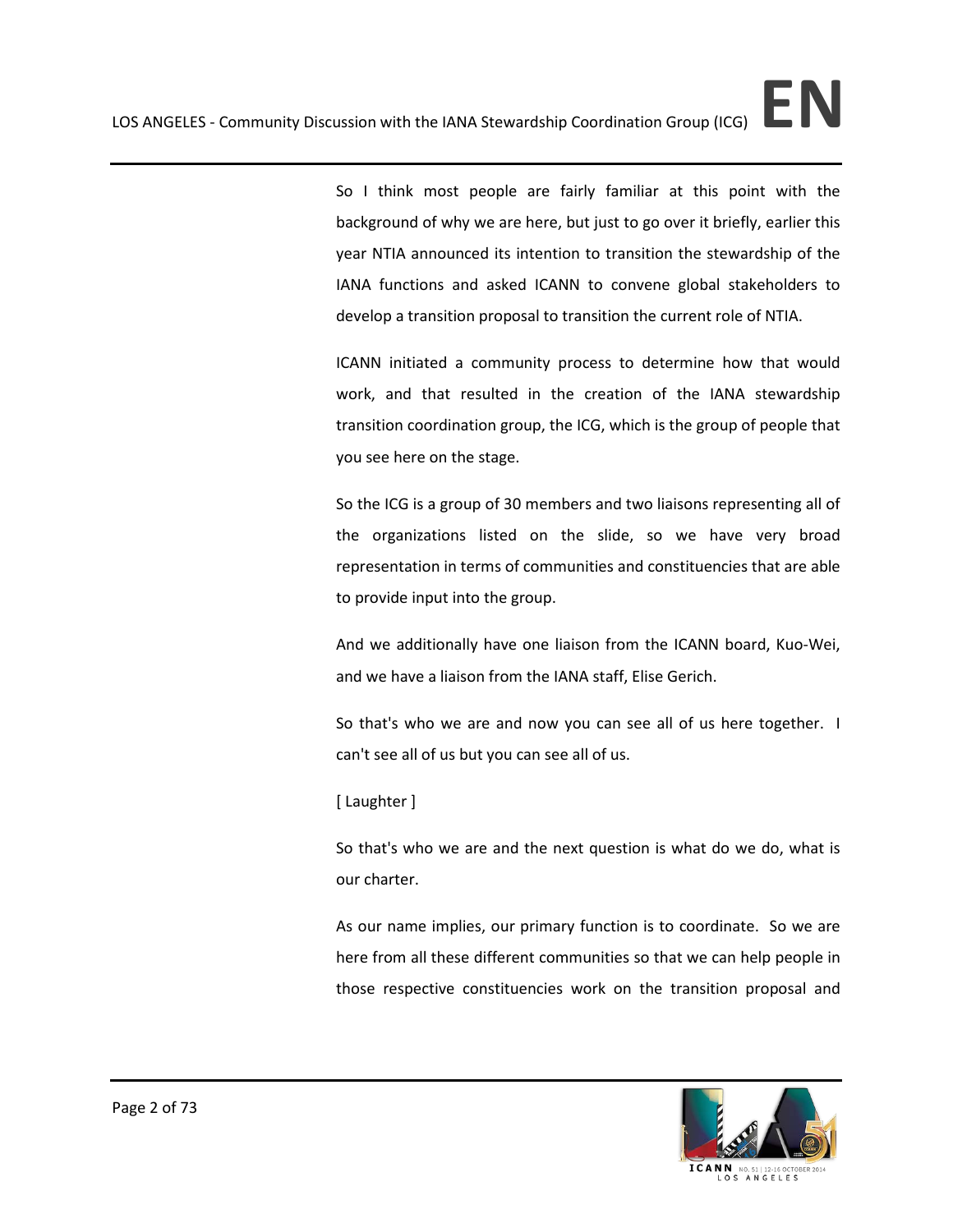So we are liaising back and forth with those communities, keeping them up-to-date on what this ICG is doing, and also keeping the ICG up-todate on what's happening out in the communities.

And that's really our primary function.

So our primary function is not to develop the transition proposal itself. That needs to be a bottom-up process that happens out in the communities and that's a process that we ourselves have trying to facilitate.

When we start to receive components of the transition proposal, we will be assessing them for various criteria. We will be assembling them into one unified proposal that can eventually be transmitted to the NTIA.

So that's a brief summary of our charter.

As many of you know, the transition is focused on a couple of specific aspects related to IANA. If you look at the way IANA functions are currently specified in the NTIA contract, they primarily relate to three different kinds of activities. One is the protocol parameters registry management, another is the DNS root zone management, and the third is the Internet numbers registry management.

And so while IANA has other responsibilities, it manages other kinds of registries, those are not within the scope of the transition and they're not really the focus of the work of the ICG or the communities.

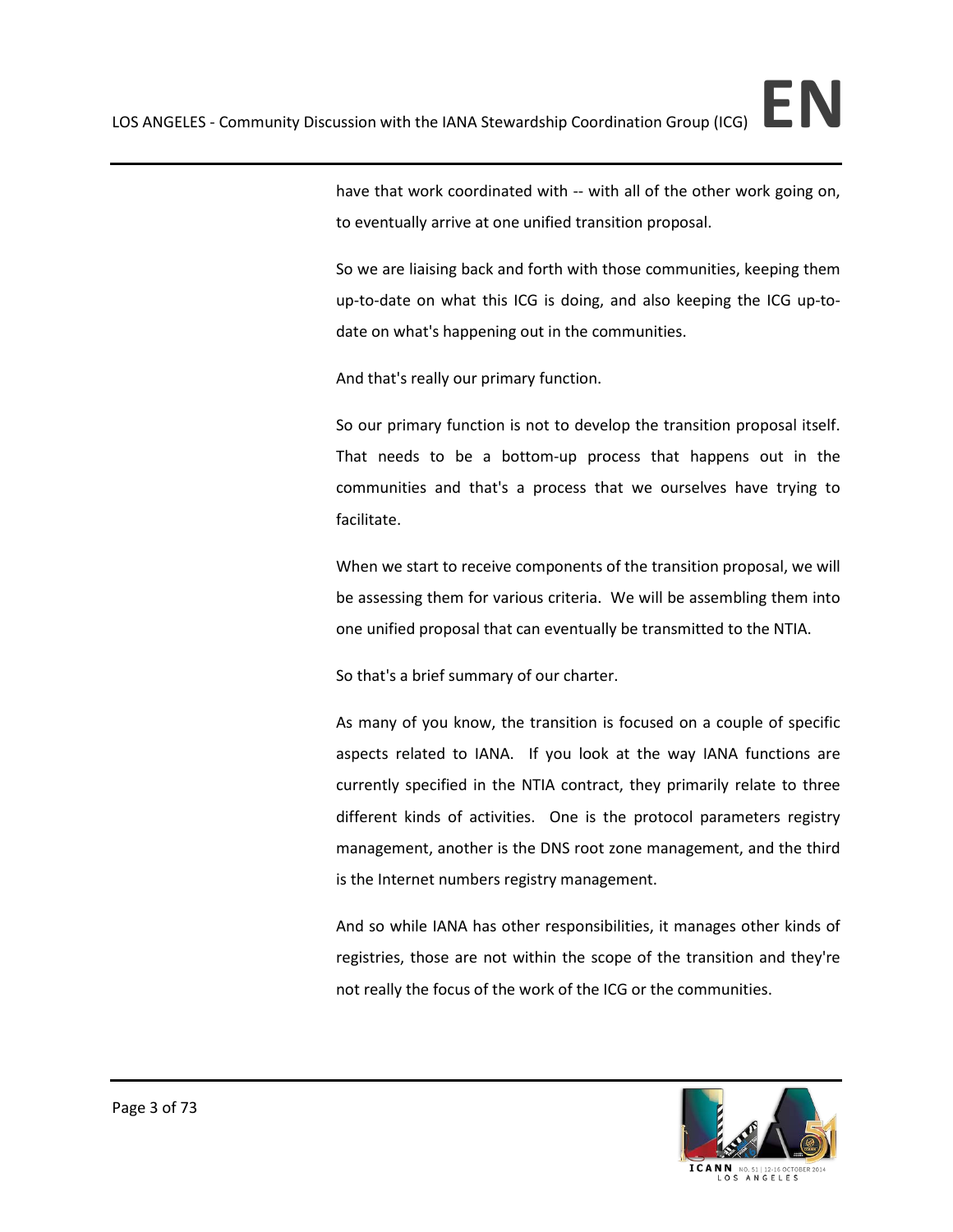The second way in which this -- the focus is being scoped is that it's really focused on the stewardship of the functions, so there's other aspects related to carrying out the IANA functions. All of us are quite familiar with the policy development processes that establish the policies that we follow in order to conduct allocations in the registries. There's other aspects that relate to how IANA carries out its business, but the focus of this transition is limited to the stewardship. So just wanted to make that clear as we talk about what we're expecting in the transition proposal.

The way that the ICG has asked the community to organize itself is to - is based around those three functions that are currently specified in the contract and carried out by IANA, so we're asking existing operational communities to each develop a component of what will eventually be a unified transition proposal. We're asking the RIR communities to develop a proposal for numbering resources. We're asking the IETF community to develop a proposal for protocol parameters. And we're asking the newly formed cross-community working group related to names to develop a proposal related to names.

And the virtue of that structure is that, first of all, we can rely on some existing organizations and processes that we've used for years and years to develop consensus and so forth, and that way we don't have to necessarily create whole new structures just so that we can all as a global community get together and develop this transition proposal.

It's -- this breaking up of the work this way allows the work to proceed in parallel and create some efficiency by creating communities of interest.

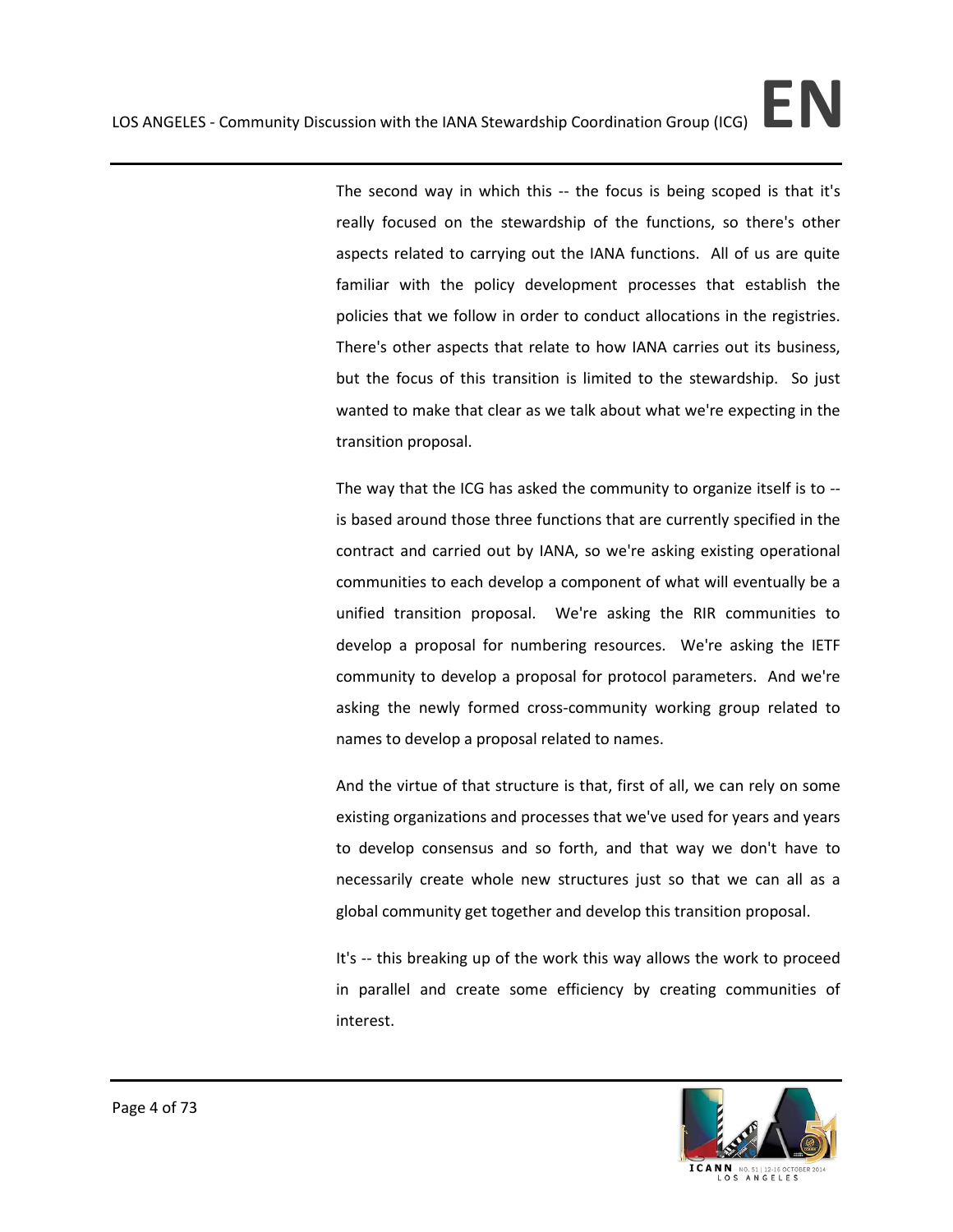So if you're really interested in protocol parameters, you can go to the IETF and contribute to that process. If you're more interested in numbers, you can go to the RIRs. Or in names, you can go to the names cross-community working group. So it allows us to split up the work a little bit based on groups of interest.

What it is not intended to do is to foreclose anyone from participating in any process. All of these operational community processes are open to anyone who wants to participate. You don't have to be a member. You do not have to have an historic relationship with any of the communities or institutions that are running the processes.

The idea is not to create a separation between the people who are inside the operational communities and outside. There is no such separation. And that's why you can see the little stick men in the middle of the slide. If you've never participated in any of these things before and you want to, you should, and they're open to you.

The idea is just to create efficiency in terms of how the work gets done.

The other really important aspect of this -- again, coming back to the "C" in "ICG" -- is coordination. So we have people who are participating in more than one of these processes. We have some people on the stage who are participating in all three. And the -- and that's really important, because the -- as the transition proposal pieces get composed, they need to reflect that coordination.

There is some overlap between the functions, and those overlaps need to be handled through these community processes, and that happens by having people who are paying attention to one or two or three of

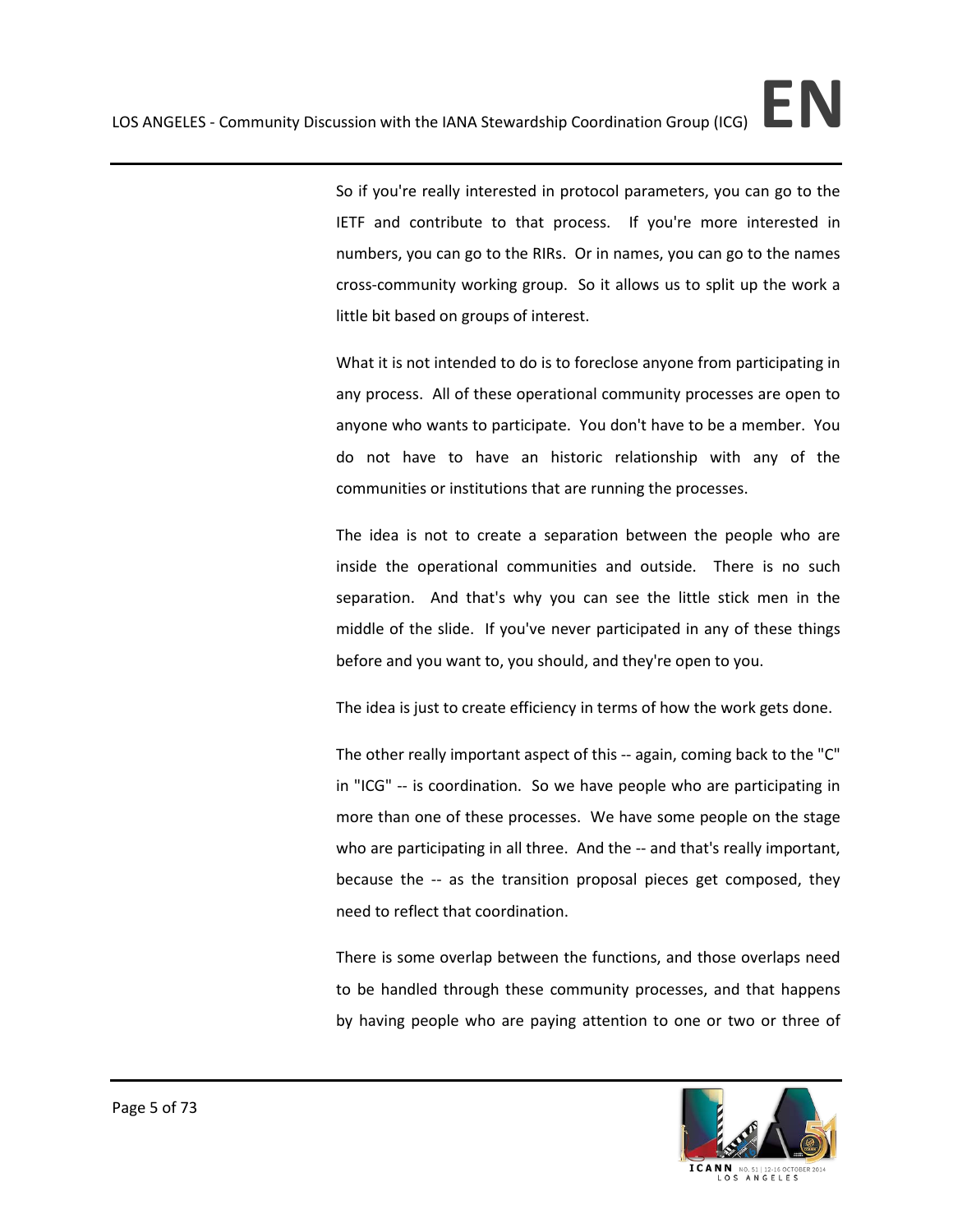them who can liaise back and forth, you know, informally or formally, and create those synergies between the proposal components.

So that's the development process.

In September, we as the ICG issued an RFP that went out to these communities and asked each community to develop a transition plan with very specific elements.

So first -- first of all, we wanted to know, you know, which function is your -- is your plan about. Obviously in the names cross-community working group, the proposal will be about names and so forth. And how does that community currently make use of the IANA function.

We just want to establish a baseline in terms of how do things work now.

Similarly, we want to establish a baseline in terms of what the existing policy oversight and accountability mechanisms are. So if we're going to -- if we're going to do a transition, it's really important that we're all on the same page, but what the existing mechanisms are, so we understand what the changes are that are being proposed. So there's a section of the RFP that asks the communities to detail what the existing arrangements are.

Those two sections should be very straightforward for any community. It's kind of like writing down facts about how things already work.

The next section asks for the community to explain its post-transition oversight and accountability proposals. This is precisely what is it that

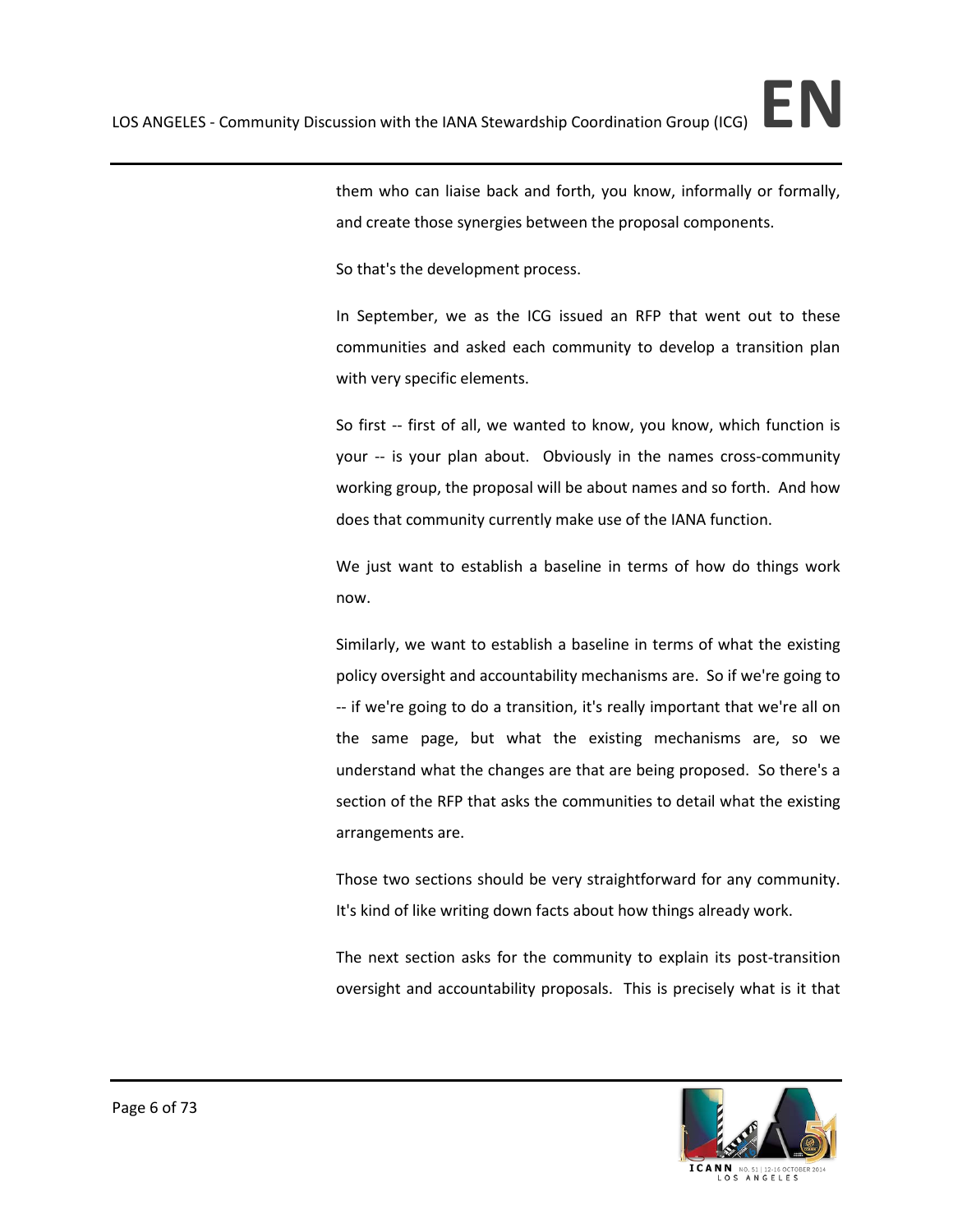the community is proposing to change or add or not add, in the event of a transition away from NTIA.

We also want to understand the implications and we want to see that the communities have thought through the implications of their -- of the transition plans that they're proposing.

So we want to understand if -- if what your -- if your proposal will create operational requirements, will there be any operational continuity risks that you see, are there any legal requirements that you are relying on in the post-transition world.

We want to see an evaluation of why do you, as a community, think that your proposal is going to work.

And we want to understand the expected time line in terms of any changes that need to be made and intermediate milestones that may be part of those changes.

Finally, we want the communities to do a bit of an assessment in terms of how they arrived at their transition proposals.

There is criteria that NTIA has put forth in terms of what they will accept out of a unified transition proposal.

We want to understand from the communities their explanation for how they believe they have met those criteria, and we also want an explanation of the -- of the process that was followed, you know, describe how this working group worked, and the outreach that was conducted, to make sure that it was open and participatory.

And finally, the consensus level that was achieved.

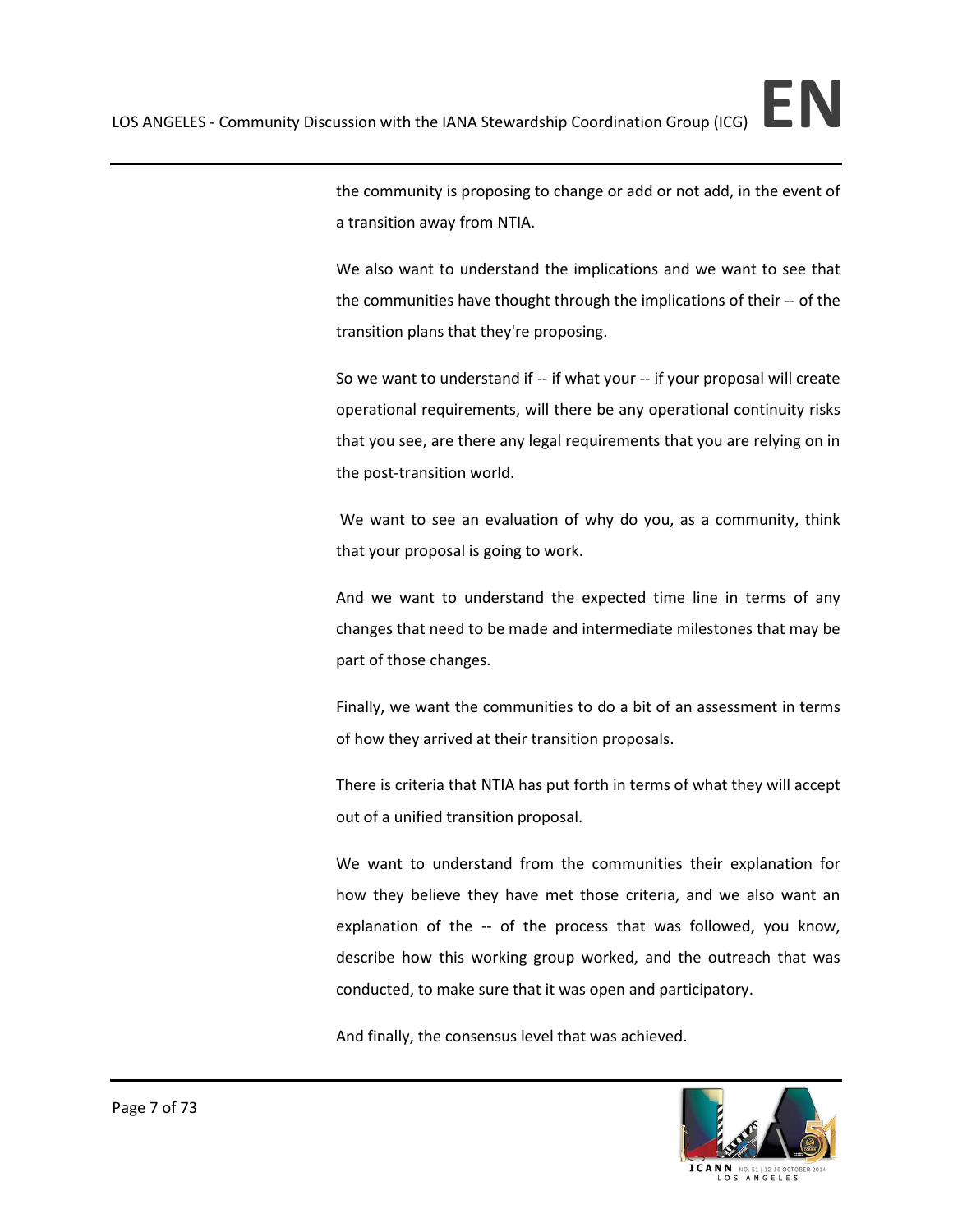So it's -- one of the NTIA's requirements is that the proposal have broad -- broad support, and we need to see that that happens within the individual communities as a way to build towards global consensus on a final proposal.

So those are the elements of the RFP.

As I said, the RFP went out in September to the operational communities, and the period that we are in now is the development of the transition proposal components themselves.

So we've set a target deadline of January 15, 2015 as when we as the ICG would like to receive these components from the RIR communities, from the IETF community, and from the names cross-community working group.

The time line -- the January 15 deadline is -- it wasn't arbitrarily picked out of the air. It is based on a series of steps that we expect to come after that deadline, and it's all -- you know, we started from the September 30, 2015 contract expiry deadline and moved backwards from there.

And so as you can see in the slide, it's an iterative process that we expect, and we also, with each phase, need to make sure that we leave time for the communities to develop consensus and reconfirm that they still have consensus.

So after we receive the individual proposal components in January, what we expect to do is assess those for completeness and clarity and so forth, and if we have questions or if we believe there are gaps or

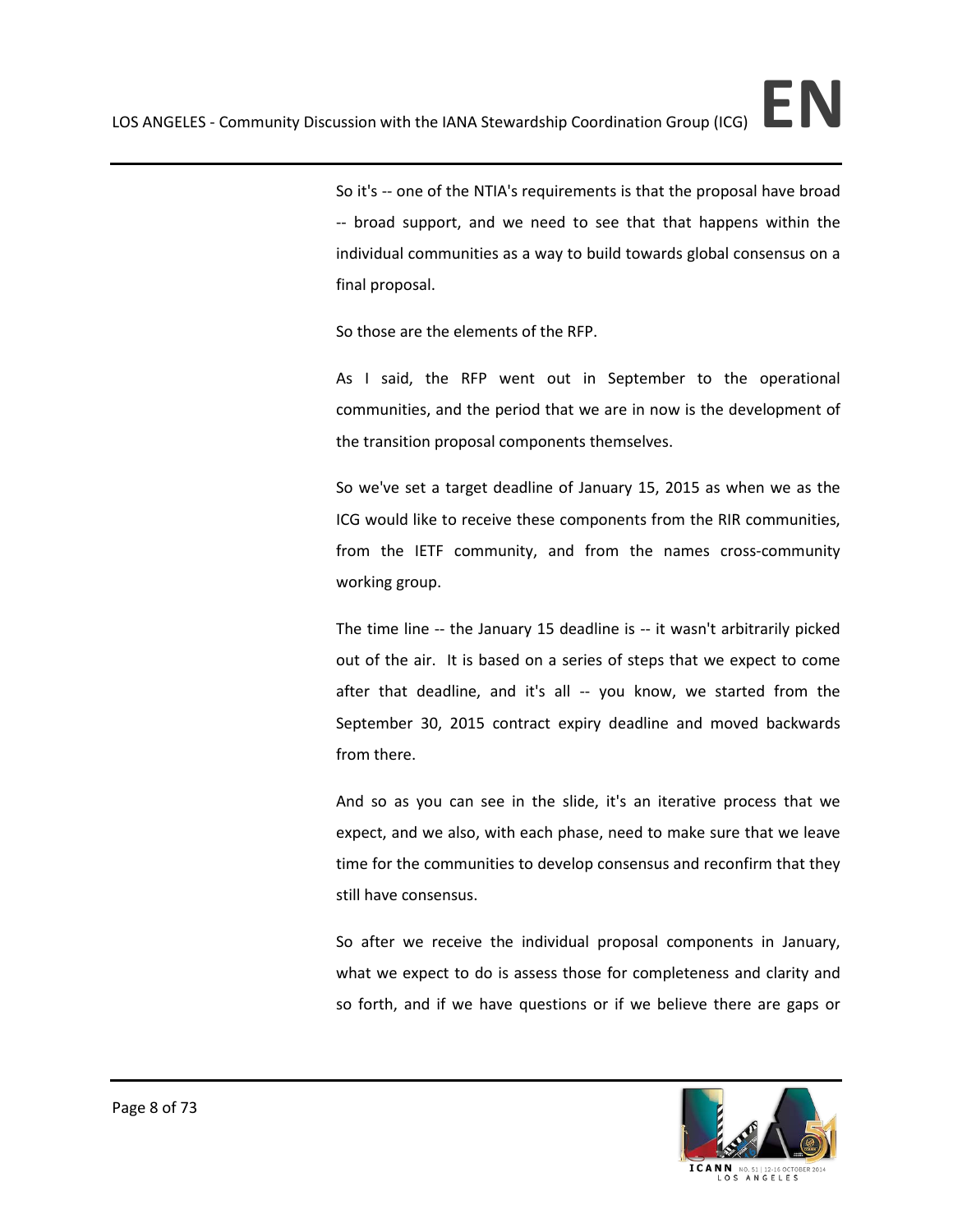issues that need to be resolved, we will send the proposals back to the communities.

I think actually -- yes. That is the first step.

So in the very first step, we're going to be doing this individual proposal assessment. If we -- if we find any issues, it's not for the ICG to resolve those issues. Those -- the proposals will go back to the communities, and that's why you see on here that in this -- in the first -- or in the second blue phase, we need to give the communities time to make those fixes and determine that they have consensus again. And you'll see that with every step in this process. We give the communities time to make any fixes and make sure that they have consensus, because that's what we need at the end of the day is consensus on the -- on the whole thing.

So that will be the next step, after January, is that we'll do an individual assessment of each proposal component.

Once that is complete, then we'll have a unified proposal assessment, which means that we will put the pieces that come from these operational communities together into one unified proposal and determine if, as a whole, it makes sense if the pieces are compatible and interoperable, if there's anything missing, if the overlaps are handled properly, and we also have had some discussion within the ICG about doing an analysis or an assessment to determine that, indeed, the goal of this process to make sure that the IANA functions operator can be held accountable post-transition has actually been met.

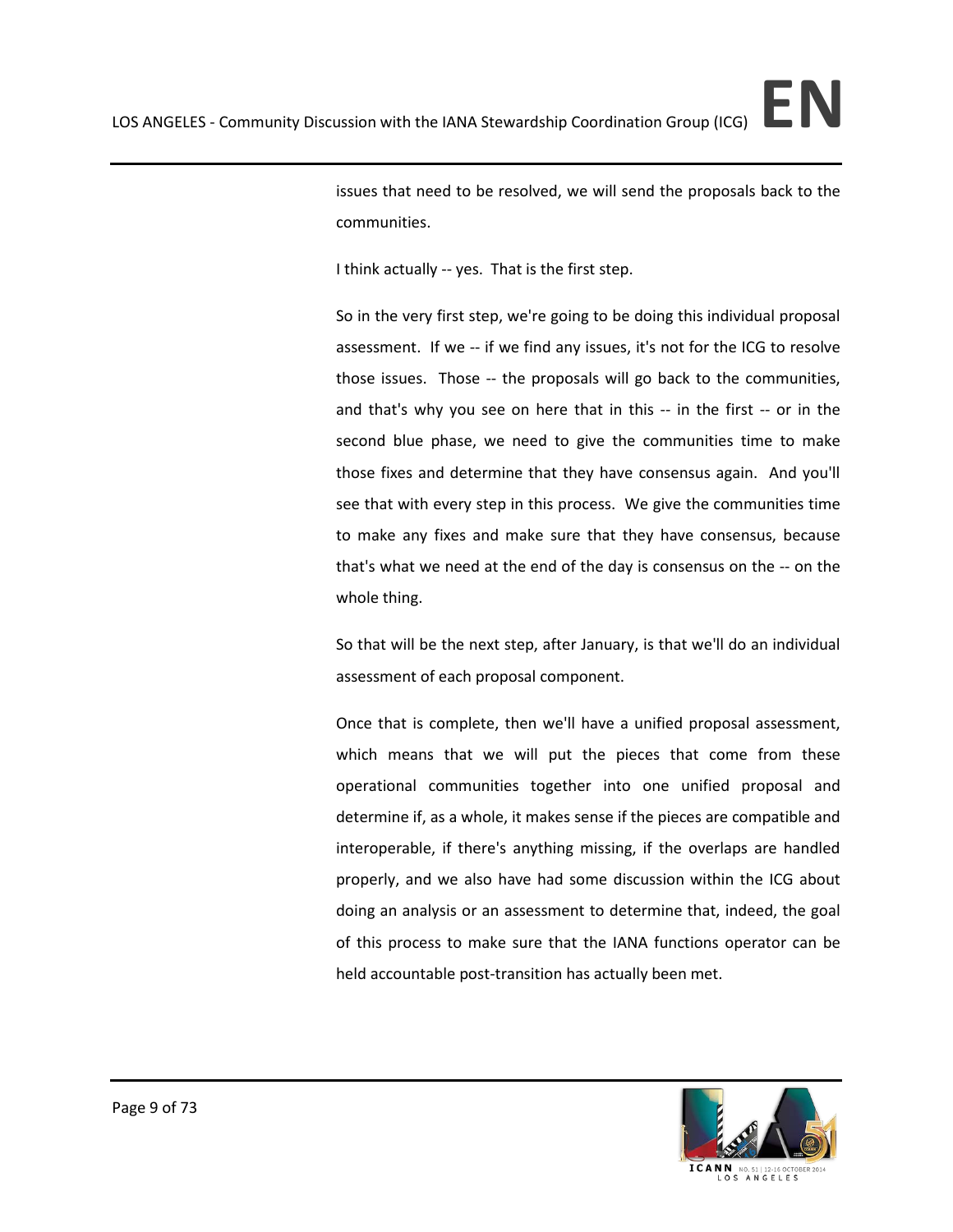And we're still discussing exactly what that might entail and how we might go about doing that.

Again, in this phase, if we find issues or there's problems, the ICG will not be editing the proposal. The ICG will send those issues back to the communities to have them resolved.

And then finally -- eventually we'll need to finalize this proposal and send it to NTIA. So the idea here is once we have a solid, unified proposal, the communities are on board with it, we will put it out for a final round of public comment. The ICG will review those public comments. Again, if there's changes that are necessary, we will go back to the communities to get those changes done and eventually the proposal will be submitted to the NTIA.

So that's the kind of rough sketch of how we see this all playing out in the next year.

I just briefly -- because we've been here all week already and have been engaging with different parts of the community, we've all heard a number of questions come up. So I wanted to kind of give a brief overview of the prominent questions that we've heard and quick answers in case that helps us facilitate our discussion later on.

There's been a question about whether the ICG is having a joint meeting with the cross-community working group on naming-related functions in mid-November. We are not having a joint meeting. It is possible that the cross-community working group will have a meeting. That's up to them to decide. But there is not -- but there is not a joint meeting planned. So if you have heard that, that's not true.

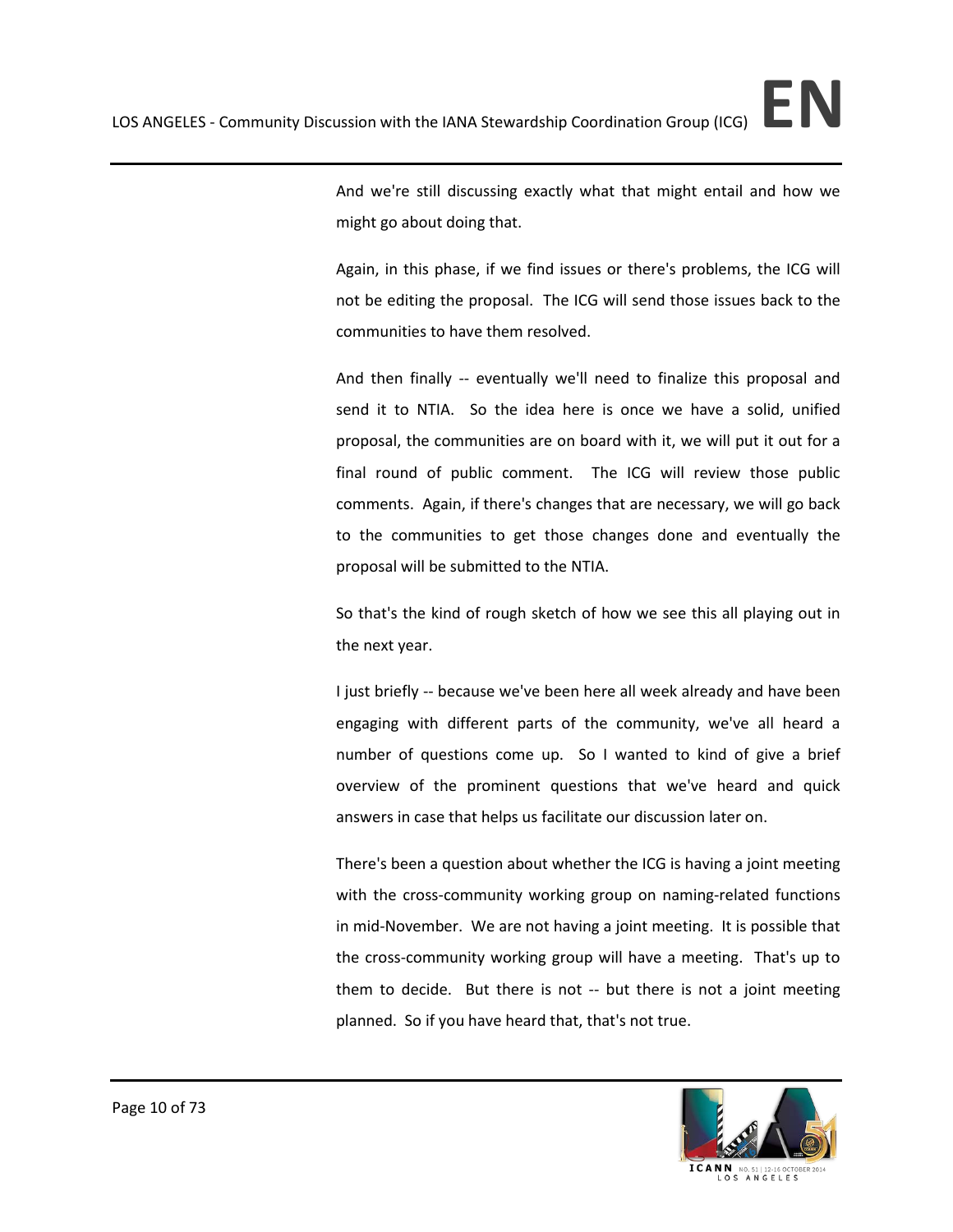We've had another question about whether the target deadline for the operational communities to submit their proposals to the ICG has changed from January 15 to January 31st. It has not. The deadline continues to be January 15. We did say these are target deadlines. There's some flexibility. Obviously, if we get one proposal before January 15 or one during or one after, we can start to do an individual assessment of them each in turn. But ultimately what we're trying to do with the timeline is not have the pieces be too far out of sync because when it comes to that stage where we need to do a unified proposal assessment, it will be difficult to do if we don't have all the pieces. So that's why we're trying to keep all of the communities roughly in sync as much as we can with some flexibility here and there.

We've been asked a lot: What is it the relationship between the ICG and the ICANN accountability cross-community working group? That's something that we as a body will be having a meeting -- a working meeting tomorrow and talking about that, how we do that procedurally.

And since that working group has only just been formed, we need a little bit of time to discuss that amongst ourselves and figure out how we might liaise with that new activity.

There have also been questions about whether the final transition plan needs to cover every aspect covered by the existing NTIA contract and whether the transition scope is broader or narrower than the existing contract.

In our RFP, what we have asked the communities to do is to crossreference the existing contract as appropriate. So the community - certainly everyone in the community should read the existing contracts

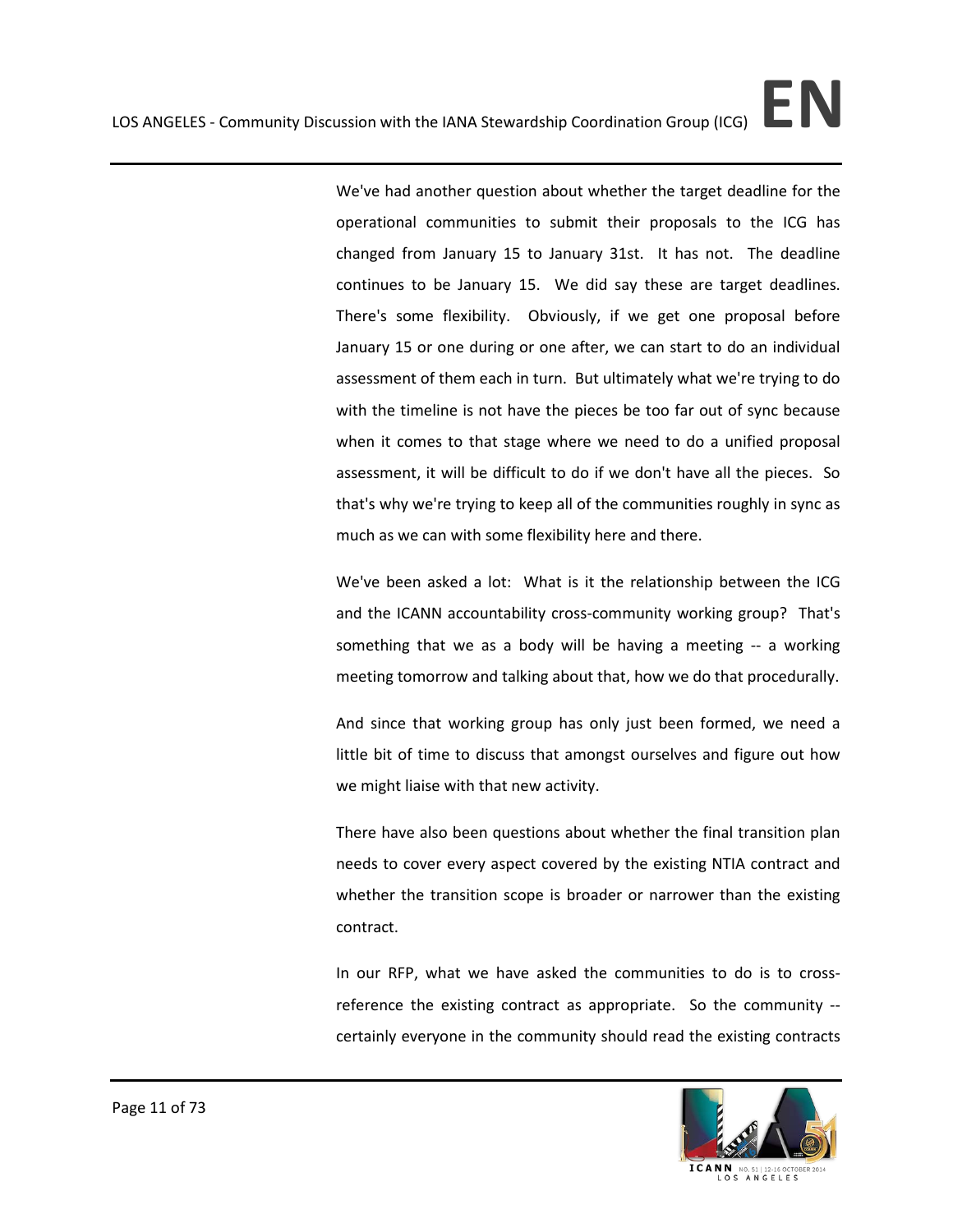so they understand what it covers. But within the community processes, decisions need to be made about which parts are in scope, if they want to cover more or less than what is covered in that contract and whether there's language from that contract that is worth crossreferencing. So that's really up to the communities to decide.

And then finally we've had some questions about whether the ICANN board will have to approve the final transition plan, whether they will be able to modify the transition plan before it gets sent on to NTIA. And those are questions that we are currently engaging with the ICANN board and staff about.

We've had our own internal discussion about what we want to have come to pass in that final step when the proposal gets sent on to NTIA. And we will continue to work on that amongst ourselves and possibly jointly with the board and staff to make sure that we have a clear articulation of what the steps will be at the end of the process.

So those are just some questions that we've heard and brief answers, but we can discuss them more during the Q&A. Those are just some references so that people are aware. And I think we can move on to -- Adiel is going to talk about the process in the numbering community.

## ADIEL AKPLOGAN: Thank you, Alissa.

As one of the identifiers of the operational community, the RIRs together also working to put in place a single proposal to be submitted to the ICG, and that single proposal will emanate from original consultation done by each RIR.

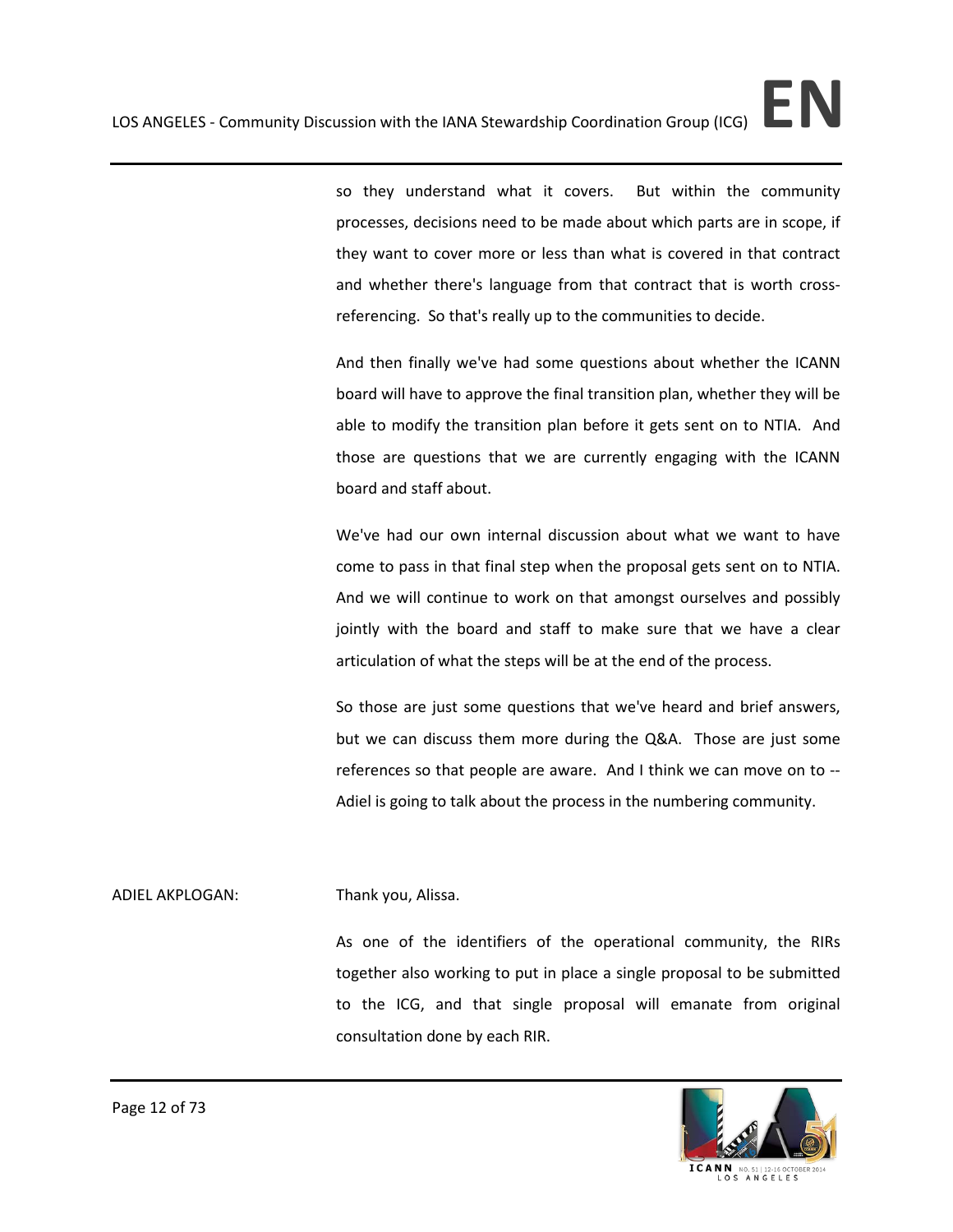The outcome of this consultation will be consolidated at the end and be the final -- the final proposal that will be submitted. So we have kind of started this process a little bit early, some of the RIRs.

And at each RIR level, there is a mailing list that has been set up. All the RIRs have a separate mailing list for discussing the transition and coming up with a proposal. And this proposal can vary from one region to another. As you know, we have within the RIR a very clearly defined policy development process. And then when it comes to global policy, we ensure that all the community contribute and agree on the policy. And we have inspired this process from our global policy development process.

So the discussion on those various RIR mailing lists are key for the process. So if you are either a member of the number community or not and you want to contribute, you have this opportunity right now to participate into the list that is run by the RIR serving your region.

In the APNIC region, they have already had their second meeting of the year where a strawman proposal was presented to the community. That proposal is being discussed on their own mailing list right now. And a few of the RIRs are also going to maybe use that -- or share that proposal with their own community.

In ARIN region, they had their public policy meeting last week where this was discussed. They had a panel discussion. And what they come up with is a survey to collect input from the community, and that survey will be the base of their proposal to the comment basket.

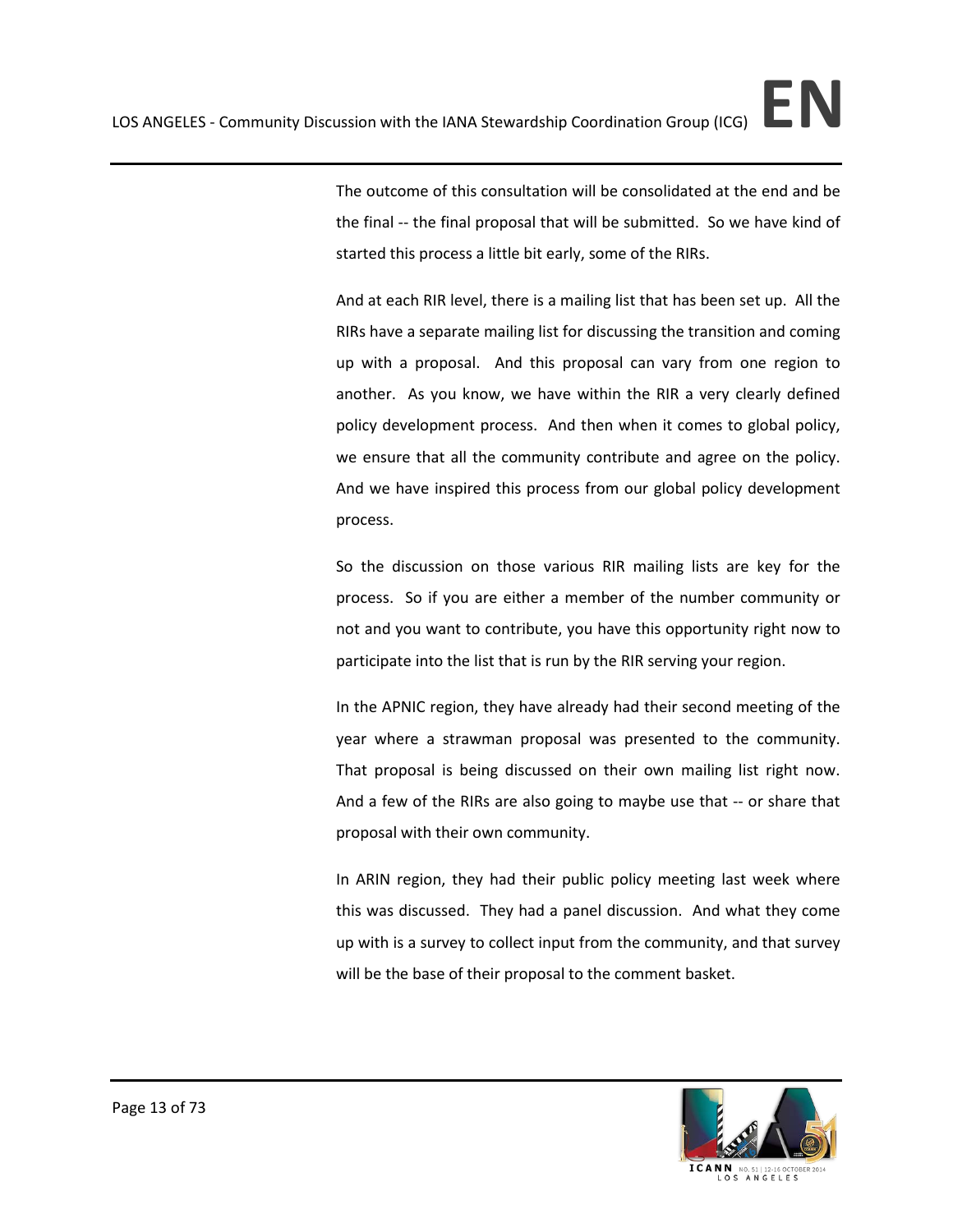In LACNIC region, they have set up a small committee made of three committee members to kind of drive the process. They have sessions scheduled during LACNIC 22 -- okay. The slide is there -- in Santiago in October 2014.

And that will be a -- LACNIC, all right, good -- an informational panel. And they will also try to wrap up the discussion online and come up with a proposal. So from now to then, there is the mailing list internetgov@lacnic.net that can be used to discuss this.

RIPE NCC also had decided this very early. The first discussion that they had formally on this was in May during the RIPE meeting in Warsaw. This is handled in RIPE region through what they have as the cooperation working group. That's where the discussions are taking place. And the draft statement was now released on October 9, and they are discussing that.

In our region, we had the first consultation during our meeting in Djibouti early this year that result in the creation of a mailing list where we are discussing this. We have moderator for that mailing list. And we have set up a dedicated page as well that gives information to the community. And I think all the RIRs have something similar as well.

And we are going to have a second formal consultation during our upcoming meeting in November. And, in fact, AfriNIC is going to close the loop of this inter-RIR consultation, and that will then lead us to the consolidation of the document.

There is an idea that we are working on now that is going to be published in the coming days, which is to set up a team that would

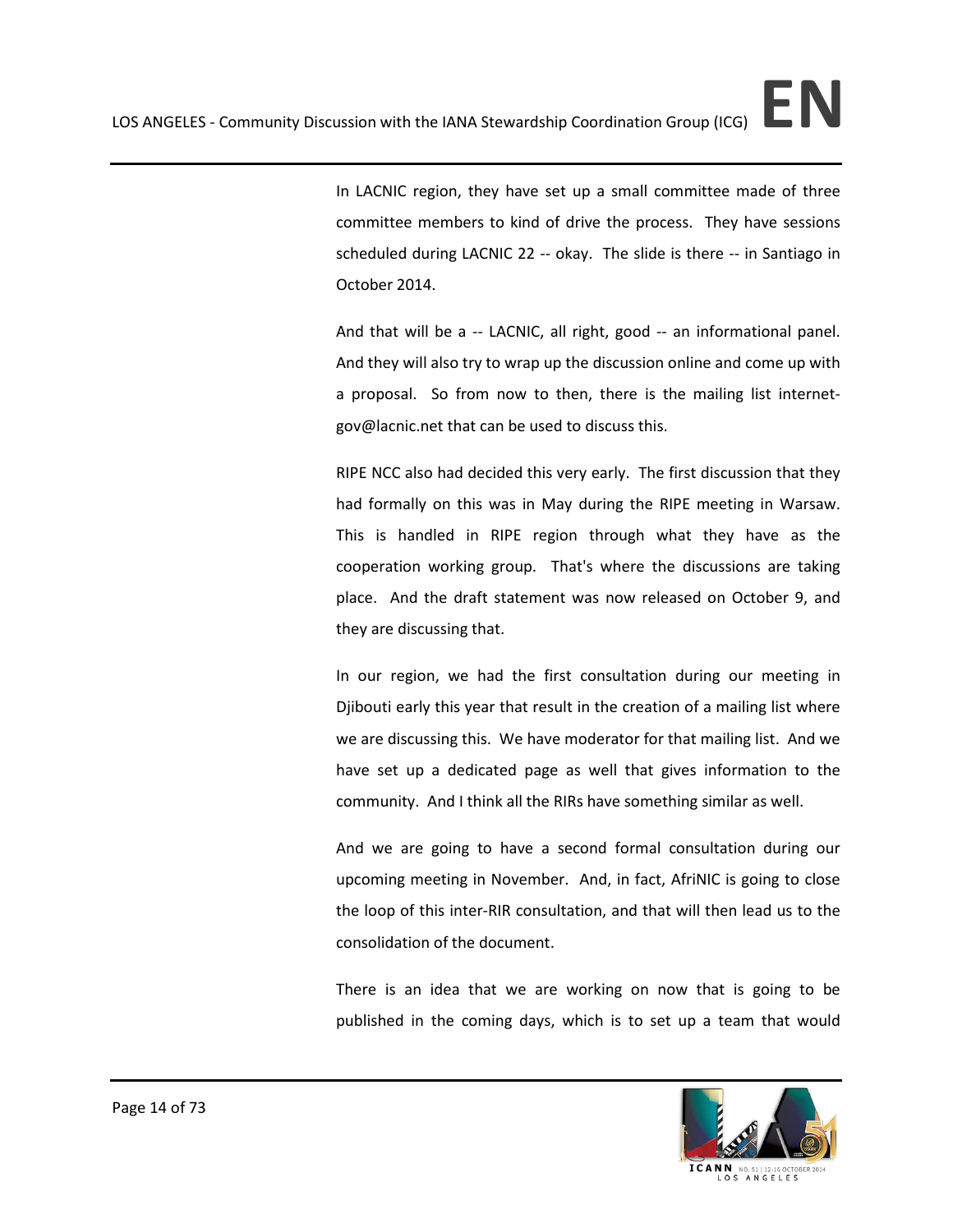consolidate all of this. That team is called the CRISP Team. That's will be made of 15 members, three from the community and one from each RIR, three from each RIR region, one from the staff and two from the community. And that will -- that committee will have the responsibility to take the proposal, the discussion from the different regions, consolidate them through a very open process. This will allow us to make sure that the final proposal have the endorsement of the community and has been developed through an open process.

That's it from the number community side. We will be happy to answer any question and provide any further clarification when and where needed. Thank you.

ALISSA COOPER: Thank you, Adiel.

Let's move on to Jari.

JARI ARKKO: Thank you. Can we bring up my slides or should I press here? Okay.

ALISSA COOPER: Or we can pass to Milton if you would like to wait for your slides.

JARI ARKKO: Maybe someone will bring up the slides. In any case, I wanted to talk briefly about the IETF process briefly because I think the most

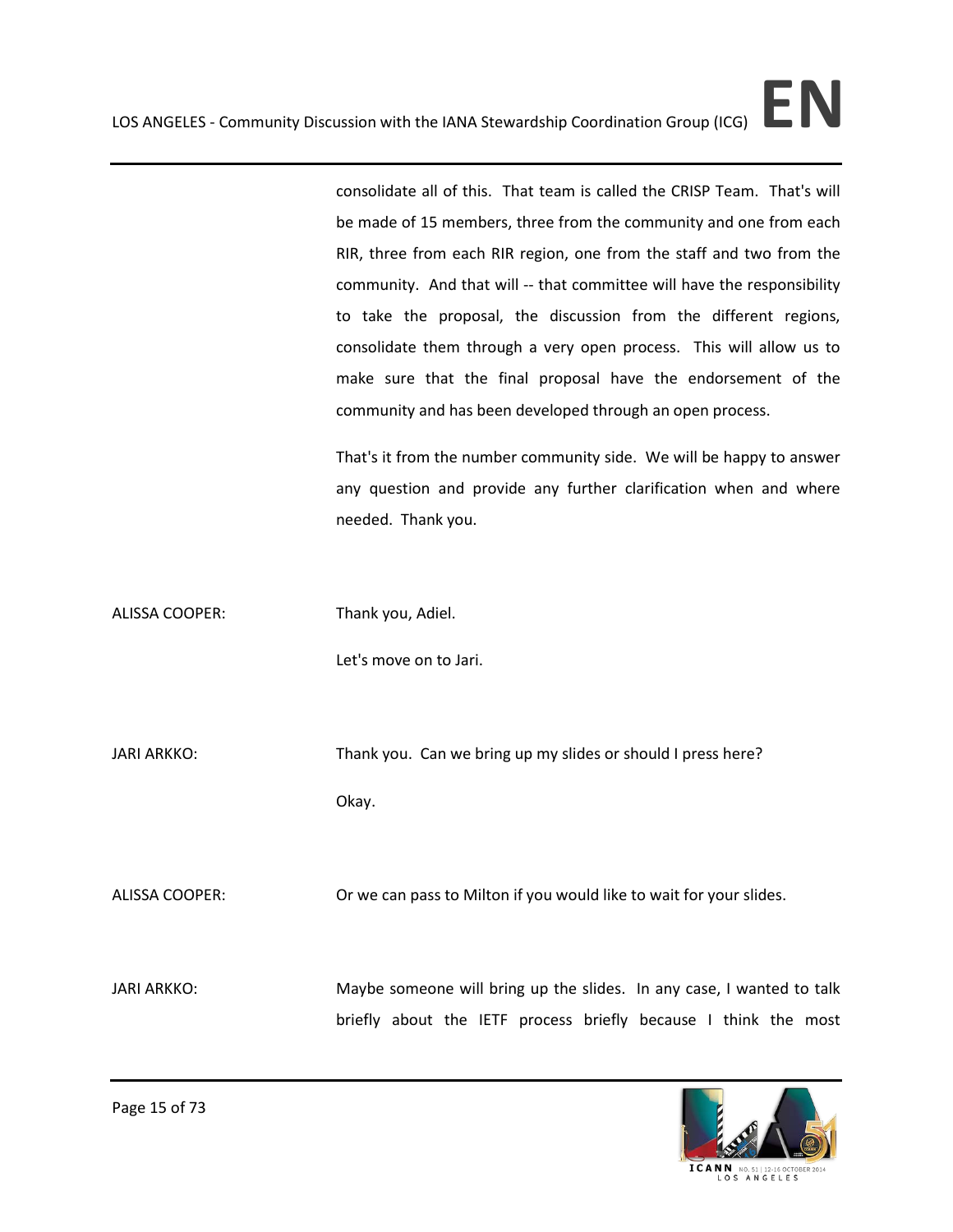interesting part of today's discussion is the discussion and questions and arguments. But I did want to speak a little bit about what do we do at the IETF in regards to IANA today, how we plan to change that in the future, and how you can get involved in the transition planning process.

And, of course, we spent most of our time at the IETF thinking about the technologies and not so much about IANA issues. But we do need a database of protocol numbers for various things, port numbers as an example, 80 for HTTP, 25 for email, and so forth.

And we use IANA for that. And the -- there is a division of work for doing this -- these registrations or maintaining the database, so the role of the IETF in this case is -- I will scroll forward here. So the role of the IETF is to deal with the policy issues, where we make the decision of what numbers to allocate or what the policy is for allocating numbers. As you many know, many of the numbers are actually first come, first served basis so anyone in the world can request them if they need them.

We have some oversight by the IAB and Russ Housley here. And, finally, we have implementation of the database by ICANN and IANA.

I should also mention that the arrangements for this have evolved over time quite a bit. In the last 15 years, we have seen creation of agreements and yearly SLAs and all kinds of things. Just as one example, one thing that we are doing this year together with ICANN and IETF is implementing an audit. And the purpose of the audit is to verify by an external party, an auditor, that IANA has actually followed the policy that has been specified by the policy party, in this case, the IETF. And the purpose of the audit is not just to inform me or Russ that things



ICANN NO. OS ANGELES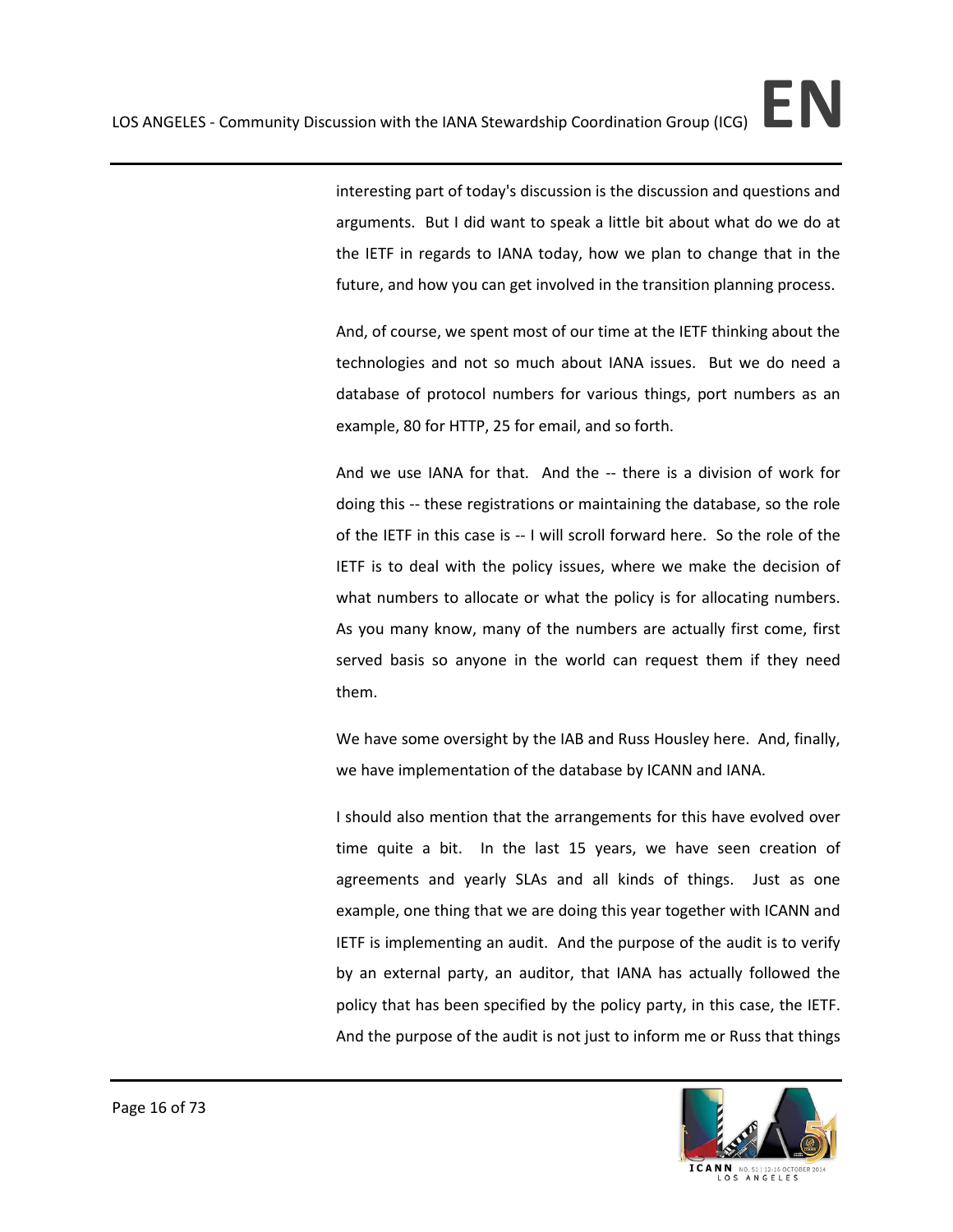In a little bit more detail, I wanted to go into discussion of exactly how are we organized with regards to IANA. So, first of all, we have some agreements between the different parties. IETF and ICANN have an agreement over IANA services and the IAB with oversight. And all of this has been specified in various documents.

I did want to go into question of accountability because that's been really key in many people's minds, and I think we have a particular answer for that at the IETF. So you can't really think about accountability as something in the abstract. You have to connect it to a particular topic or issue, basically, you know, what could go wrong.

And things could go wrong in our own process at the IETF. We do have some mechanisms to deal with that. So these mechanisms have existed for a number of years, things like appeals. Any decision can be appealed. We have a NomCom that selects IETF leaders such as myself. And if we screw up in some fashion, we can also be recalled. So there is a set of mechanisms to deal with that kind of problem.

But things could also go wrong in some fashion between IETF and ICANN. So far they have been working great and we're very happy, both sides, I think. I don't see that that's as likely, but we do have mechanisms for that as well. So we have day-to-day operational problems, of course, from time to time, almost -- we produce a lot of documents and some of them are not clear, for instance. We bring up the issues with IANA, for instance. Note any issues and bring it up on our side and deal with that.

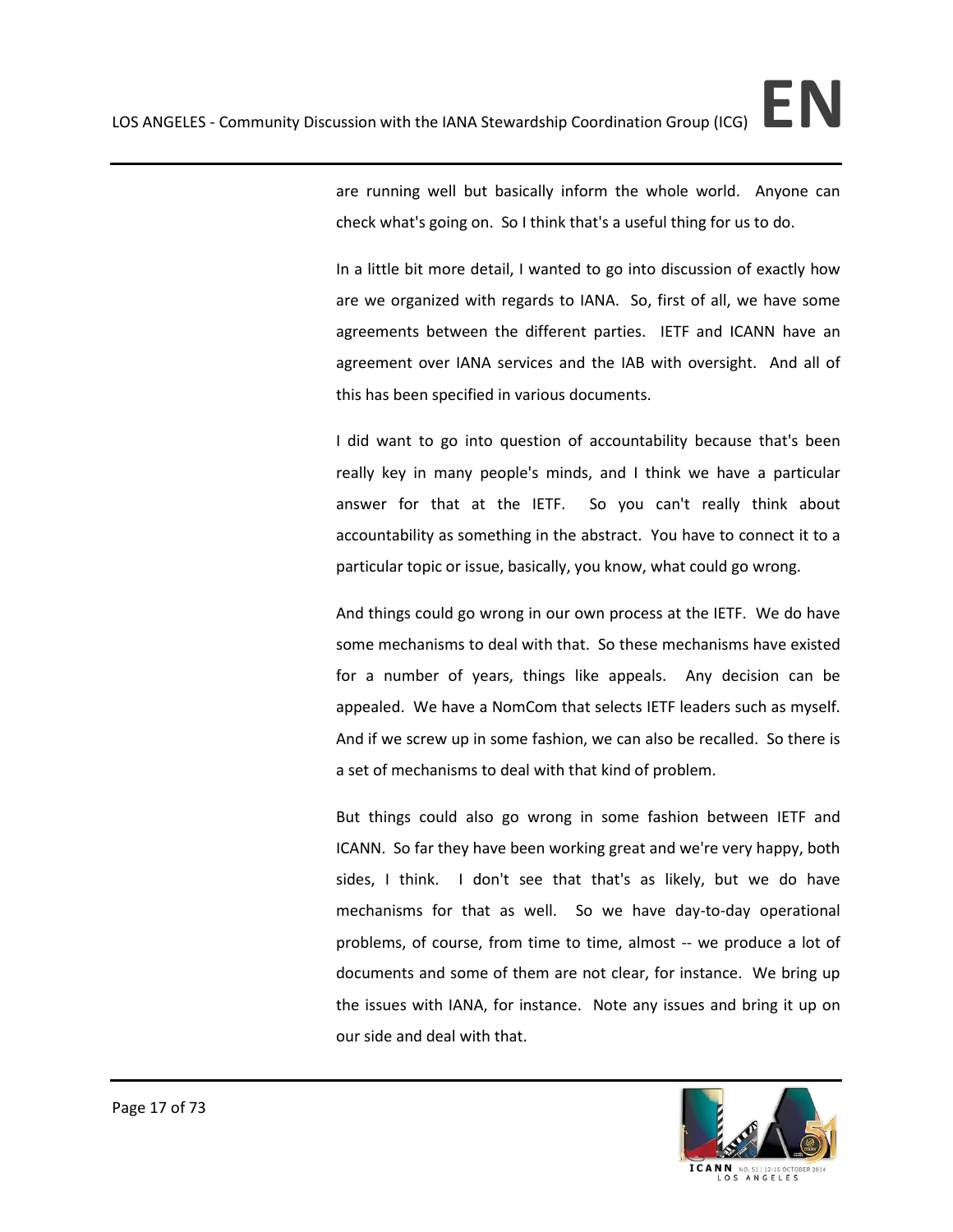If there are any more serious problems, we can escalate through the structure of the organizations ultimately to the boards and deal with that if there is anything serious. And the contracts also do have a termination clause of a six months' waiting period. I don't think it will ever come to that, but those opportunities exist there. I'm thinking about this in terms of regular business kind of thing or contractual arrangement.

I should also mention that this indeed has worked fairly well in the last 15 years and as you can tell from the audit example, making improvements every year. And it is kind of important to note that from our perspective, there is really today -- in today's situation, after all these improvements that have already happened, there's really no role that the U.S. government plays here.

In fact, I think the IETF community has been very clear in that there is really no external or higher authority with regards to what gets done for protocol parameters than the IETF community itself. So that's today.

What do we plan to do for the transition? We've created a working group, and obviously we've been discussing these topics for a long time. We had a face-to-face meeting in March. We had another one in July. And we assume we are going to have some more. We created a working group called the IANA plan working group. Marc Blanchet who is the chair of the working group is attending the ICANN meeting. I don't know if he is in the room. If you are here, stand up. Doesn't appear to be here.

In any case, that working group has a draft plan. It is about two months old, and it is being revised. It is not done. It's been actively discussed.

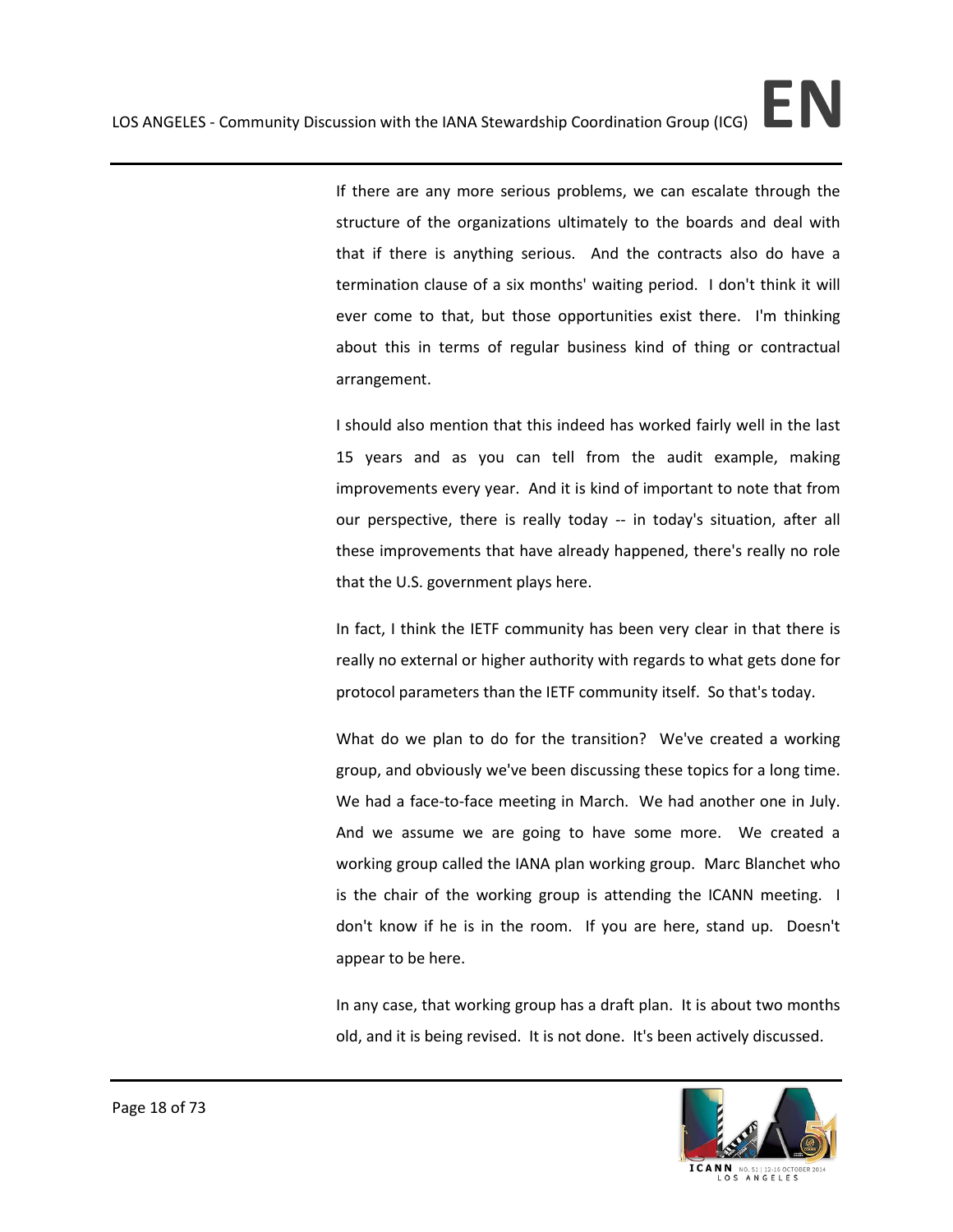If you look at the slides, I hope you'll see the link there and -- however, when we created this effort, the IETF community was quite clear in that the transition needs to stay within the current operational model which in our mind means no change to the roles of organizations and no new organization needed. So from our perspective, this is kind of the setup that we're looking at. And it is, of course -- the IETF is an open organization. Anyone can join the discussion. We have a mailing list and a working group and there's no requirement other than your interest in joining. If you have an opinion, please do. And here are some links where you can find out more on the discussion itself. That's the IANA plan, the first link up there, and the second link is about general participation in the IETF which is on individual rather than organizational basis. We have a meeting coming up. Most of our work happens on the mailing list, not in the meetings, but the meetings can also be useful. The meeting is at the beginning of November, and if you do attend the meeting in particular, please do read the second link.

That's what I have to say. So thank you.

ALISSA COOPER: Thank you, Jari. Let's turn it over to Milton and talk about G names.

MILTON MUELLER: I'm Milton Mueller. I'm here on the ICG by the names community and specifically the GNSO, the noncommercial stakeholders group. And I have no slides. Basically I think most of you in this room should be familiar with the fact that your community has created a cross community working group to deal with the IANA transition, and really,

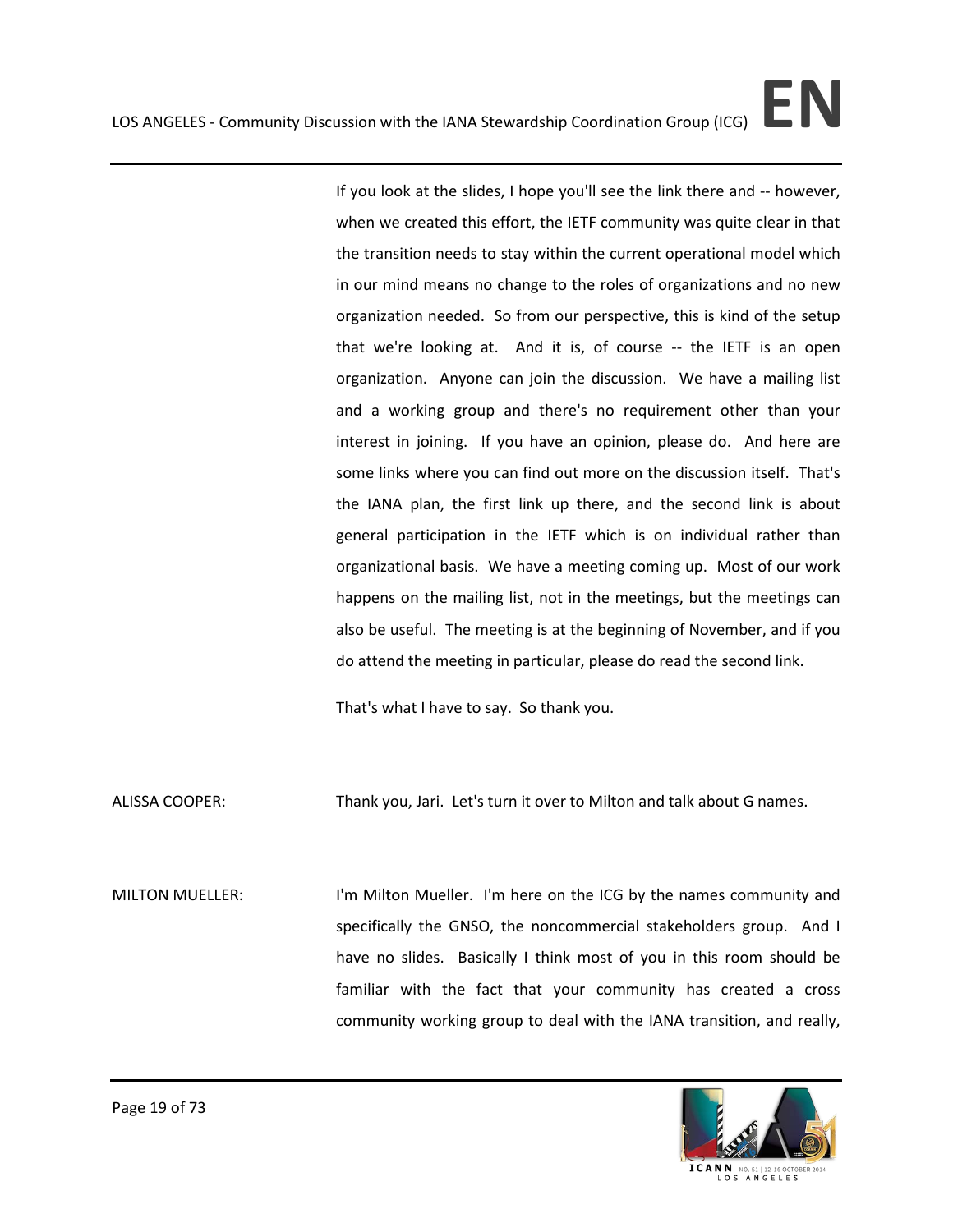the ball is in your court right now. If you want to develop a names proposal, I hope everybody in this community now understands that you don't talk to me, you don't try to influence Alissa, you develop it within your own cross community working group, which means you are working not only with other GNSO people, you are working with the ccNSO people, the people -- hopefully the ccTLDs are not in the ccNSO. You're working with the GAC, you're working with ALAC, you're working with individuals who join as participants who have been unfortunately mislabeled observers, and so the -- really the ball is in your court there.

Now, in terms of what the -- the discussion has already started. There was a meeting of this group a couple of days ago. They have a kind of timeline and a -- they're starting to divide up the work, and I think one of the things they've decided to do is that it should be relatively easy to handle the first two parts of our requests for proposals where we're simply asking you, what are the current arrangements? What do you actually use IANA for in the names community now?

So look for this cross community working group on the IANA transition. I think the only thing that needs some comment here is -- is the coordination of the different proposals around the accountability issue. So obviously accountability will be a factor, accountability of the IANA will be a factor in this cross community working groups proposal. It's a required part of the proposal.

The other -- this is complicated, however, by the fact that there's this enhanced accountability process that's going on in parallel, and that will also address issues of what has to be done before the transition takes place? What accountability arrangements have to be done before the

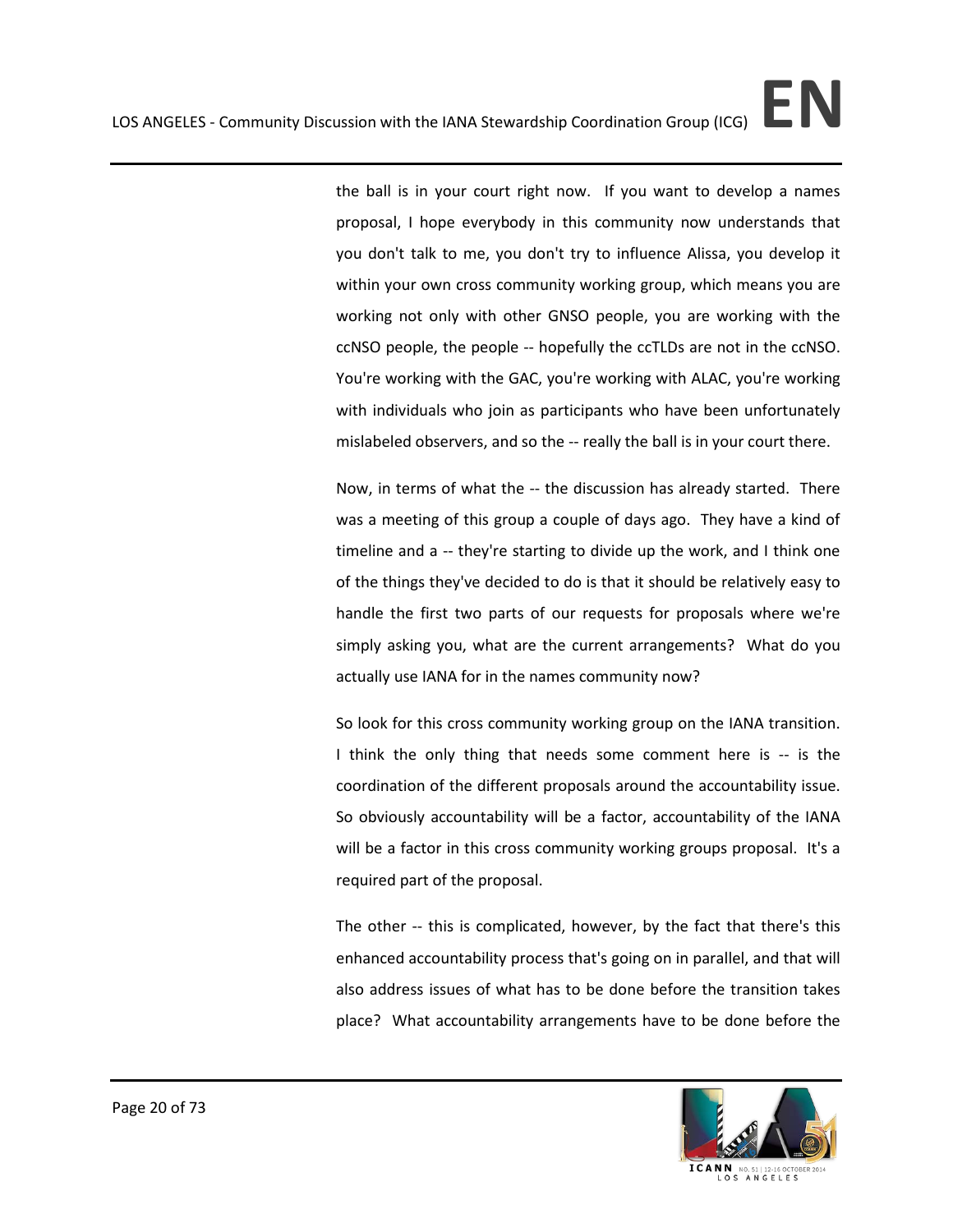transition takes place? So that's what we call the track one accountability issues. And we just had some discussion about that in a previous session.

One of my concerns as an ICG member is that these two parts of the names process might not be in perfect synchronization so that your cross community working group on the IANA transition might have an idea as to what's required for the IANA transition and then the accountability track one people might think something slightly different. Again, that coordination has to take place among you at the names level first before it comes up to us. We will not want to be putting ourselves in a position to choose among competing proposals. So we're looking for agreed proposals with lots of support, coming to us in a nice clear bundle to be put into the final proposal with the numbers and the protocol parameters proposals.

So I would entertain any questions about this potentially complicated coordination process in the end game because that's where we come in as the ICG. All questions about what should go into the proposal, of course, is up to you.

ALISSA COOPER: Thank you, Milton. Now we'll hear from Martin about the CC side.

MARTIN BOYLE: Thank you very much, Alissa. Martin Boyle, I'm one of four nominees from the ccTLD community, and Milton has already said probably everything that needs to be said about the process for -- needs to be said from here about the process to move forward in the cross

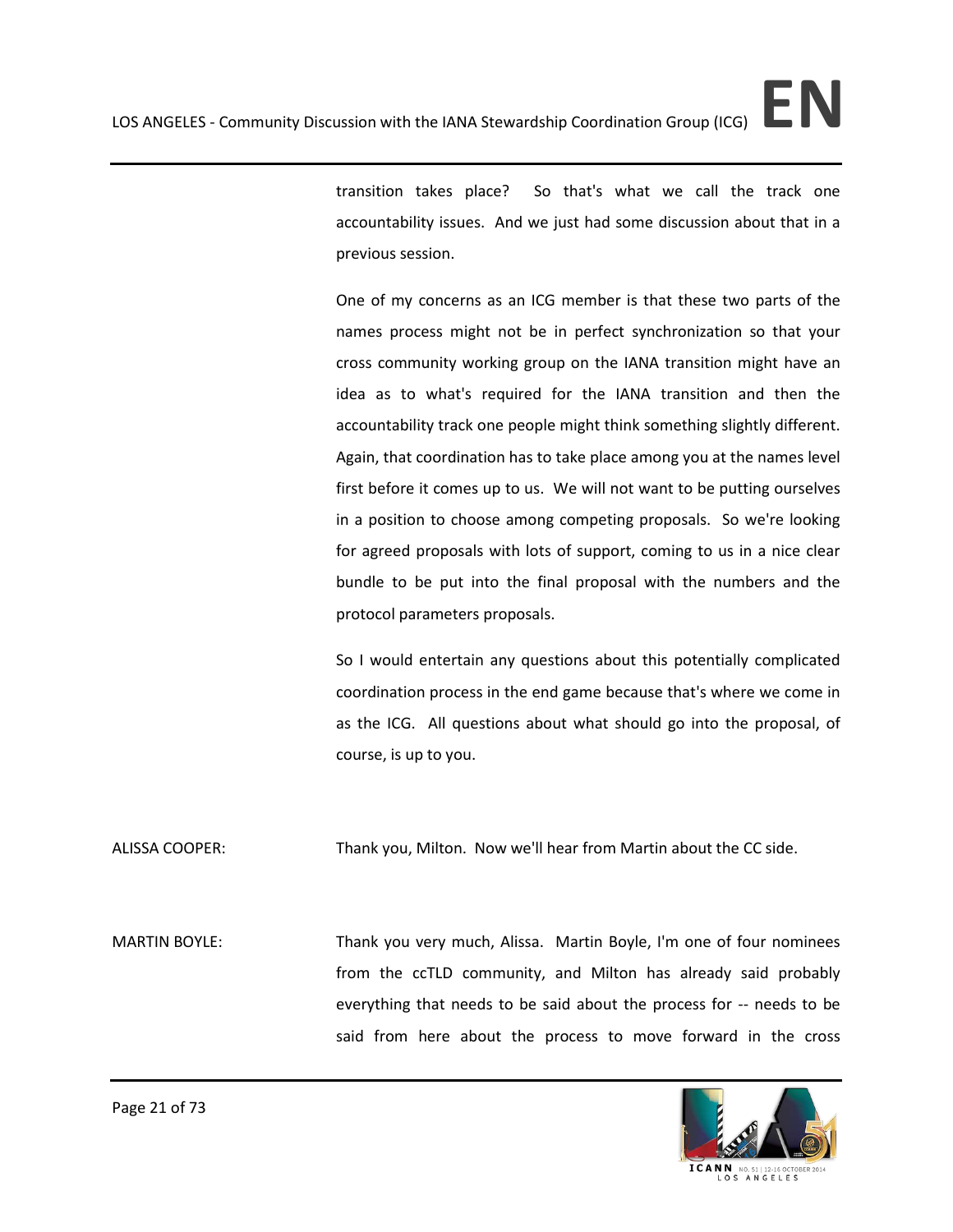community working group. But I -- I would like to flag quite how important this is as a phase where we are moving away from talking about process and starting to talk about what we want to come out of the other end. And that really does mean people coming together and trying to identify what they really need, what are the issues at stake. And the reason I'm flagging that is that from the ccTLD community we're actually a pretty diverse bunch. Through -- throughout its one size does not fit all. We're not contractually bound to ICANN in the same way as the gTLD community is. And that does mean -- does mean that the discussion that goes on is going to have to look very, very carefully at the issues that Milton thought were quite easy, and they probably are on the gTLD side, but when you start looking at accountability issues and oversight and operational issues within the ccTLD community, you've probably got not far short of as many different solutions as there are ccTLDs.

I, therefore, actually did rather welcome in the earlier session Steve DelBianco's description of the stress test, and I go back always to saying, you know, we are going to need to try and identify very clearly for us what are the things that we need to have coming out from the -- from the solution.

That actually, though, leads to my final comment because we have within the ccTLD community a lot of ccTLDs who are not active in ICANN whatsoever and probably several of them who can't even spell ICANN. And that does give a very real challenge for us all in outreach. And so I would like to flag up to the community that I would certainly see this outreach as very much a shared responsibility. The names -- the ccTLD community is trying to contact every ccTLD on the planet, whether or



ICANN NO.51|12-16 OCTO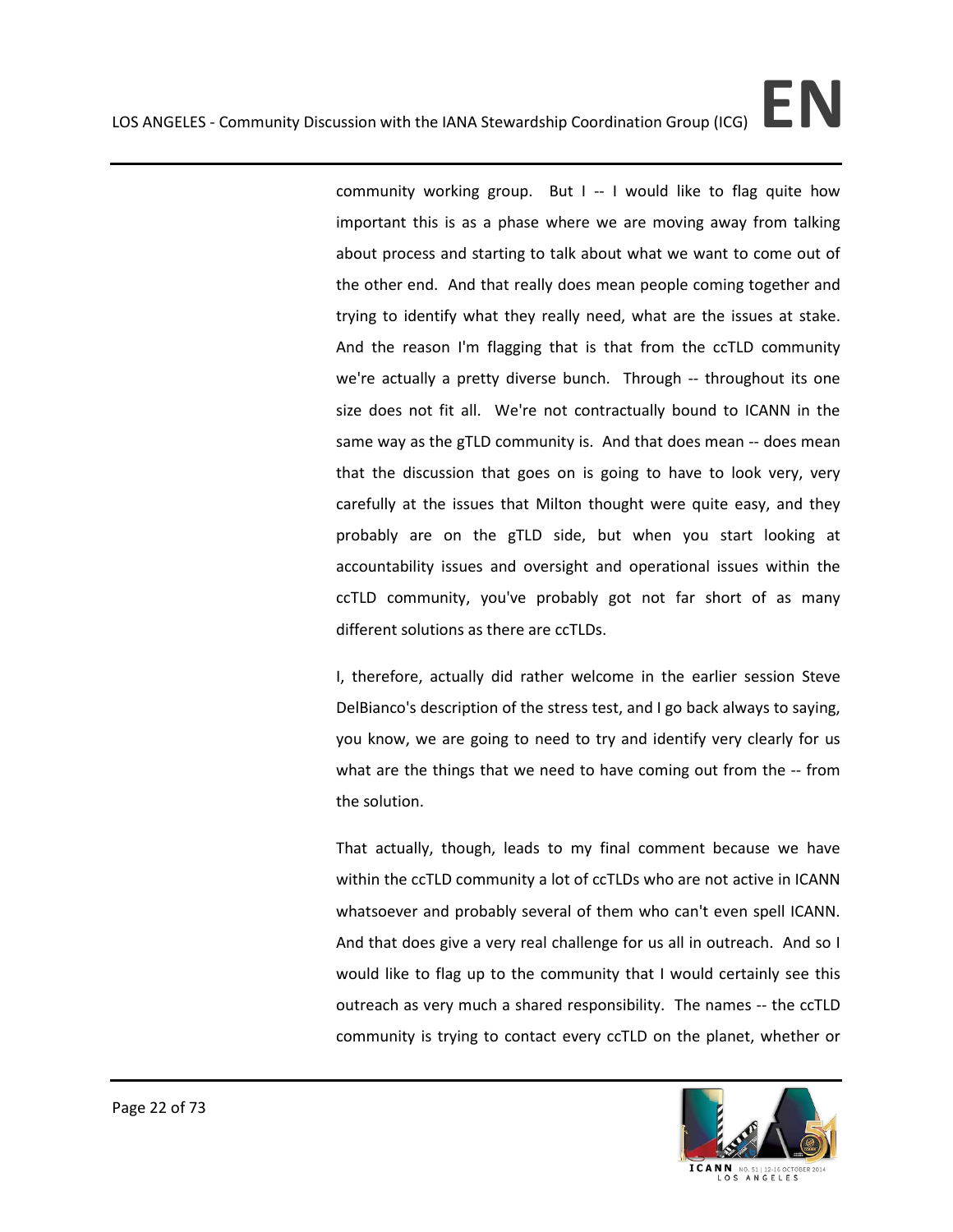not we know them. But we are also going to have to look to other communities who might actually have links because of national - shared national location and therefore -- and I said when we met the GAC earlier this week that we would be certainly grateful for the GAC to try and do some outreach for us. And I think also ALAC, but ISOC and all these other networks around the globe, that will help us make sure that we do get the right people coming into the room so that we understand all the issues that confront this very diverse community. Thank you.

- ALISSA COOPER: Thank you, Martin. So I think we have established a good background at this point. Hopefully folks understand where we are in the process, what's going on in the operational communities, and at this point I would like to turn the floor over to my vice chairs, Patrik Faltstrom and Mohamed El Bashir, who will be running the Q&A and the discussion portion of the session. And I guess -- can I just make one comment which is that there are so many of us up here we didn't go around to do a round of introductions, but as you respond to questions fellow ICG members feel free to introduce yourself and let everyone know what community you came from. Thanks.
- PATRIK FALTSTROM: Thank you very much. We would now open up the microphones for question answers. We also have ten remote interactive hubs and a number of others that can chat with us and we will read the comments or communicate with them remotely. We will use this microphone on my side for new -- for new topics that are being brought up, and if you want to comment on a topic that we're discussing, you go to the

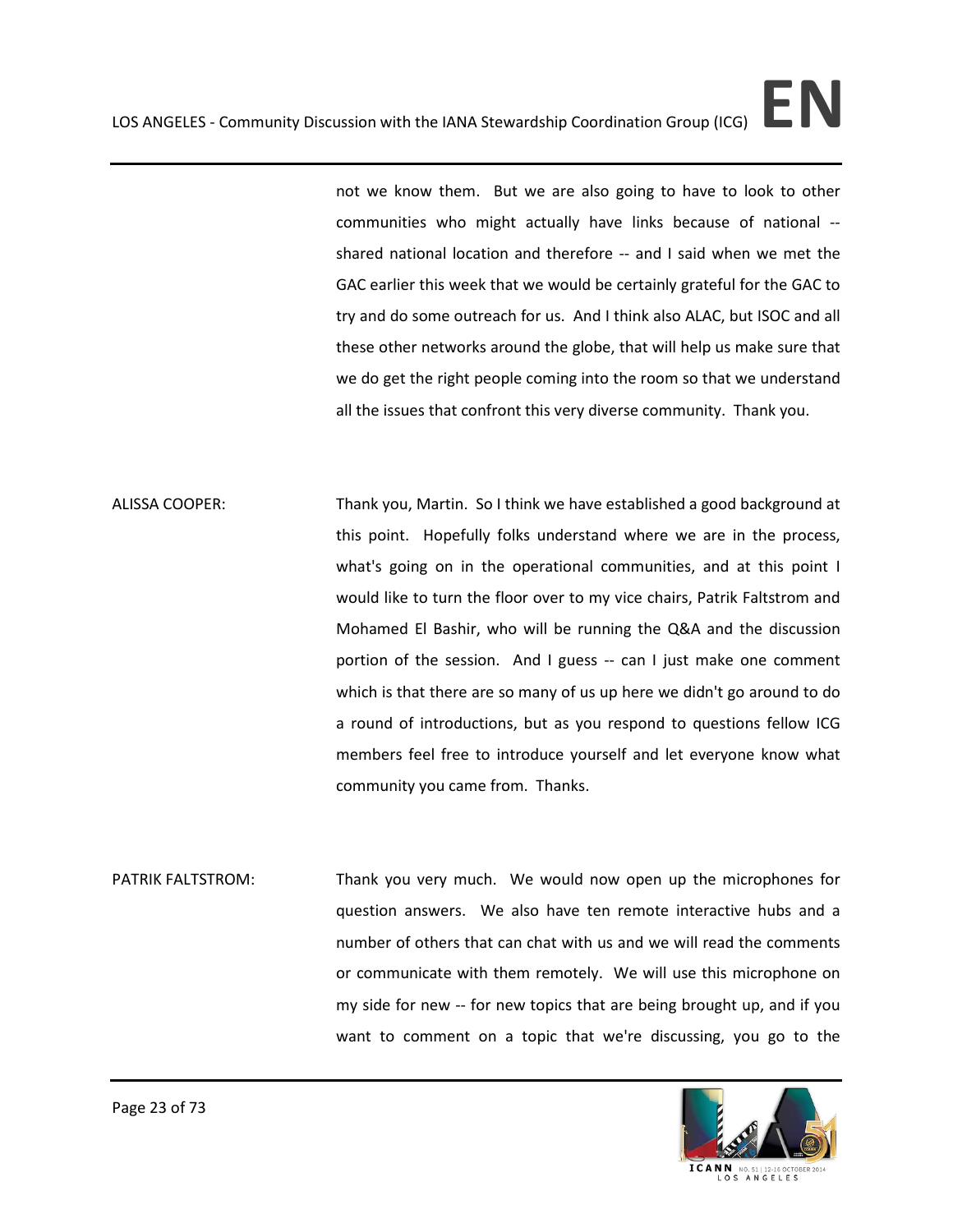microphone on the other side. So to start with, I need someone on this microphone of course, but as there are none, let's start with a remote participant while you're lining up. Alice.

- REMOTE INTERVENTION: Thank you, Patrik. This is ICANN staff reading a question from a remote participant. John Paul (saying name) asks, "Your process assumes that ICANN continues to exist as it is presently structured, a California corporation with no membership, et cetera. On Tuesday ICANN CEO Fadi Chehade told GAC that in regard to the accountability process everything is in scope and nothing is out of scope which by implication includes a possibility that ICANN may be replaced or restructured organizationally. Without knowing the future organizational structure and accountability structure controls of ICANN, how can the IANA transition planning proceed and be expected to produce a competent and relevant proposal for stewardship of the IANA functions unless your proposal provides for a complete separation of IANA from ICANN.
- PATRIK FALTSTROM: Thank you very much. I will, first of all, see whether anyone from the ICG would like to comment. But of course, it's possible for any one of you to also come up to the microphone and continue to discuss this topic. Is anyone here that would like to say something? Milton? And by the way, let me say one more thing. We are using a timer with two minute marks, so you can see the timer is on the screens here. We will use the timers for everyone talking. So please, Milton.

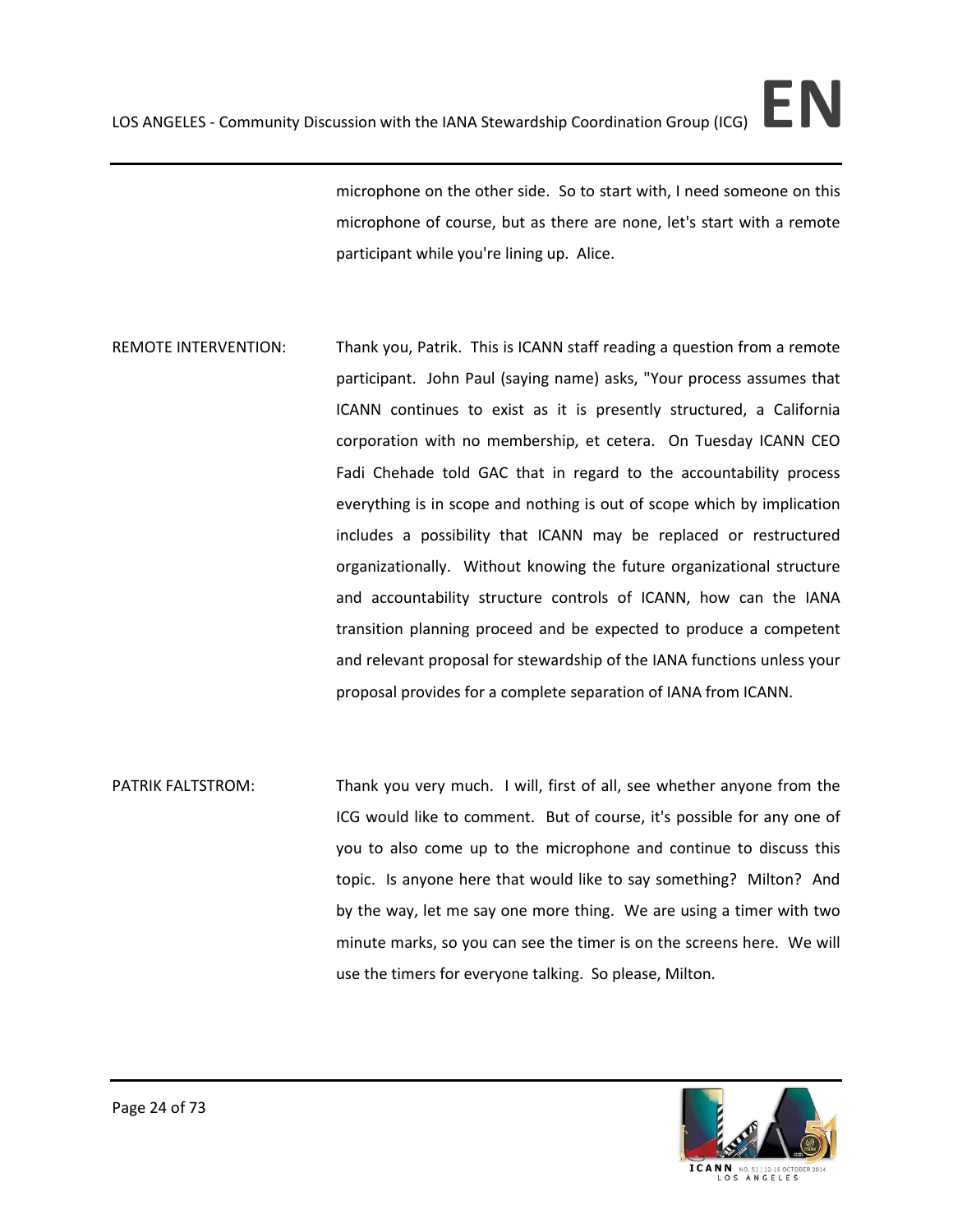MILTON MUELLER: Nothing in our process presumes that you cannot make structural changes in any of the operational communities relationship to ICANN or to IANA. I think it's just a matter of what these communities will agree to do or what they want to do. So I think the door is open to any change that looks like it provides a consensual improvement in the relationship that responds in a way to the absence of the NTIA that makes things accountable and secure and operational.

PATRIK FALTSTROM: Narelle?

NARELLE CLARK: Yes. Hello. Narelle Clark from The Internet Society. I actually reject the assertion that there is an assumption implicit that ICANN continues to exist amongst -- that there are no alternatives that can be proposed amongst all of this.

> All I believe we assume in this is that IANA continues to exist and that the three fundamental parts of IANA continue to exist.

> So I'm prepared to take any assertions to the contrary there, but I think those are the inherent assumptions in all of this and that's it.

PATRIK FALTSTROM: Thank you very much. So let's take the first topic from the queue here.

CRAIG NG: Hello. Craig Ng. General counsel of APNIC. Just a question.

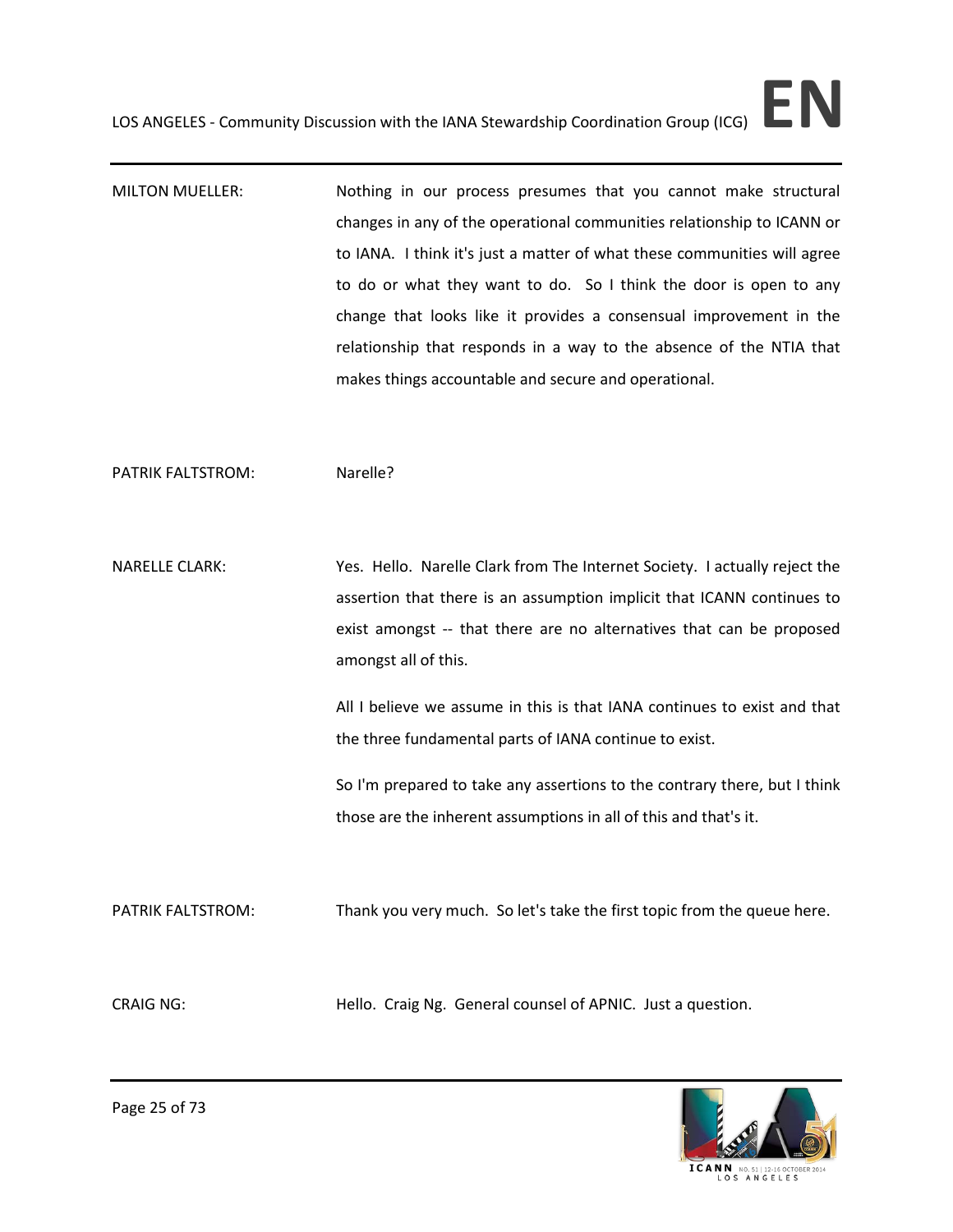So -- sorry, Narelle. Can't hear me?

In whatever proposal that might be submitted to the ICG, come January 15, it's most likely that whatever proposal it is, it will involve an agreement or contract with ICANN or whichever body that might take over.

Does ICG's role involve negotiating that proposal with ICANN before submitting it to NTIA or during the NTIA process?

MOHAMED EL BASHIR: Kavouss?

KAVOUS ARASTEH: Thank you. Kavouss Arasteh. The answer is no. Thank you.

PATRIK FALTSTROM: Sounds like we don't need any further clarification.

ALISSA COOPER: Well, I would say one more thing which is that if your proposal involves an entity contracting with ICANN, that entity should certainly be working on that now or next year, whenever it is determined that it's part of the proposal. So while we will not be working on it, whoever wants to have a contract with ICANN should work on that.

CRAIG NG: Sorry. So my question really is that we can come up with a proposal which would be what our community wants but which may be totally



Page 26 of 73

ICANN NO.51|12-16 OCTO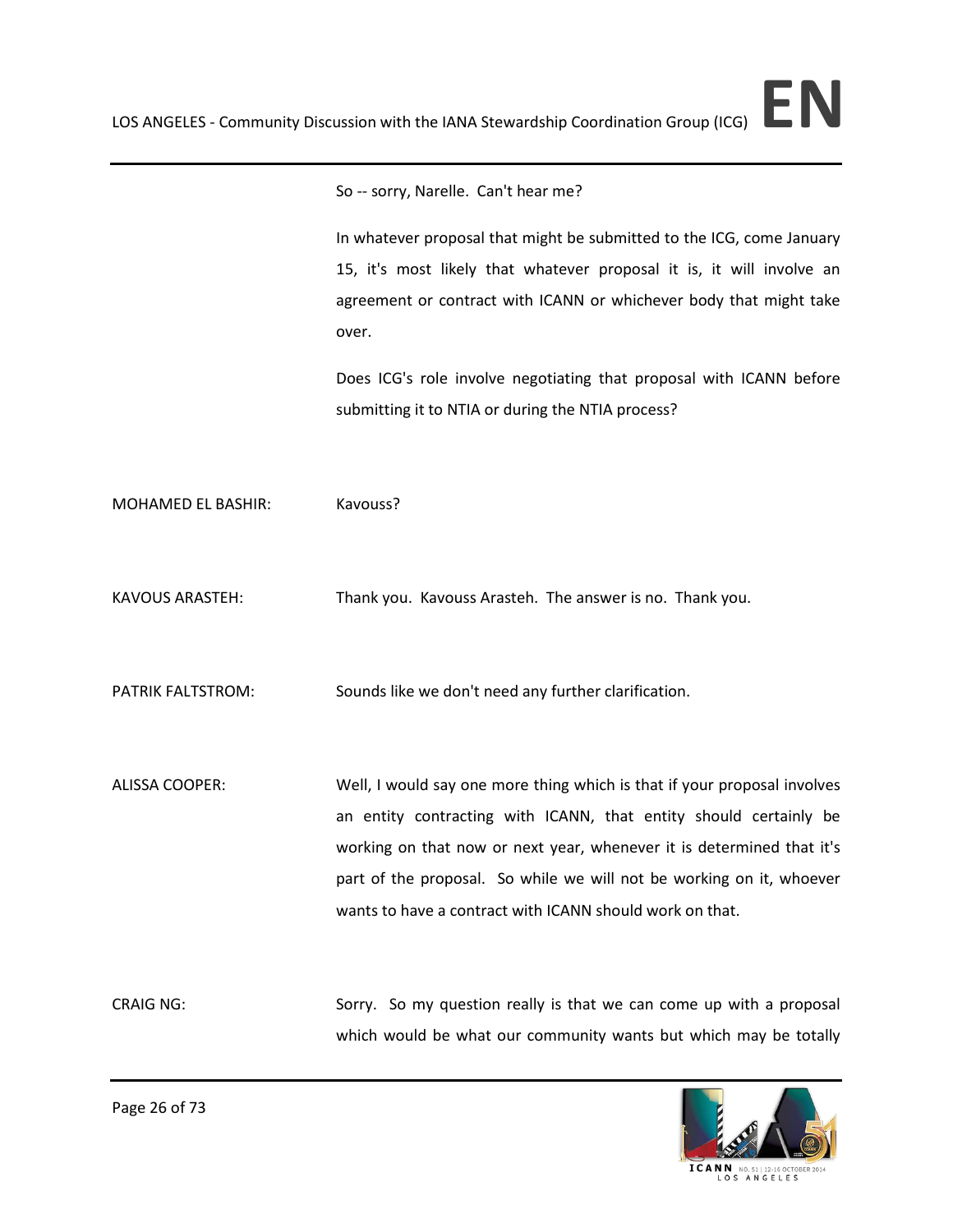unacceptable to ICANN, for example, so where is that process for that to be agreed upon?

Because there will be no point in us coming up with a solution that we all think is wonderful that's totally unacceptable to ICANN that -- and that is acceptable to NTIA.

- ALISSA COOPER: Yeah. I mean, I guess what I'm saying is that as soon as you have decided that's what you want, you should begin discussing it with ICANN.
- PATRIK FALTSTROM: Okay. I believe we have a question from Benin.
- REMOTE INTERVENTION: Hello. I belong to the ISOC chapter in Benin, and my question is regarding the relationship between Africa and this transition that people have been speaking so much about in the last months.

So I would like to make something clear. We have connectivity problems in Africa, and I believe that our leaders should really become involved in this process, so that in Africa, as I say, we can catch up with the development of everything because we are lagging behind. We have been lagging behind.

So I would like to know if there is any development. And in this regard, I am addressing the African leaders and they should be involved, so this is

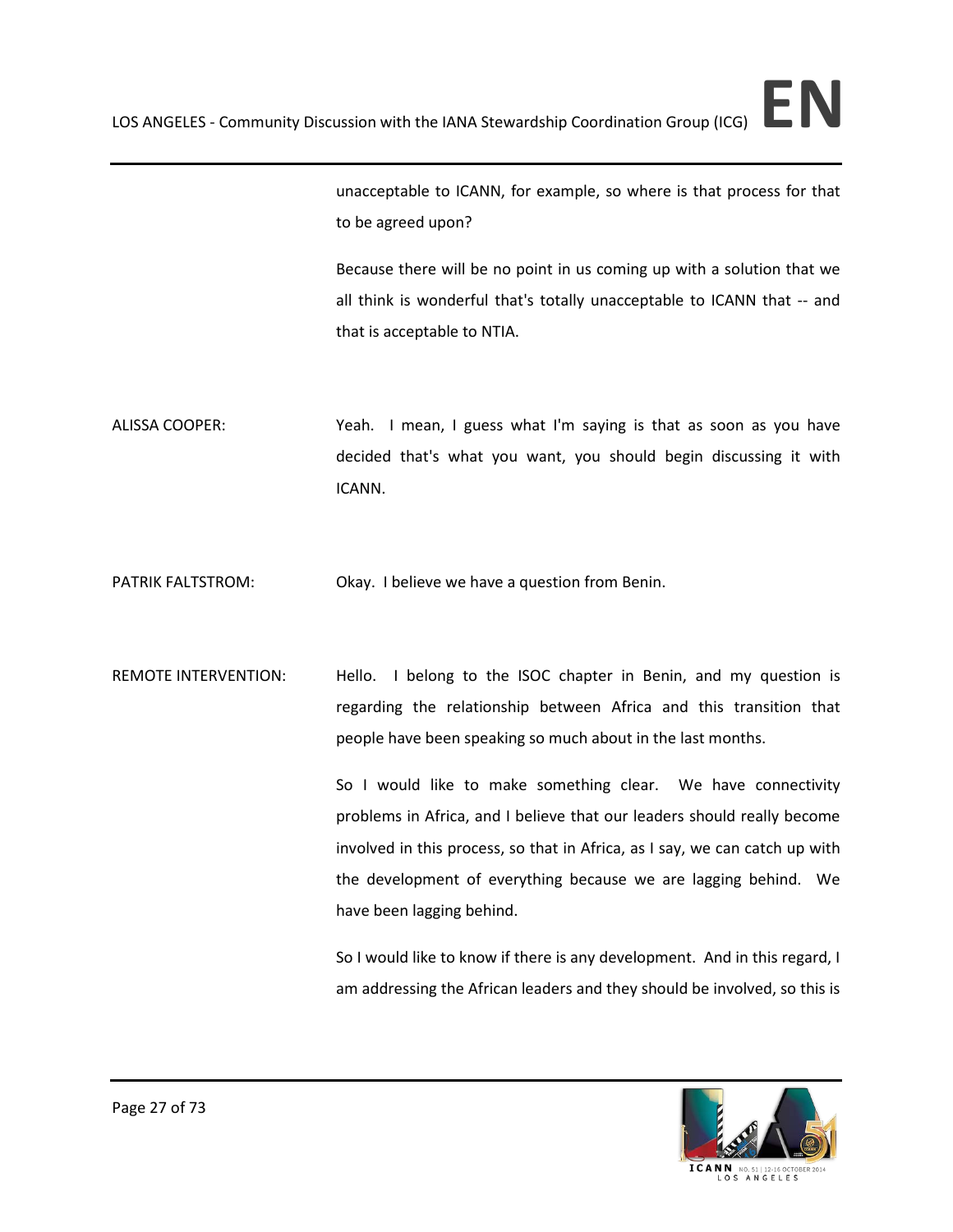what I would like to know, if there's some mechanism that would allow such involvement. Thank you.

ALISSA COOPER: So thank you for the question, Benin.

I think the -- many of us would acknowledge the very important considerations that you raise. I think the scoping of this transition is limited to the stewardship of the IANA functions, which are necessary and important for anyone who wants to be connected to the Internet, regardless of the standard of that connectivity.

So it is a global problem but does not really get to the heart of enhancing connectivity in any particular location.

MOHAMED EL BASHIR: So I think, Roberto, you're next and then we have a remote hub.

ROBERTO GAETANO: Yes. Roberto Gaetano. I'm an individual Internet user, and as such, I'm a beneficiary of all three major functions that IANA does.

> My concern is that by splitting the work in three parts and having three separated operational communities providing solutions, we might first lose the global view and all the interactions; and second, we might come up with different proposals that I understand at that point has to be merged in some way by the ICG.

> And I was kind of wondering whether -- what will be the mechanism. And what worries me is that if we wait until that point in time when we

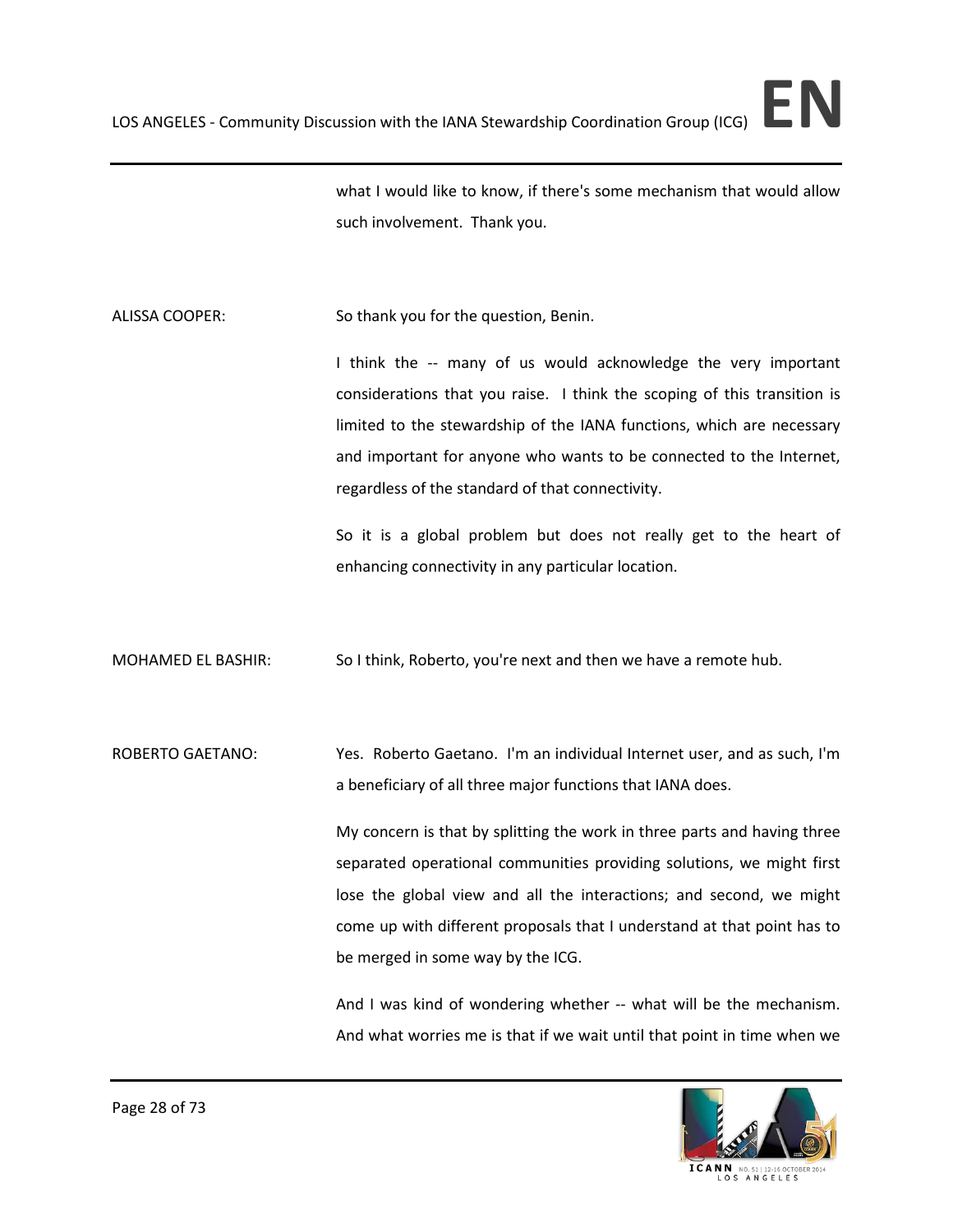get the proposals to find out that they don't match, there will not be the time to have an additional cycle to this and the things like we do normally for a PDP.

And, yeah, that's basically the thing.

PATRIK FALTSTROM: Russ?

RUSS MUNDY: An end user makes use really, like you say, of all of the activities that are part of the IANA functions contract, but when you get into how those functions actually occur and what are the policy set of things that are followed by the IANA functions activities, they really do truly source from three separate operational realms, and have for many years. And so one of the primary reasons why the ICG, I believe, has asked the individual operational communities to come back with their own proposals is from an end user's perspective, you, unless you're involved in the details of some of those functionalities as an end user, won't really be able to tell that there were three proposals, because in fact that's how the system is fundamentally working today, with three separate sets of activities.

MOHAMED EL BASHIR: Okay. I think we have Xiaodong, then --Do you want -- do you have a follow-up or --

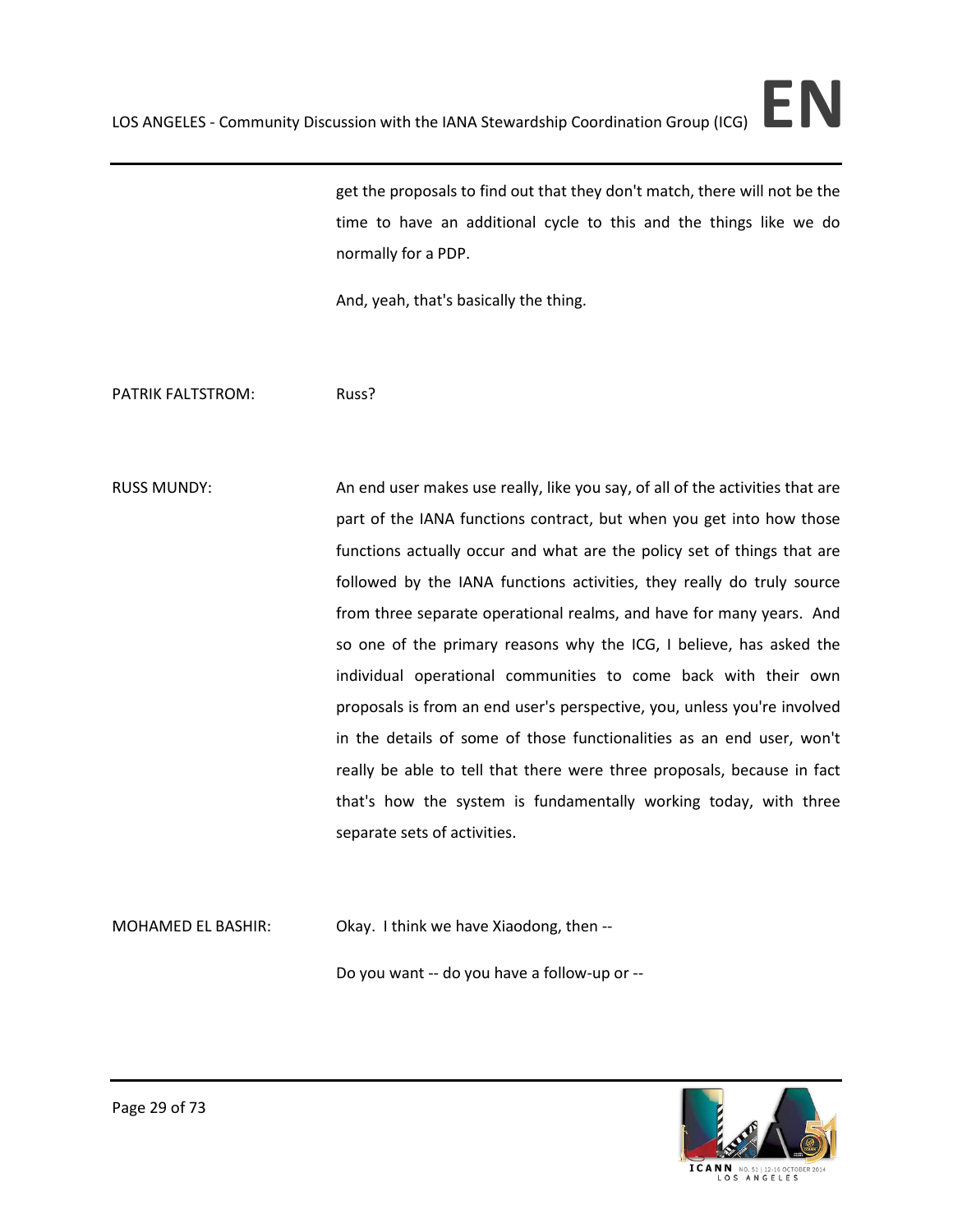# ROBERTO GAETANO: Yeah. Just a very quick reply. I think that that might be true, but my nightmare is because instead of - the different proposals can be drastically different. What I've heard these days -- and I've read all the comments on the list - - is that we go from the pure and simple replacement of the NTIA supervision that is what I thought was the initial task to also a proposal that splits -- that goes to the split of the IANA in three different parts, and that is something that is drastic, is sort of a revolution as opposed to an evolution, to quote what Steve DelBianco has said in the other session. That was my worry. RUSS MUNDY: And one of the jobs of the ICG in our charter is to look for conflicts or gaps amongst the proposals. MOHAMED EL BASHIR: Okay. Xiaodong, please. XIAODONG LEE: Just to give a very quick comment. I think it's because the proposals must be community-based, then we should -- we should fund the professional community to give professional proposals. And then if we look at the time line showed by Alissa, there is some overlap time between the community proposal and the ICG work. So I think we have some time. If we can work hard and try our best, we can

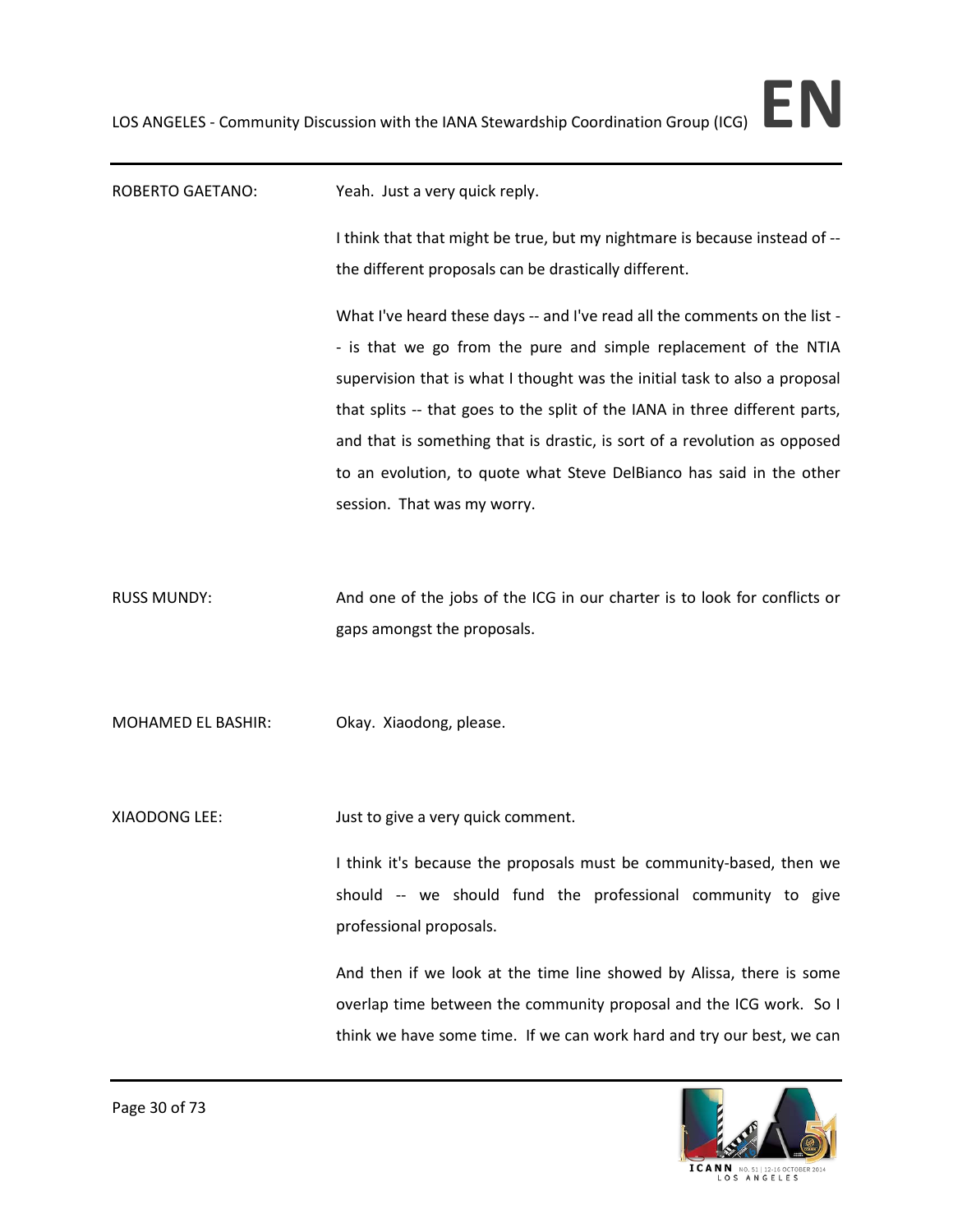

have some time to review and merge some proposals. I think we need to have some (indiscernible).

MOHAMED EL BASHIR: Okay. Wolf, I think you want to respond here.

WOLF-ULRICH KNOBEN: Thank you, Roberto, for this question.

That was my concern, actually, when I raised this question in the session before with regards especially to the impact of the accountability issues to the separate three operational lines.

I think it is essential and it's very important to start to communicate between the three operating lines by developing their plans already, not waiting until they are going to deliver that to the ICG.

So that process has to be started immediately, and I fear up to now -- so from learning from the -- what I heard over the week -- that there are still three lines, you know, not very much interlinked at the time being, so that has to be improved.

And I myself, as a member of the ICG, I will take an eye on that. Thank you.

MOHAMED EL BASHIR: And Narelle, please. Yeah.

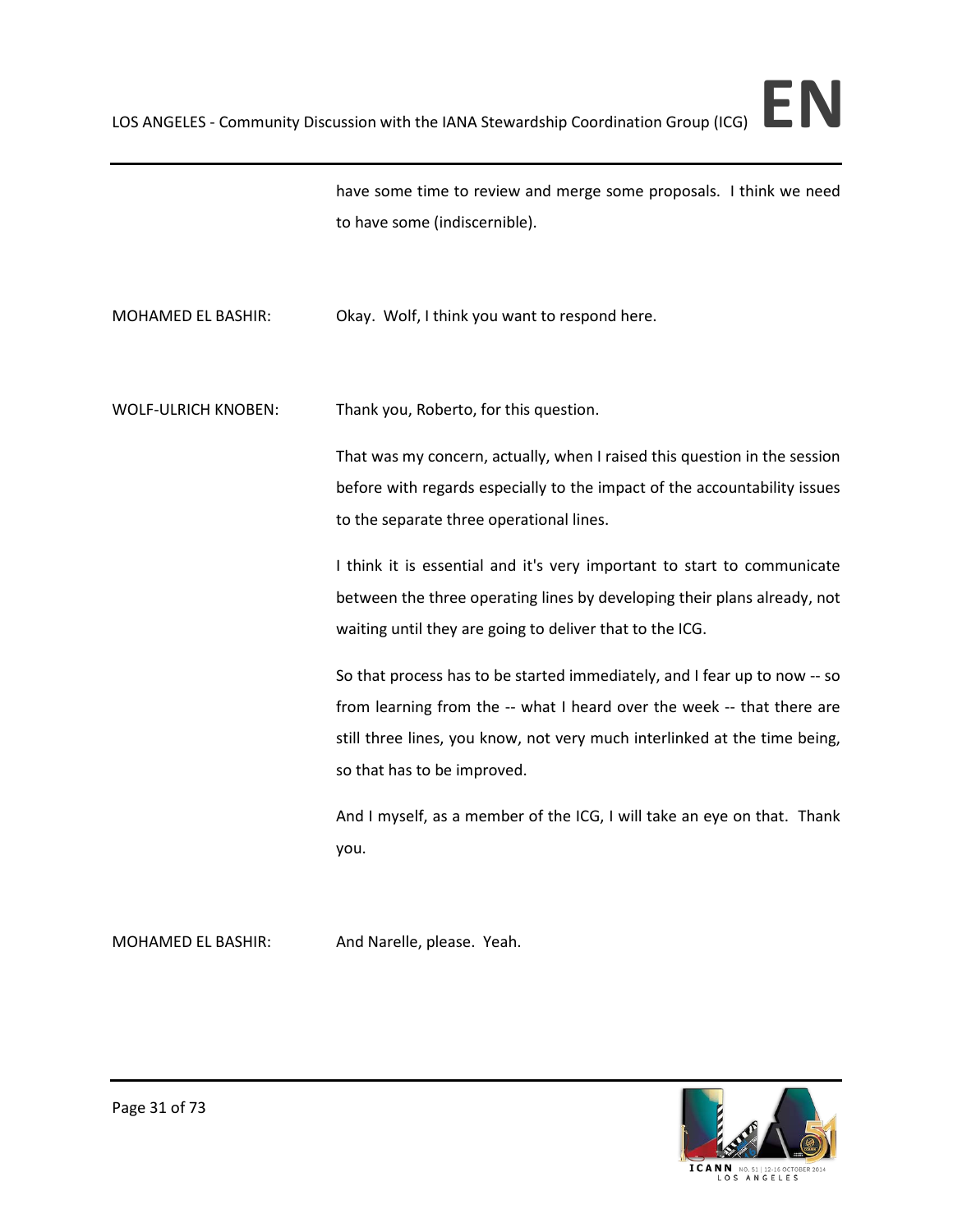NARELLE CLARK: So just quickly, if we go back to the time line, the first submission date is the January -- January the 21st, so if we can at least get -- if we get great proposals from all three at that date, that's great. Then we can compare them and quickly see if there is any major discrepancies, and then we can flag that back to the community.

> So even if we don't get great proposals at that date and we get, you know, lesser and lesser proposals, at least we should have some sense of where the communities are going and we can try to reconcile them at that point and readily flag them back to the community.

> So the earlier the community is signaling to us what they want, the earlier we can signal back if there are any issues that we can see between them. And accordingly, they can amongst themselves as well.

MOHAMED EL BASHIR: Okay. Keith, you have the floor.

KEITH DRAZEK: Okay. Thank you. Keith Drazek.

So I would like just to support everything that's just been said, but maybe just to put a fine point on it is that one of the reasons the operational communities, the three operational communities, are responsible for making their own recommendations in a bottom-up consensus manner, in the way that we've approached this, is that the interaction of each of those communities with the IANA functions operator are very different.

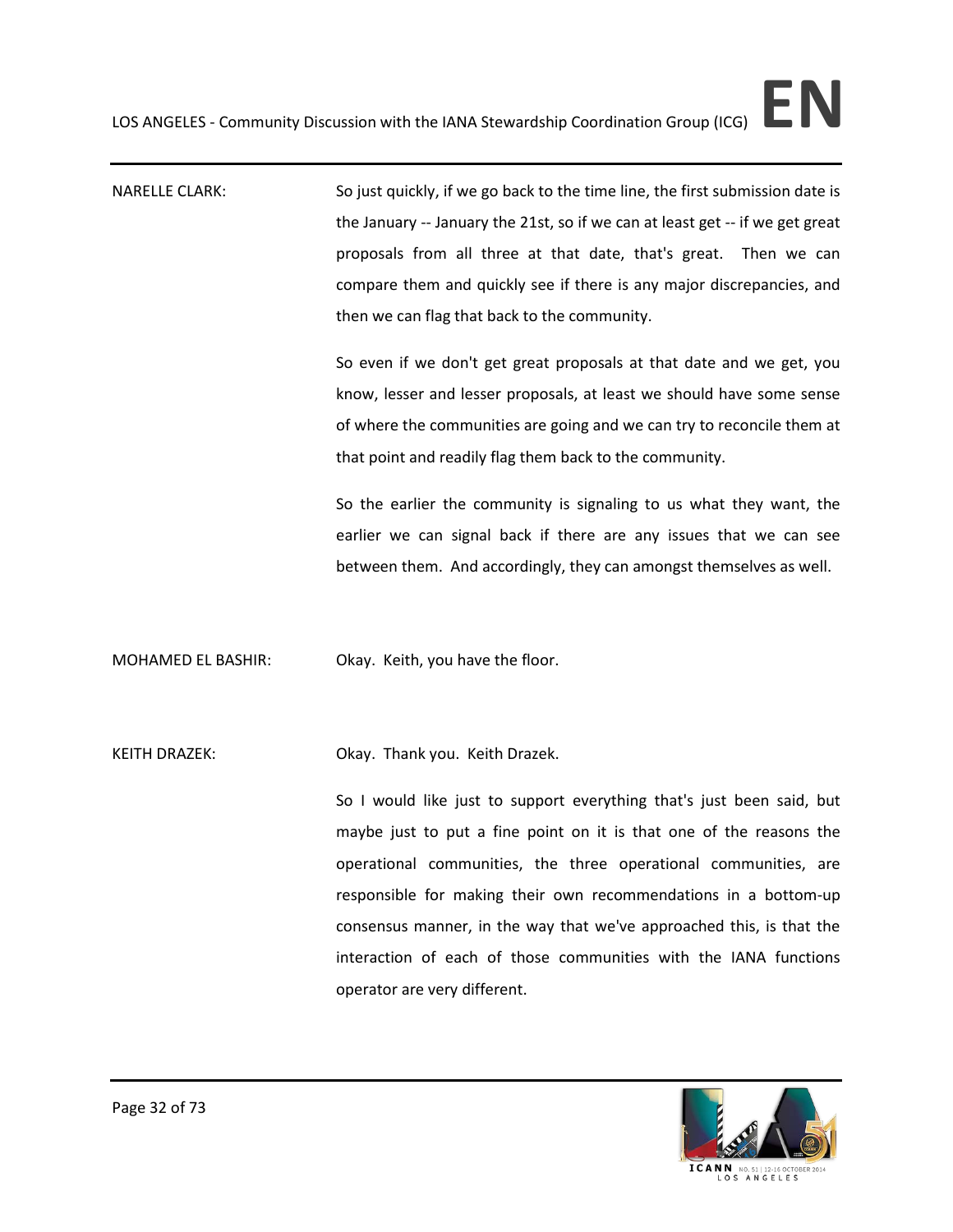We are not one size fits all between naming, numbering, and protocol parameters.

So I think it's critical that we all, as a community, as the ICG certainly, acknowledge that each one of the communities will have their unique interests and then it will be the job of the ICG, once the proposals are submitted from the operational communities, to identify any gaps, any conflicts, or any opportunities or areas for efficiencies. Thank you.

### MOHAMED EL BASHIR: Alissa?

ALISSA COOPER: Yeah. Just to build on what has been said, I think there already is coordination between the communities so we have people -- a number of people who are participating in more than one of these processes, very much for the purpose of identifying and having their eye out for where there are overlaps between them.

> And there are, indeed, overlaps between some of the functions. They're fairly minimal but, you know, we need to keep track of them.

> So we don't even need -- you know, we need not wait one more day to do the coordinating function that we are supposed to do. In some ways, we're already doing it.

> I also just wanted to respond to the suggestion that, you know, today there's a single oversight mechanism. I don't think that's true at all. I think speaking from an IETF perspective, we don't really recognize that the U.S. Government provides oversight of the protocol parameters



ICANN NO.51|12-16 OCTO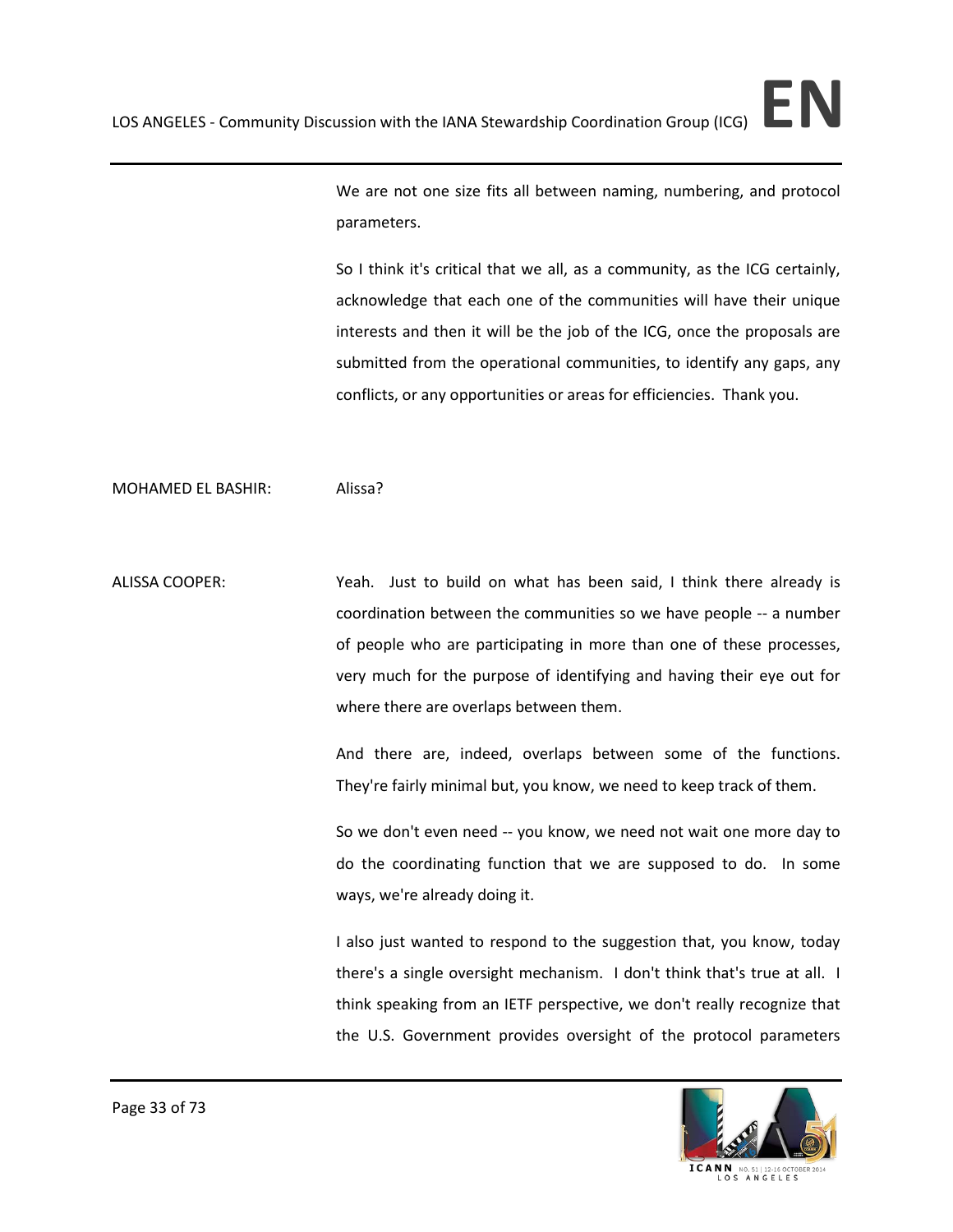function in any way. We have our own oversight mechanisms that involve the Internet Architecture Board and contract and so forth that Jari has spoken about, and so it's -- I think it's false to say that, well, today we have one oversight mechanism and we need to replace it with one. I think we need to look at exactly what we have today and think about what we might need to change with the exit of the NTIA.

MOHAMED EL BASHIR: Mary, please.

MARY UDUMA: Thank you very much.

I want to address your question in two ways. If we are looking at what we have as track -- the accountability, Track 1, 2, and then the ICG, or you're looking at the three operational communities, in each case, for the Tracks 1 and 2 of the accountability and the ICG, there will still be a community working group where we can harmonize the issues or the views. And again, in order to avoid what you're trying to raise, I think ICG has also made a strong and a good timetable, not a reverse timetable, that we have time for the submission of the proposal from the community, a review period, and it goes back to the community.

So if we work hard within our communities to meet those deadlines, we'll not have problems. Thank you.

MOHAMED EL BASHIR: Thank you, Mary.

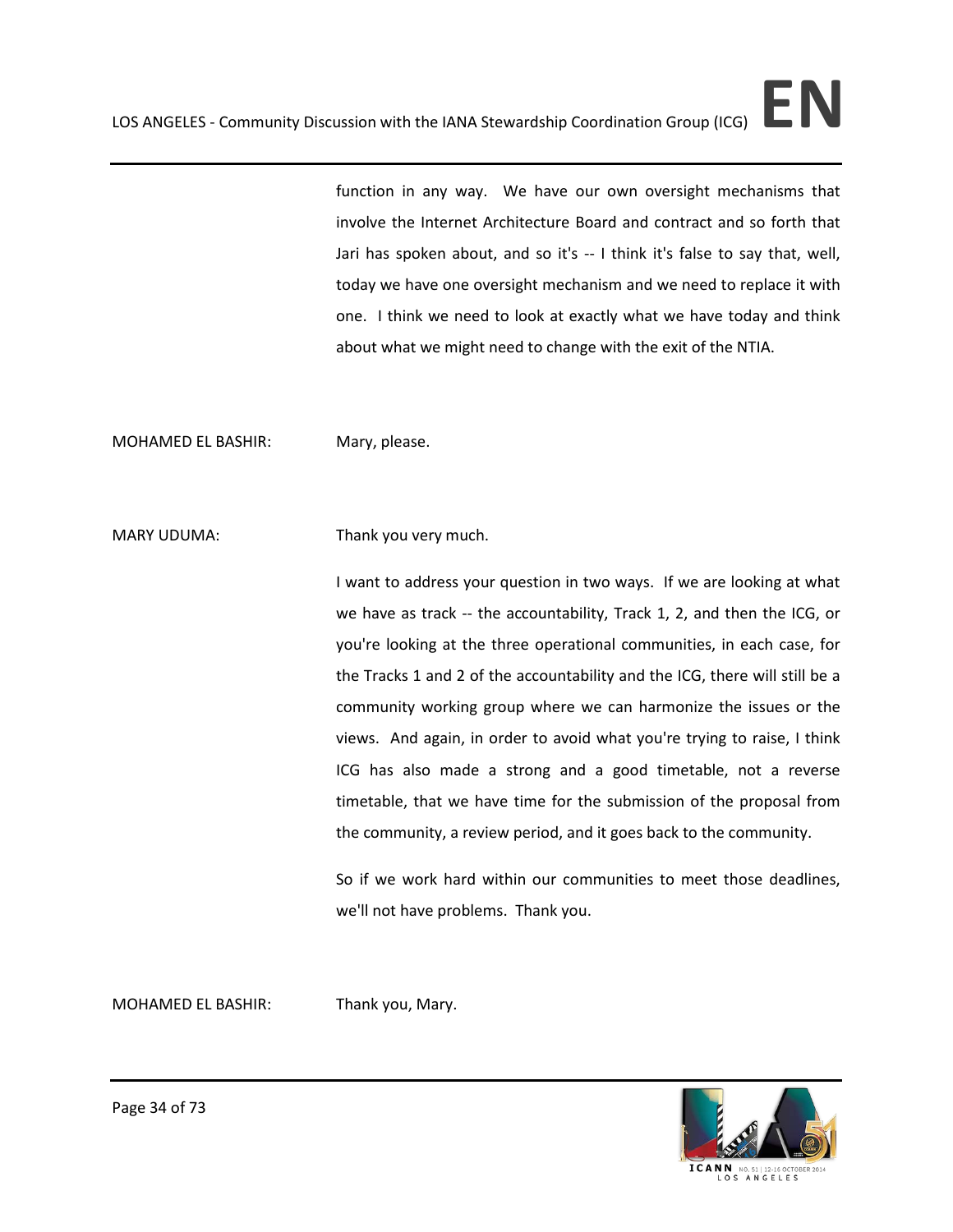Manal?

MANAL ISMAIL: Thank you. I think my points have been made already, but I may also highlight that the way the RFP is drafted also helps that we get some consistency in the proposals that would facilitate the ICG tasks in compiling one unified proposal and identifying any gaps or overlaps in the different proposals.

> So we've been aware of this, I think, while the RFP also was drafted. Thank you.

- MOHAMED EL BASHIR: So we'll take the next question from the mic, please.
- BERTRAND DE LA CHAPELLE: From the mic?
- MOHAMED EL BASHIR: Yeah.
- BERTRAND DE LA CHAPELLE: Okay. Good morning, my name is Bertrand de la Chapelle. I would like, first of all, to say how much I appreciate the clarifications regarding the facilitation role that the ICG is going to play, as opposed to developing proposals on its own.

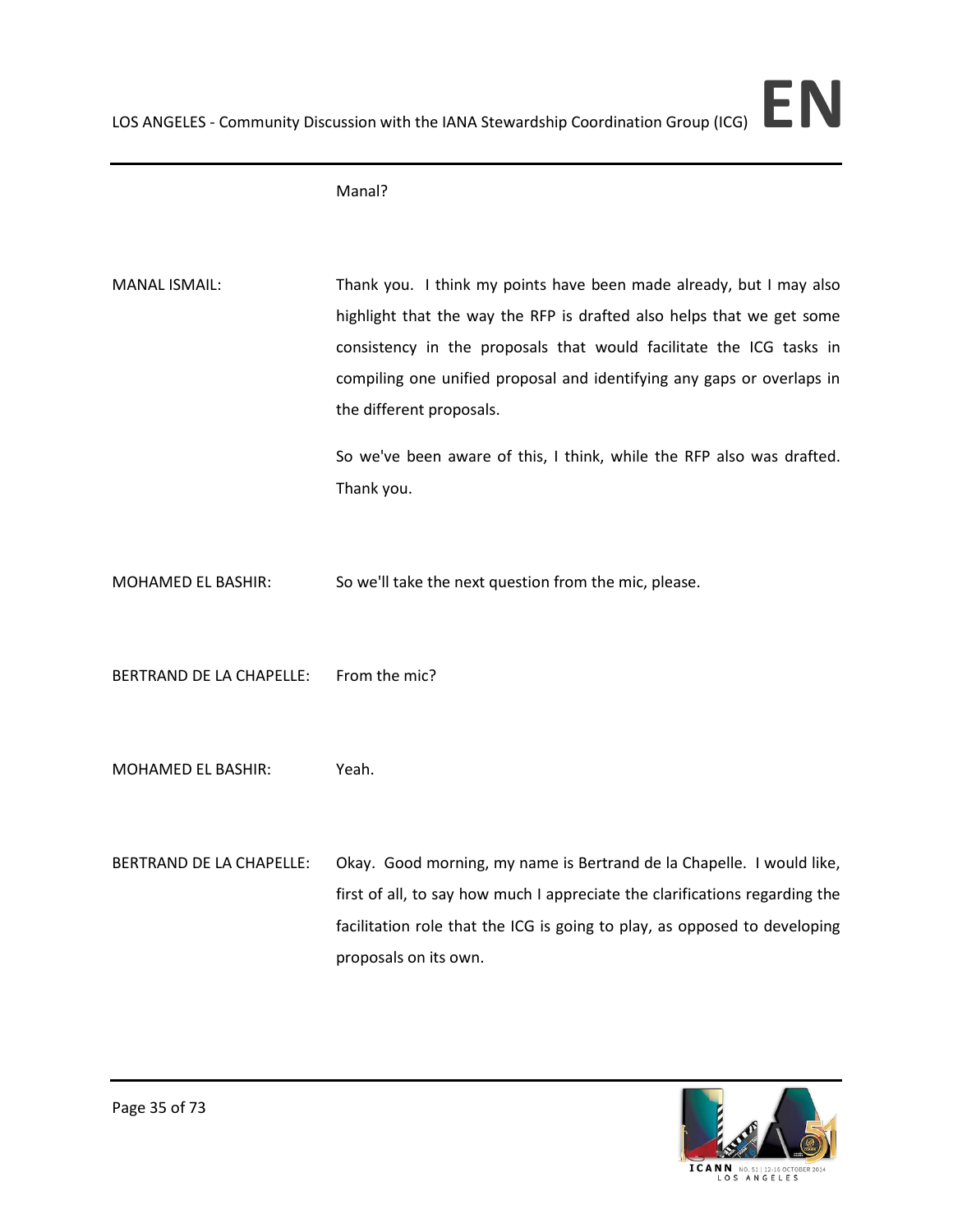That being said, when I look at the -- at the podium here, most of the people who are on the podium have been selected precisely because of their competencies in their respective groups.

And if the process is taking place in the three stars that have been displayed on the slides, it would be a great pity if the people who were on the committee, on the ICG, did not participate in the discussion because on the one end, their participation will be missed in their respective communities. And if they don't participate in the preparation for the proposals, the natural tendency in the group will be to use the group to develop the proposals themselves.

My first question is: How do you plan to see -- I see my former colleagues from GAC or others -- to participate yourself and separate the two functions that you're fulfilling as members of the community to contribute to the elaboration and as member of the ICG to facilitate the coordination?

The second question, if I may, is in the part that is going to deal with names -- not the parameters or addresses -- how do you see the organization and the involvement of governments in the discussion? Is this something that is going to be left completely to the subgroup? Or is it some -- is there going to be some guidance? How does the GAC participate in this discussion which is, as you know, extremely important regarding particular ccTLDs. So these are the two questions.

[ Timer sounds. ]

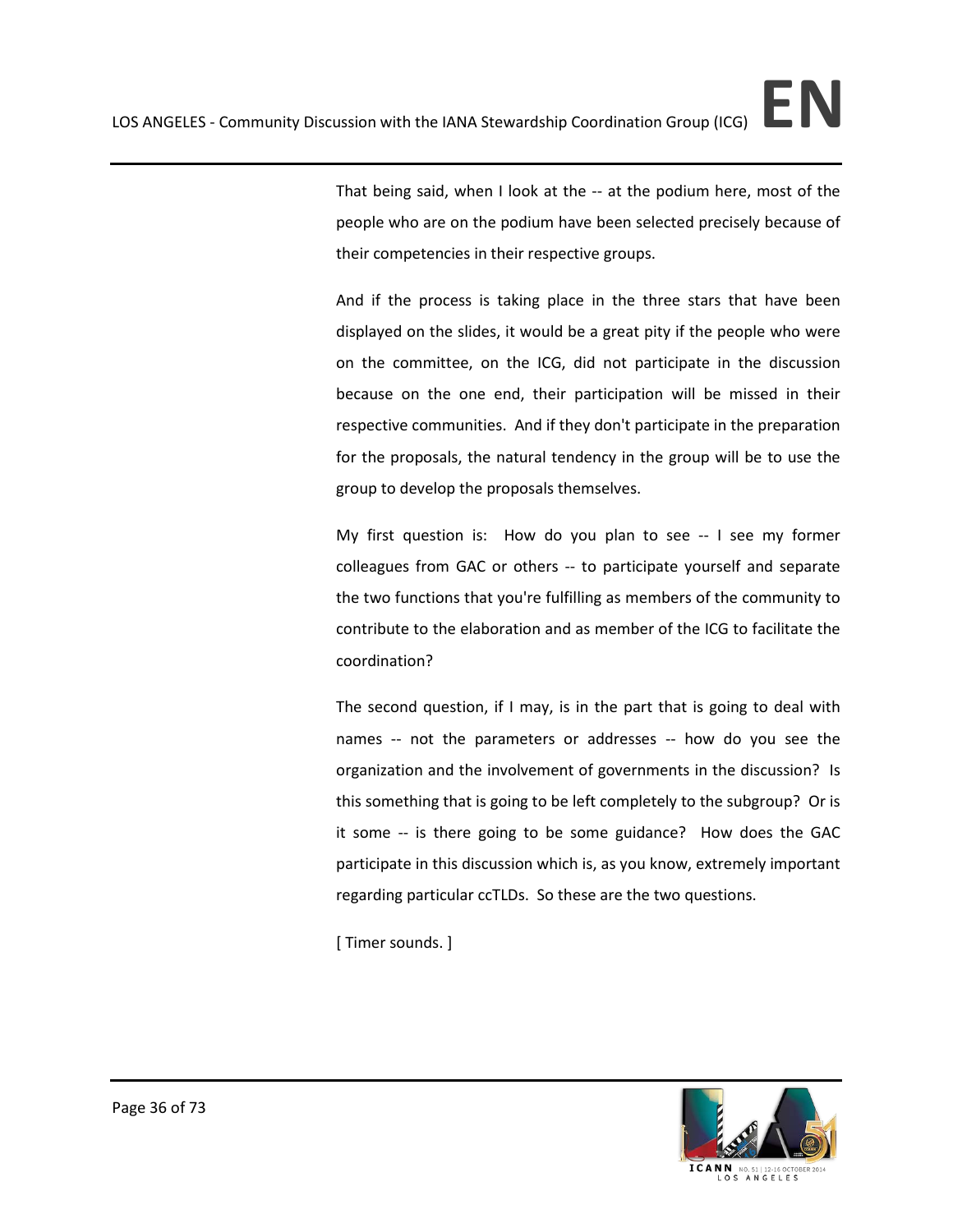ALISSA COOPER: Yay, somebody took two minutes. I can see Martin and then Kavouss. Martin, go ahead.

MOHAMED EL BASHIR: I can see Kavouss and Russ.

ALISSA COOPER: Martin, go ahead.

KAVOUSS ARASTEH: Thank you for the question. For the first questions that the ICG members have two responsibilities, first responsibility as a member of ICG, they perform that. Second, participation in any of these cooperation community depending on the domain of activity are a member of ICG.

> For instance, I am a member of GAC and ICG. I'm more connected to the operation community dealing with names. So it is incumbent on me to participate in that group in one way or other and to feed back that one as appropriate. This is something that depends on the other people.

> Second, with respect to the question raised at what would be the relations between government, again, as a member of GAC, we discussed that considerably, lengthy. And we decided that it is on the GAC members to encourage each government to their governmental activities plus the multistakeholder nationally inside the country to carefully examine the matter and to contribute. And, in general, we have to mobilize the government to the importance of this activity and

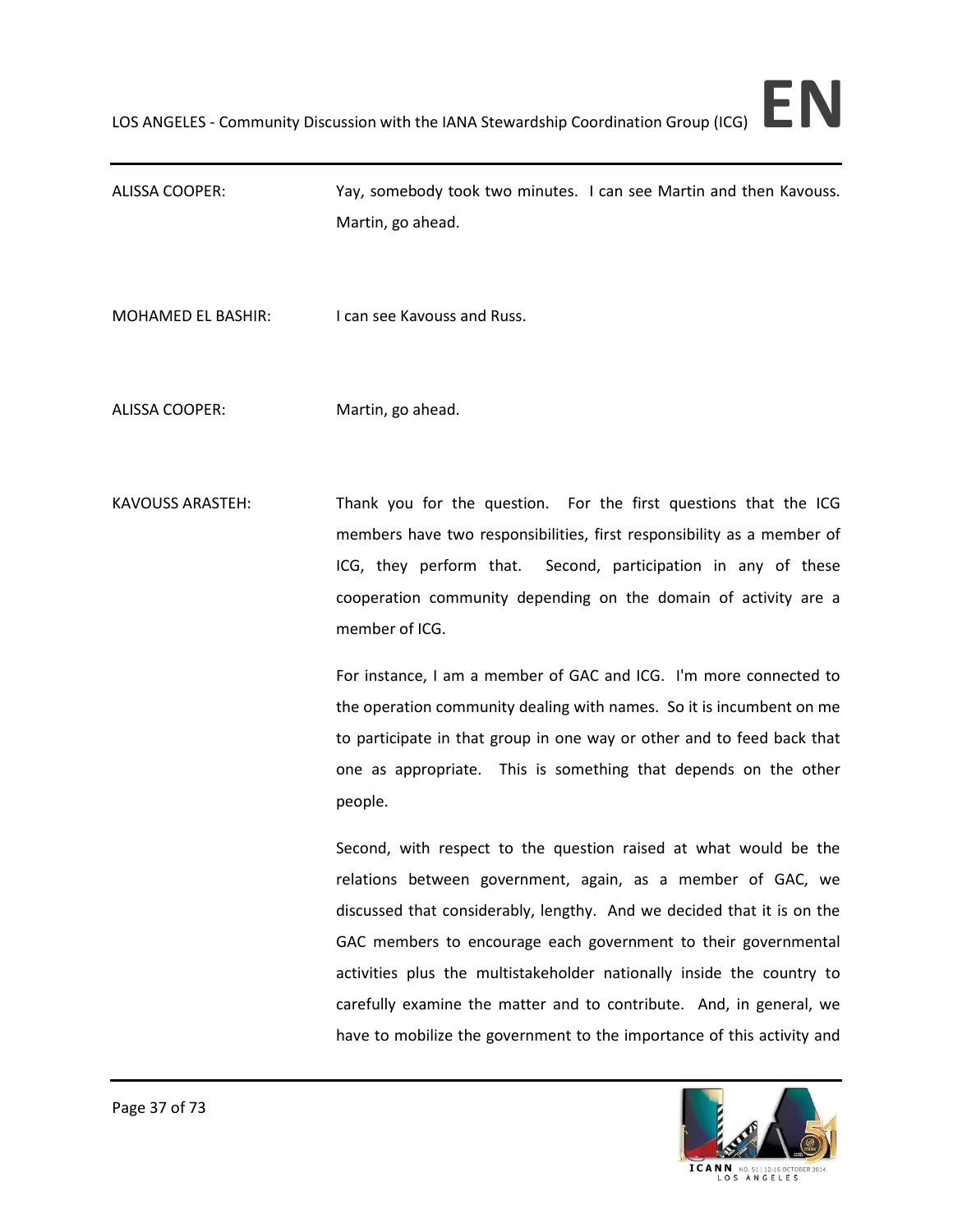to feed the output to the operational communities to the process. Thank you.

MOHAMED EL BASHIR: Thank you. Martin, please.

MARTIN BOYLE: Thanks very much. Martin Boyle.

I think certainly Kavouss has covered a lot of the points that I'd like to make, but I would want to emphasize just a couple of quite clear points. In the cross-community working group, participation is open. And I'm very, very pleased to see that quite a number of people from my own community, from other communities including governments, including my own government, have joined as active participants in that.

This is important because the process has got to identify what people's concerns are. How to make sure that the safeguards are put in place goes back to Steve DelBianco's stress testing ideas or scenario building.

So that I think is really, really important. The other thing, though -- and this goes back to that earlier question that we had, that certainly from the ccTLD community members on the ICG, we are all participants in that cross-community working group.

And I would see our role very much as two-way liaisons in that activity so that we do pick up the issues early and that if we have got doubts, we're in a position to ask the question then rather than waiting still the 16th of January. Thank you.

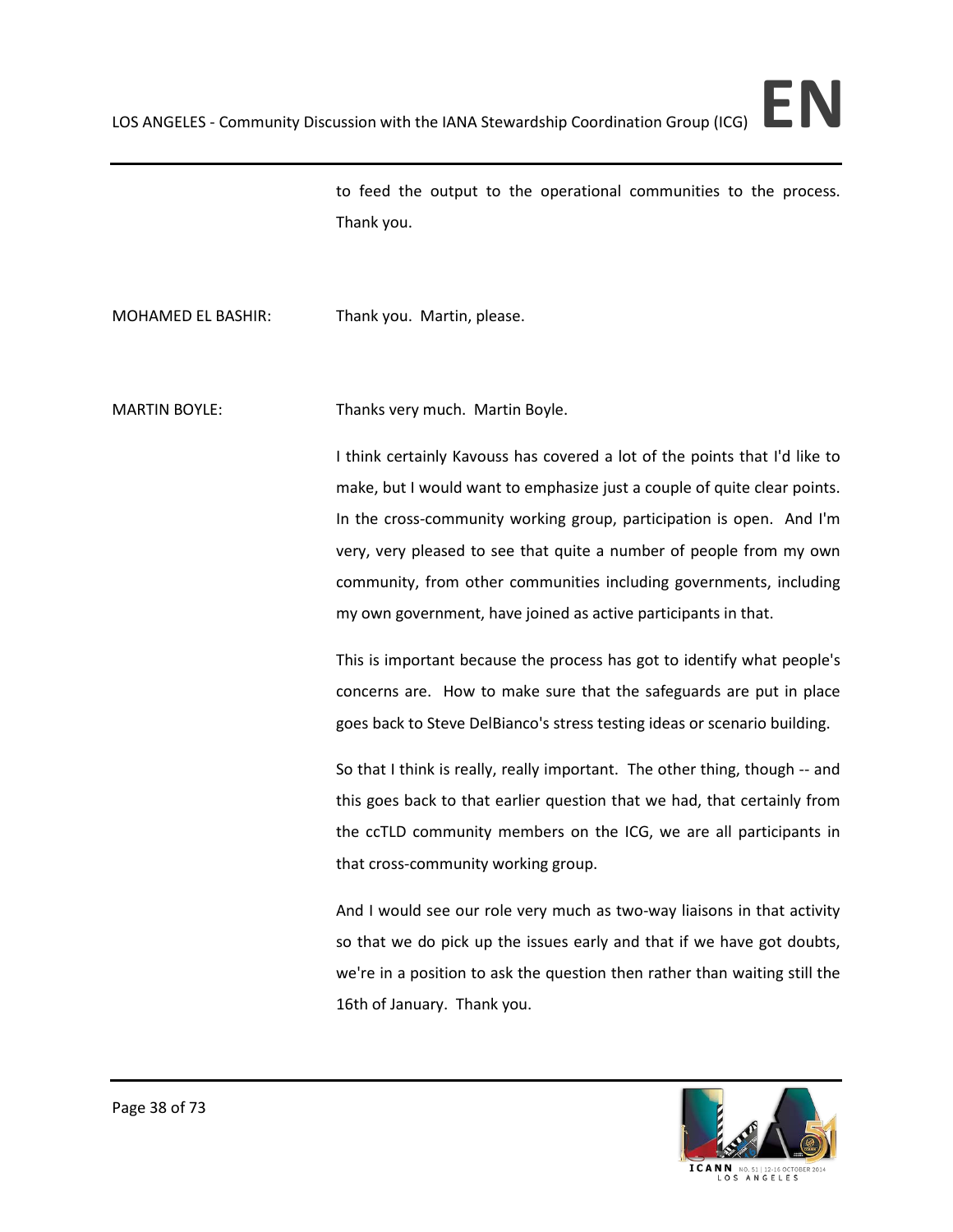## MOHAMED EL BASHIR: Russ, please.

RUSS HOUSLEY: So part of your question dealt with participation in the protocol parameters and the number spaces. And I can say for myself I am very active, involved in the protocol parameters proposal development, and actually took the pen for some of that. I suspect that other people on the ICG will be doing the same for various parts of various proposals.

> Further, in the slides that Jari gave, he showed how anyone can participate. Governments are part of anyone. And, likewise, Adiel showed how anyone can participate in the five RIR discussions that are going on now. And, again, anyone includes governments.

MOHAMED EL BASHIR: Now it is Joseph.

JOSEPH ALHADEFF: Thank you, Joseph Alhadeff. I was on behalf of ICC-BASIS.

Bertrand, we also have day jobs. So one of the ways we will do it within ICC-BASIS is that we coordinate with the members who are participating in the actual working groups, and then we work collectively on how that reflects our positions. And that also better enables the participation in those working groups because if I were to participate in some of the more technical community working groups, I think it would be a



Page 39 of 73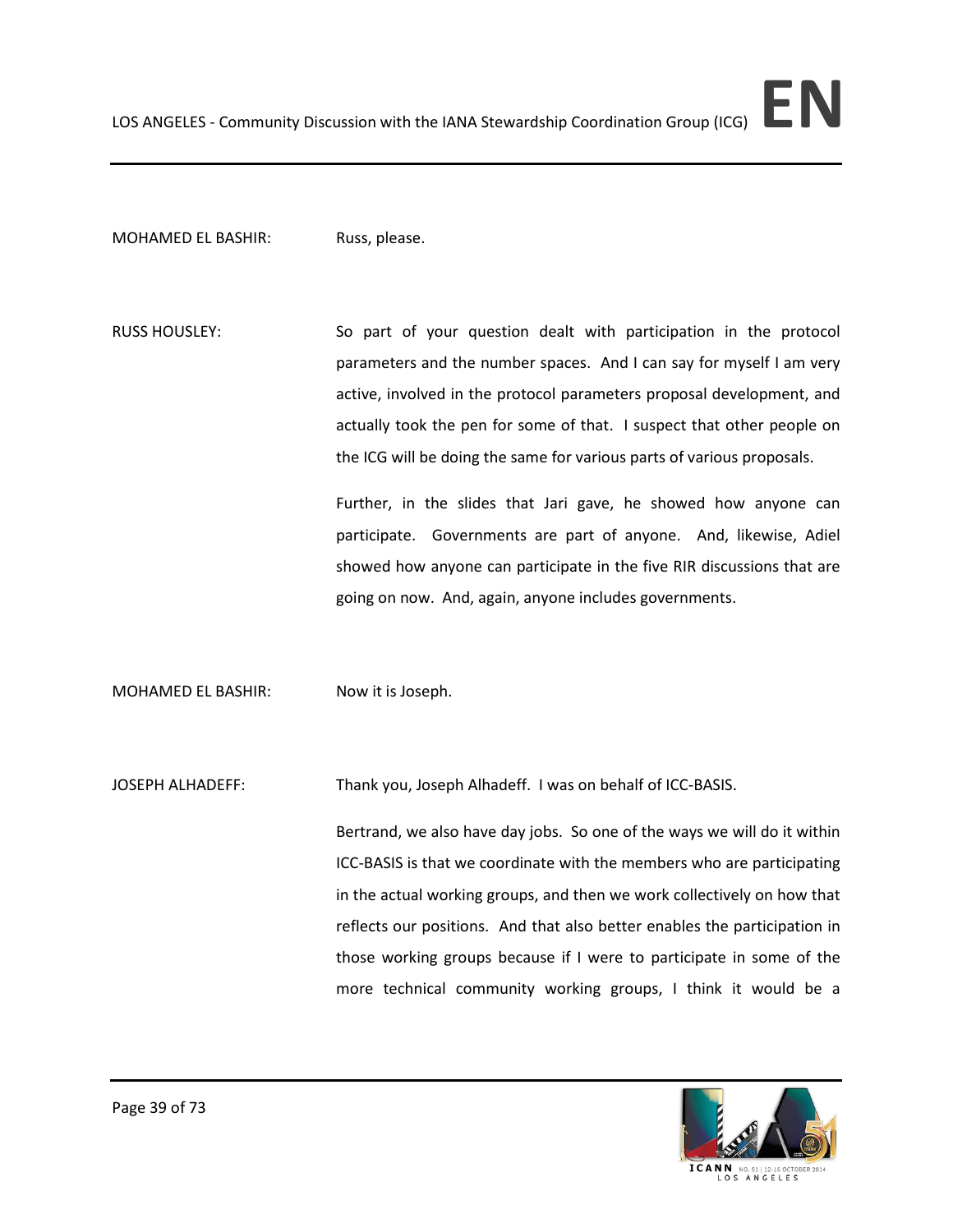frustrating exercise for both them and for me because I don't speak the right language for some of those working groups.

But a number of our members do and coordinating with them is the best way to both add value to that process and gain value.

So I think the stakeholders that coordinate through groups also can adopt that function that you're talking about and be able to cover the waterfront fairly broadly in that fashion.

MOHAMED EL BASHIR: Thank you. Adiel, please.

ADIEL AKPLOGAN: Yes. Just to add to what my other colleague had said, I think the two roles are separated. We are in the ICG to coordinate what will come up. If there is something that we want to participate as an individual, we do it at the community level. And I think for the GAC, for instance, there is no specific group for the GAC. So the GAC members have the ability to participate in any of these operational community discussions. But when it comes to the ICG, there we work on consolidating one final proposal to the NTIA. So that's the nuances and the differences.

MOHAMED EL BASHIR: Wolf, please.

WOLF-ULRICH KNOBEN: Thanks, Bertrand. To complete that, so speaking for myself and as a member of the German community, so we do evaluate a bottom-up. So



Page 40 of 73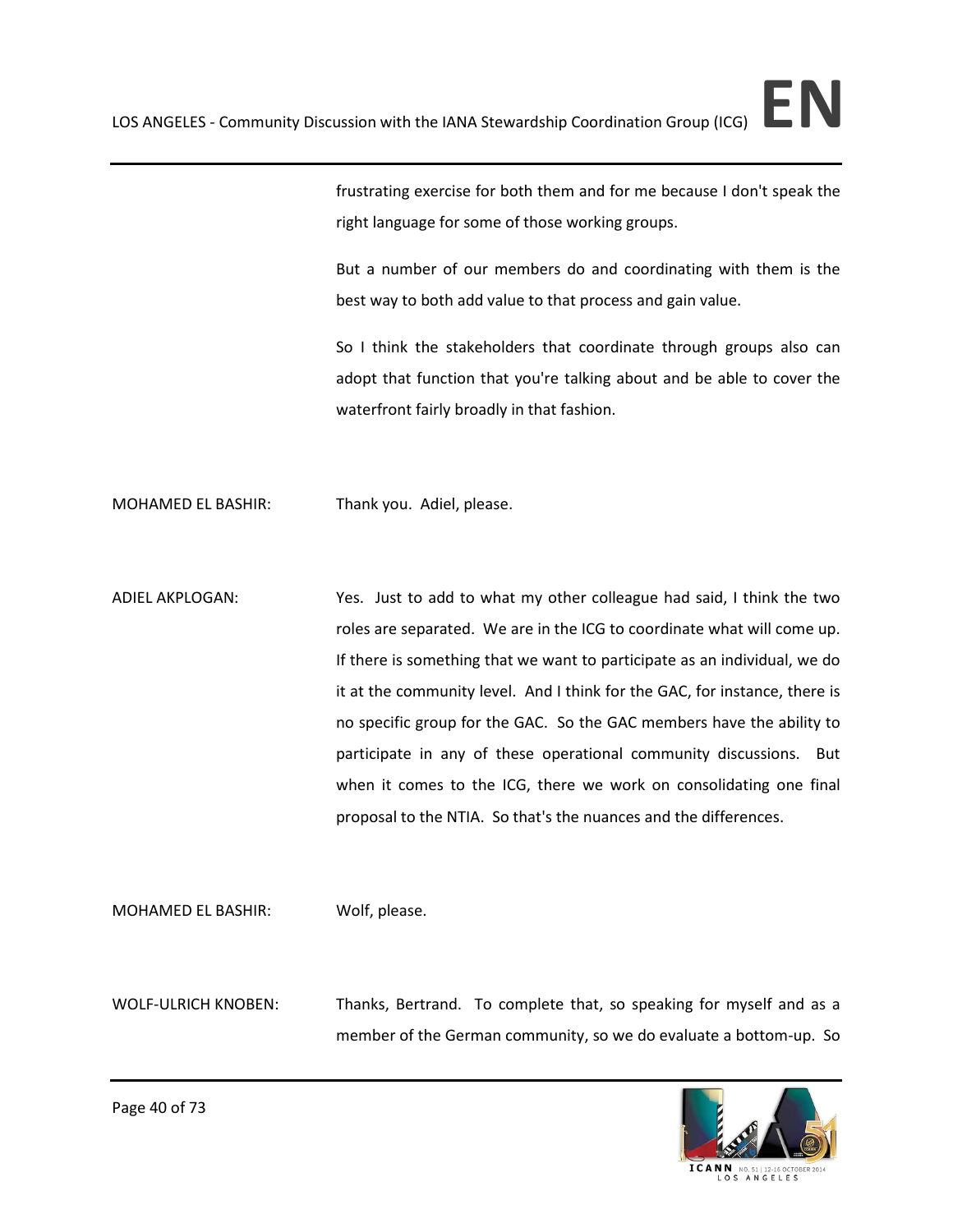we reach out within Germany to several fora, to several -- and have established a corpus where we are dealing with that. So we solicit all these views from there side and bring it into the cross-community working group where I am an observing member. Others are participating. So we do it very bottom-up, so that's -- included are our GAC members here from Germany as well in those areas.

MOHAMED EL BASHIR: Thank you, Wolf.

Narelle.

NARELLE CLARK: So it looks like we've almost worn out the questioner before we've worn out the answer for a change here.

> I note also that Bertrand said most of the people have been selected because of their competence within their own selected communities. And I wonder -- were we one of the people that weren't competent? I don't know.

> But I think your question also runs to how well we will manage conflicts of interest. I agree that is probably something we can explore some more within our groups. If you look at the size of this group, we have gone to some lengths to examine closely the concept of how we will reach consensus towards the end in order to prevent any single capture by this group, by any one constituency within this group. And we are working very hard to make sure that within this group, we do have very strong communication processes, that we are operating in as open and

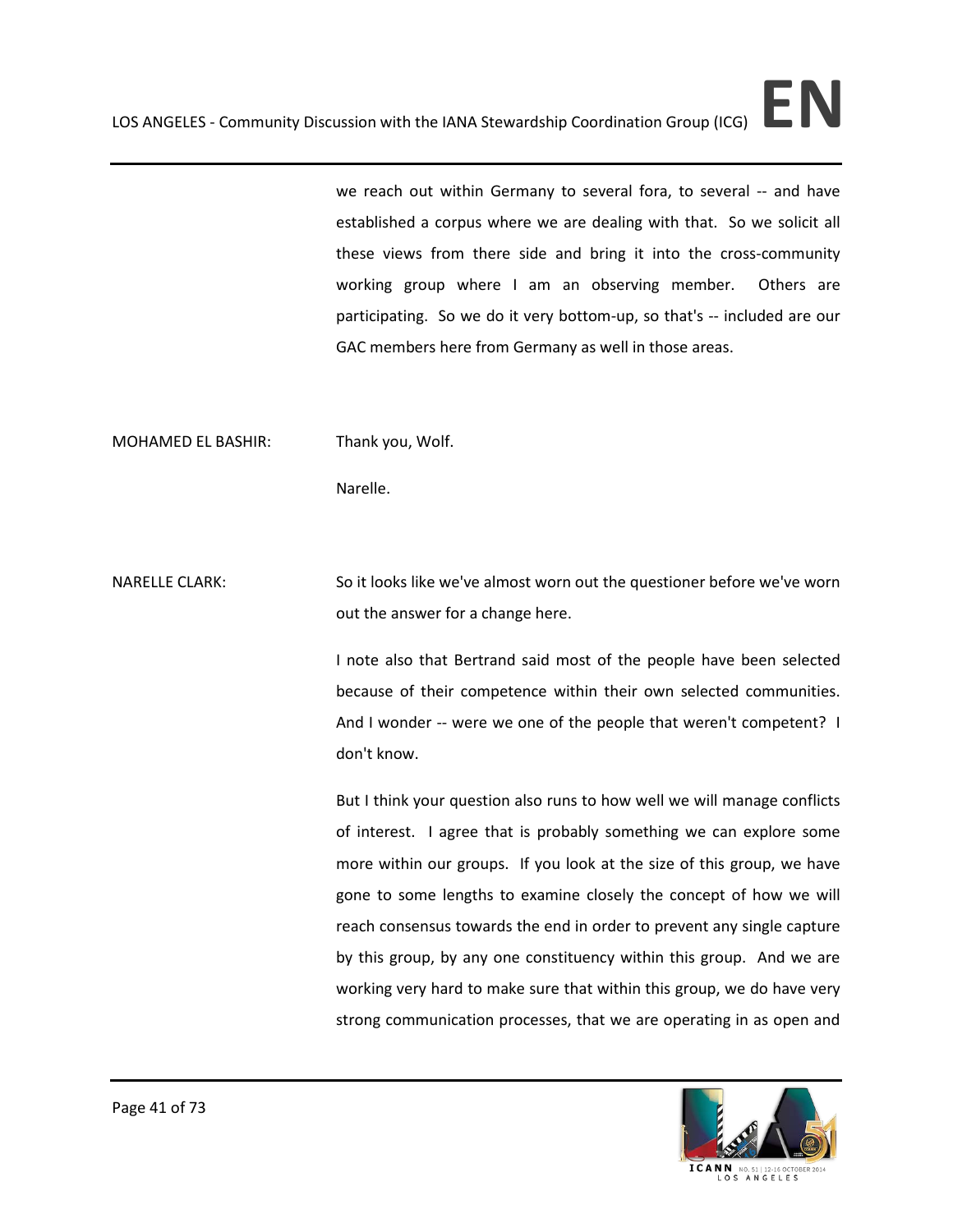as transparent a mechanism as is humanly possible and technology possible.

I don't think I can add any further to that. I hope that's something that the community can trust in us.

MOHAMED EL BASHIR: Thank you. We'll take a remote hub. We have friends in Cameroon who are waiting for us. Go, please.

We can't hear you clearly. Can you please speak closer to the mic.

REMOTE INTERVENTION: Good morning. I come from The Internet Society Chapter from Cameroon, and we have two questions. The first one is addressed to Adiel. We would like to give him the opportunity to expand on the issues that are at stake in this technical transition. Thank you.

> I would also like to say that I also come from the ISOC chapter in Cameroon, and we closely follow up the meetings under the African strategy. And we see here in Cameroon that decision makers, despite their goodwill, actually participate in the different processes that are underway. Perhaps they are a little bit detached from what is specific to the Internet. So let me talk about the local community here when I speak about this new revolution.

> So ICANN should try to come closer from the political world because I believe that there should be more work in this direction, although certain activities are underway. This is not enough. In the emerging countries, this is also important because we could add more value to



ICANN NO.51|12-16 OCTO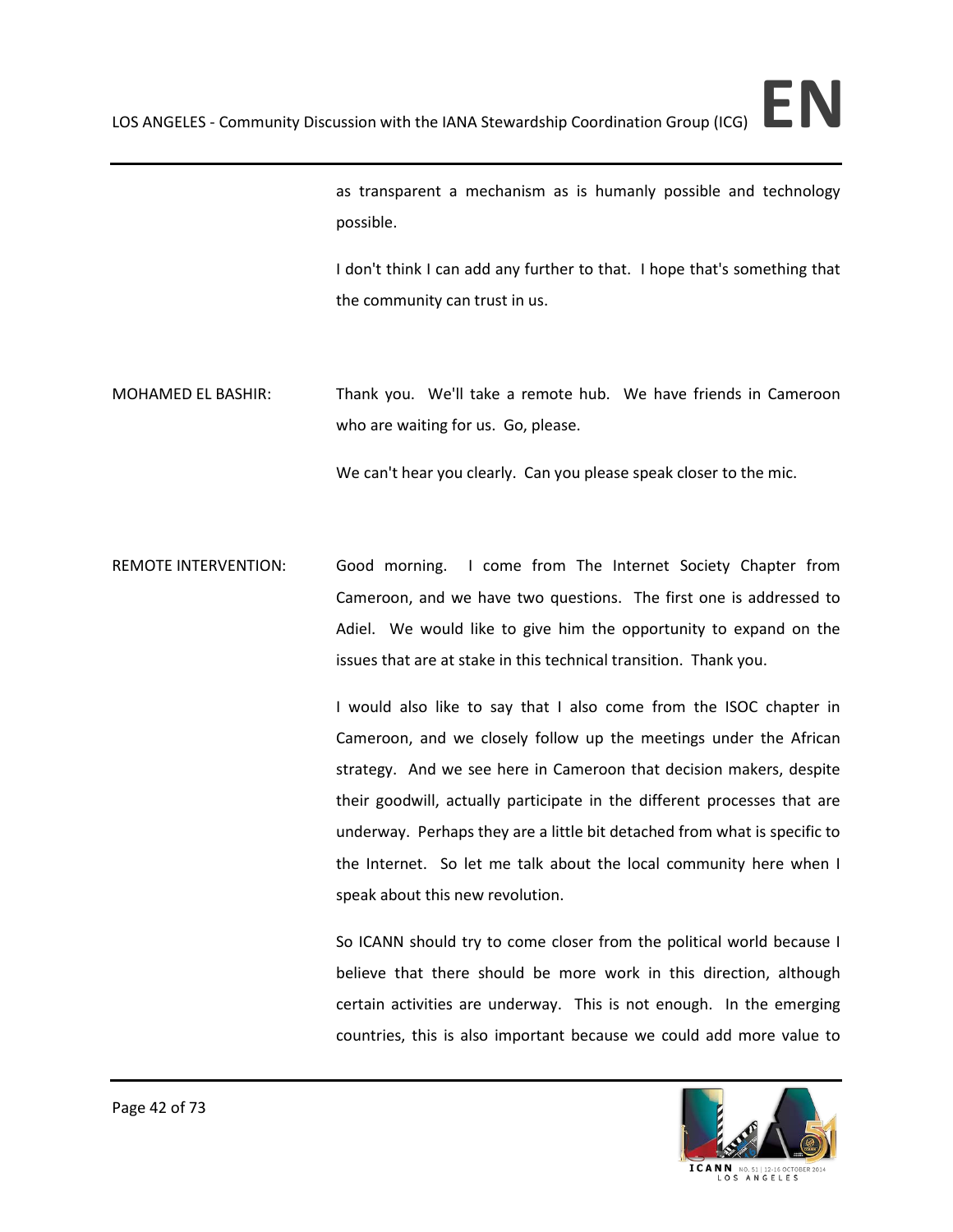the actions carried out by the Internet society. ICANN envisaged a strategy similar to the one implemented by Fadi Chehade. In Cameroon, this has had a great impact. From the point of view of the media, this could have even greater repercussions in order to explain to people what these processes entail.

If these improvements can be made, we hope that we can have a more lasting process. And from Africa, we are watching the work being done by ICANN and we believe that this would -- improving these weaknesses would help from the point of your credibility.

MOHAMED EL BASHIR: We will take another question from the remote participant question in Spanish, I guess.

REMOTE INTERVENTION: This is staff reading a question from Eduardo Mendez in Valenzuela. I will read it in Spanish.

> The ICG establishes work relationships with multilateral organizations such as the ITU. So what are the expectations regarding the decisions that this body can make regarding the transition process?

MOHAMED EL BASHIR: So, Adiel, if you can speak to that first question.

ALISSA COOPER: I can speak to that.

ICANN NO. 51 | 12-16 OCTO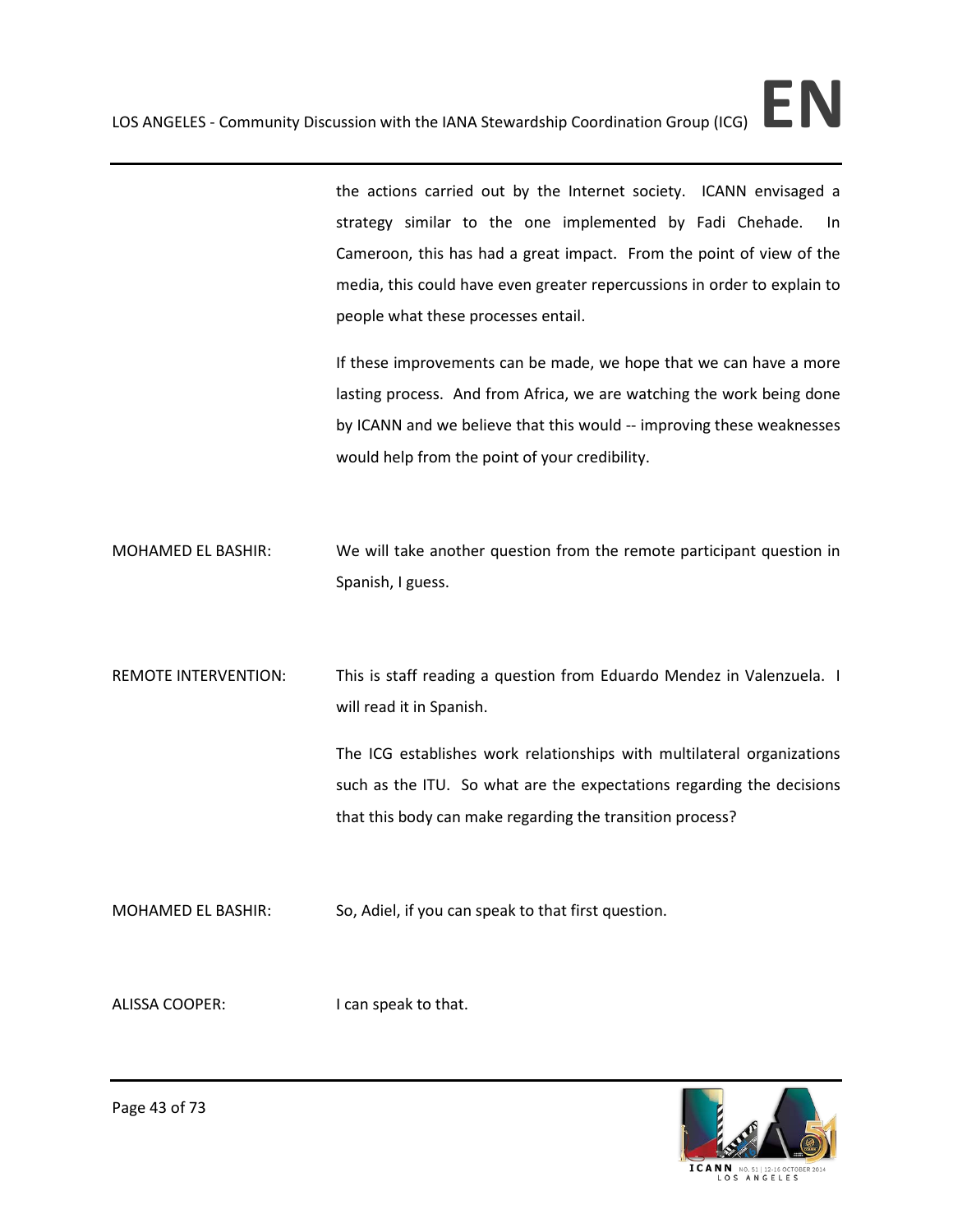## MOHAMED EL BASHIR: Alissa.

ALISSA COOPER: Thank you for the remote question. It's not the case that we have established relationships with any multilateral organizations, as it turns out.

> So obviously as we've said, the community processes are open to anyone who wants to participate, and that is the main vehicle for developing the transition plan. There are not other relationships that we have established, but certainly anyone who participates in a body such as the ITU or any other multilateral organization is welcome to come and participate in the existing community processes.

MOHAMED EL-BASHIR: Adiel, please.

ADIEL AKPLONGAN: So take the first question that was addressed to me, I will speak in French.

> Here we are talking about the IANA stewardship transition and the challenge has to do with the fact that for a long time as an Internet governance community we have requested that these oversight exercised due to historical reasons by the U.S. government, specifically the NTIA, can be open and done in a more multistakeholder way. With the U.S. government's decision of announcing its willingness to -- to

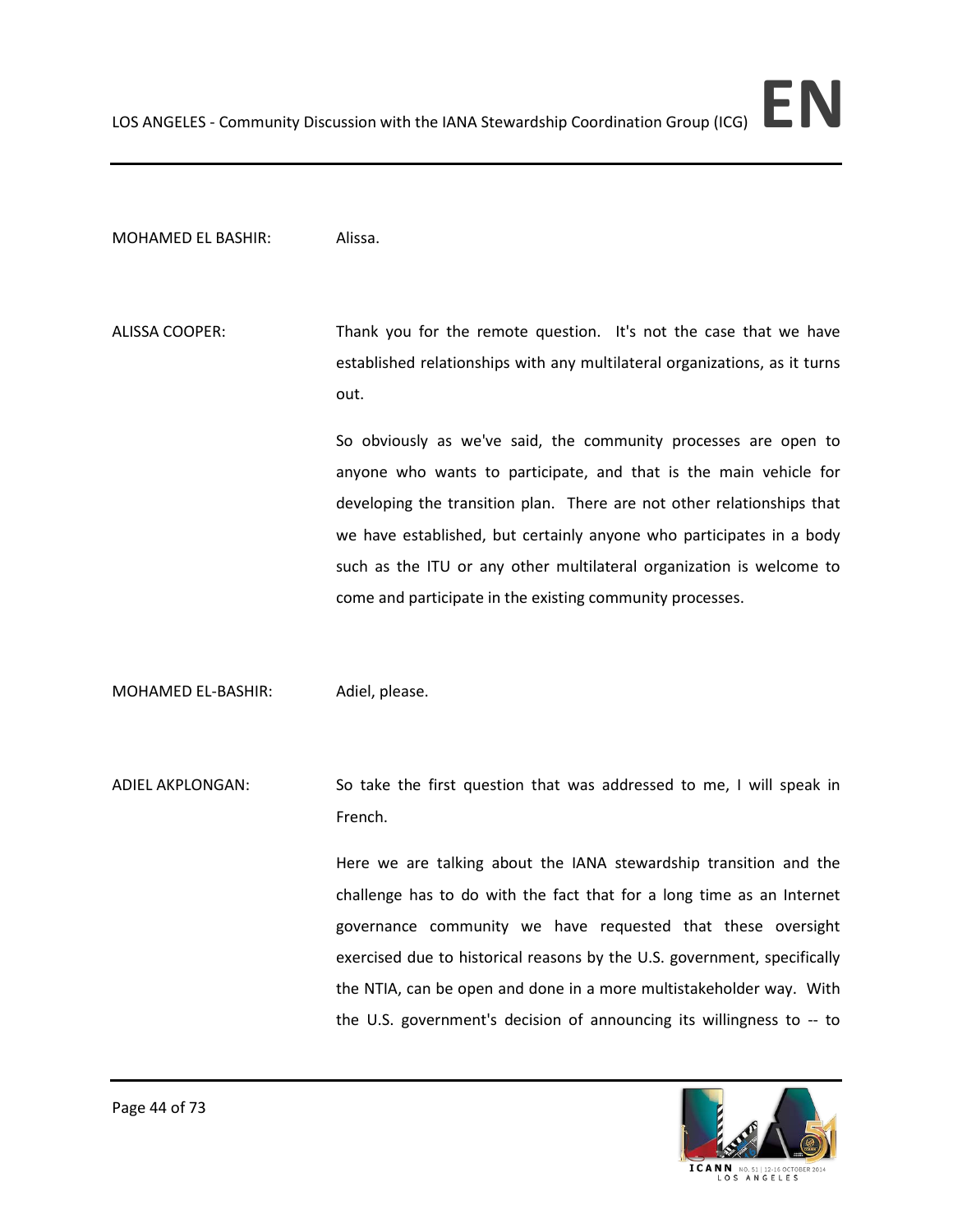leave this stewardship function, we think that now we are faced with the opportunity to deal with this mechanism, a new mechanism for the IANA stewardship. And this will be a mechanism that will be based on the multistakeholder model instead of having just one single administration that would be the U.S. government. In Africa, for us the challenge has to do with participating in this stewardship mechanism and to make sure that our needs are taken into account.

RUSS MUNDY: -- one of the representatives from the SSAC and I'd like to just address the second question we had from Cameroon about understanding what the specifics are that are involved and what actually is going on. And the SSAC as an organization itself has published two documents that are intended to help the community get a better understanding of what the IANA functions are and how they interact between the various participating parties at this point, and they are known as SSAC report 67 and SSAC report 68. And so they are available on the SSAC Web site, and the pointers to that Web site has been sent out on the ICG list. If anyone needs more, we can, of course, provide them.

MOHAMED EL-BASHIR: Mary.

MARY UDUMA: I want to also respond to the question from Cameroon about local knowledge, local understanding, sensitization, awareness. And I want to tell you that your -- sorry. Okay. I want to say that you have a great platform, that is the ISOC Cameroon. So it is a starting point. Since you



Page 45 of 73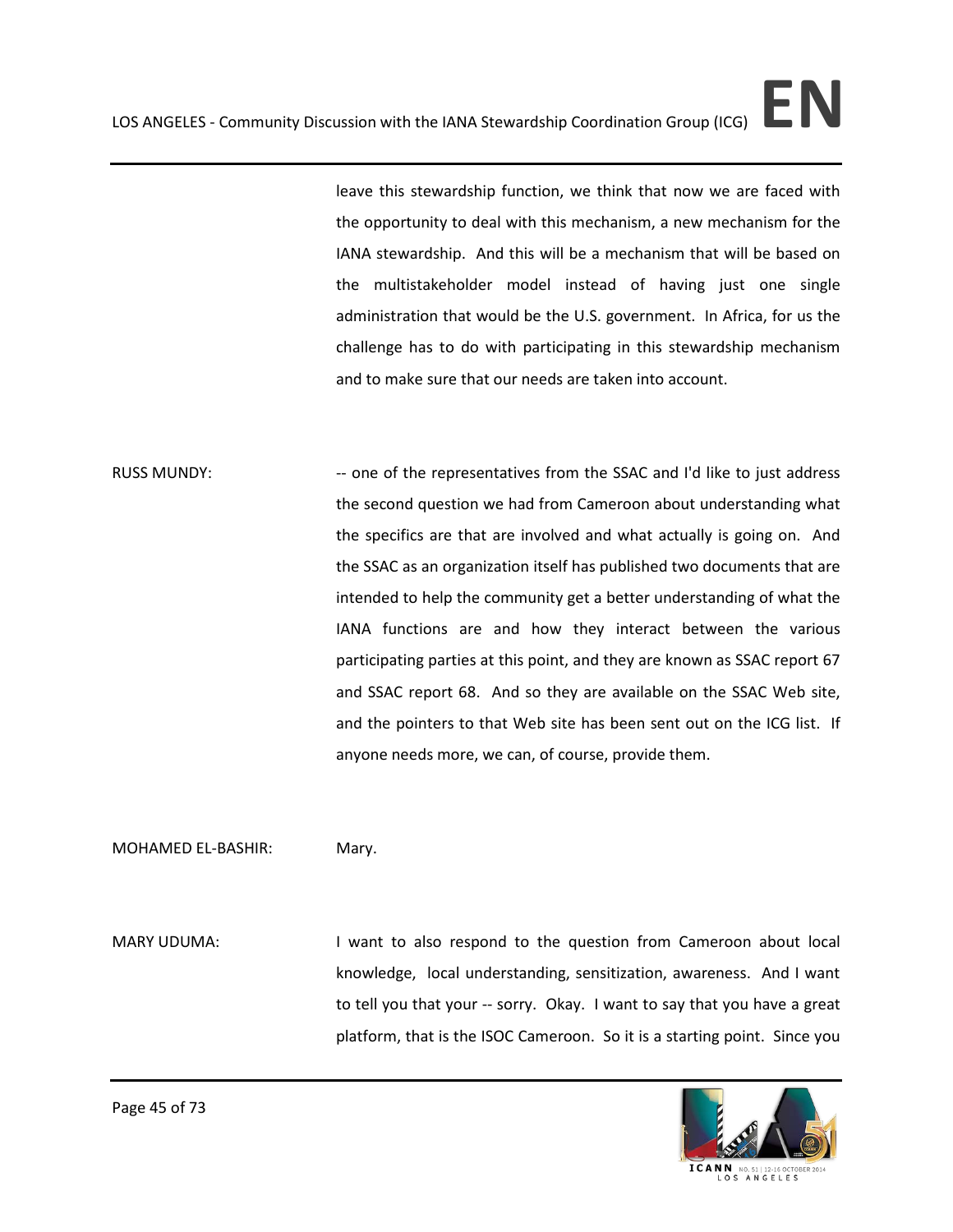know, you could also engage others within the community, within Cameroon, with the multistakeholder community within Cameroon to also start desensitization. The (indiscernible), the ISOC (indiscernible) in African hub organized a webinar for you (indiscernible) and most of you did not participate. I want to encourage you the next one we are going to do that you should hook on to the webinar and participate and we'll make sure that it's communicated widely.

And the technical community to the AfriNIC has been doing a lot of work and trying to communicate what the IANA transition is all about. So I also want to encourage you to be part of it. And that's the only way we can do it. And also read, read -- go to ICANN Web site and read what is going on and get informed. And get engaged. Thank you.

PATRIK FALTSTROM: Thank you very much. We'll take another microphone question.

ROELOF MEIJER: Thank you, Patrick. My name is Roelof Meijer. I'm the chief executive officer of SIDN, the registry for .NL. I don't bring a new subject. I have some clarifying questions, so I don't know if you want me to run to the other mic. I can stay here?

PATRIK FALTSTROM: You can stay there, yes.

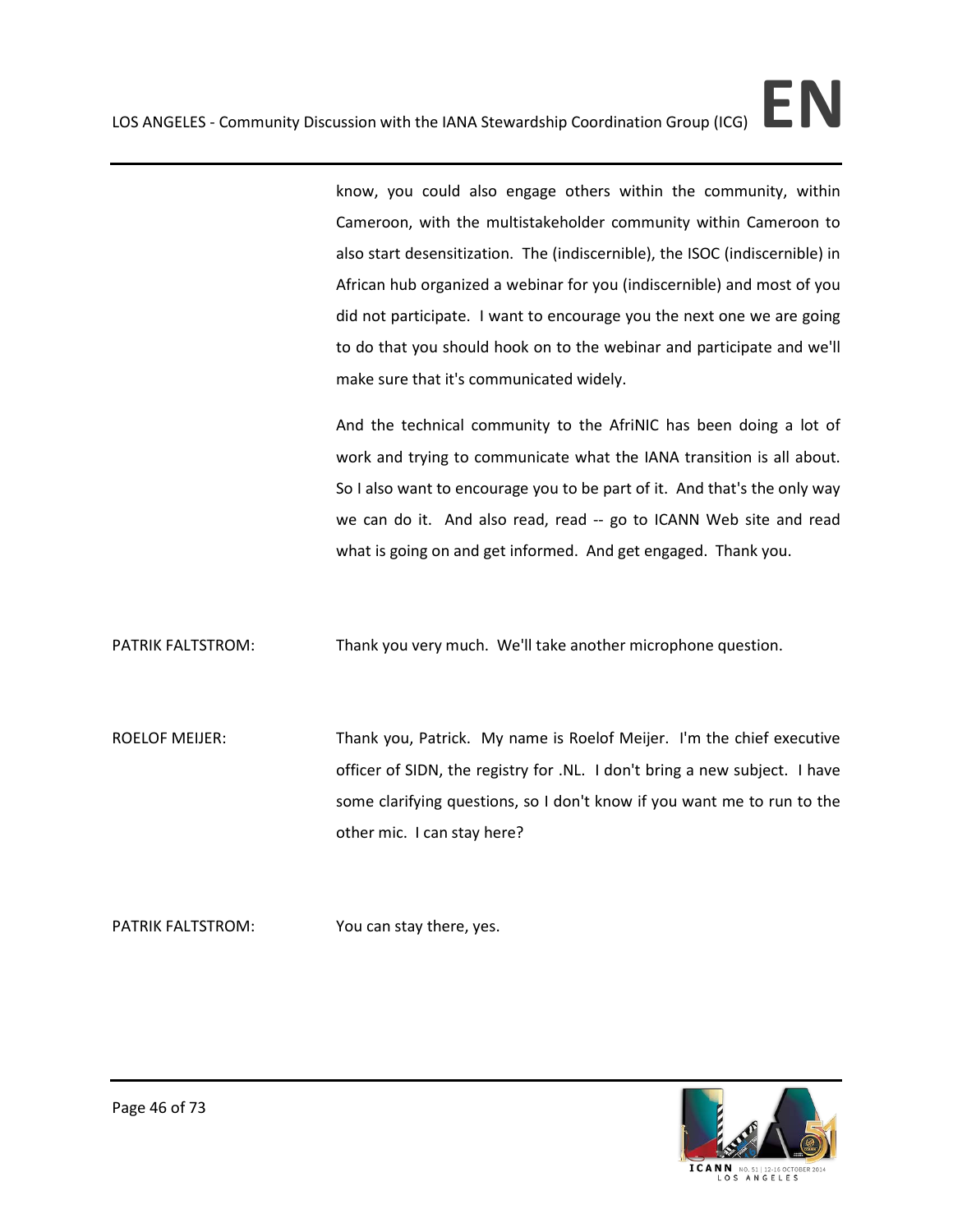- ROELOF MEIJER: My questions are directly addressed at the chair, since it's a question of clarification of a statement she made. Did I understand you correctly when, if I say that you said that the statement of Mr. Roberto Gaetano, that there's only one oversight, that that statement is false?
- ALISSA COOPER: Yes, that's what I said.
- ROELOF MEIJER: And did I understand you correctly too that you said that your organization or the IETF doesn't recognize that there is a U.S. or NTIA oversight, particularly for the -- (multiple speakers)?
- ALISSA COOPER: Yes, I think that the view in the IETF that the -- is that the oversight over the provision of the protocol parameters registry function by IANA is provided by the Memorandum of Understanding that we have with them. It's provided by the Internet Architecture Board. It's provided by a number of mechanisms that we use and exercise all the time, whereas the NTIA contract has not been exercised in any way, really.

ROELOF MEIJER: Is it not true that the scope of this whole exercise and, in fact, the scope of this working group is the transition of the oversight role of the U.S. government or the NTIA?

ALISSA COOPER: Yes.

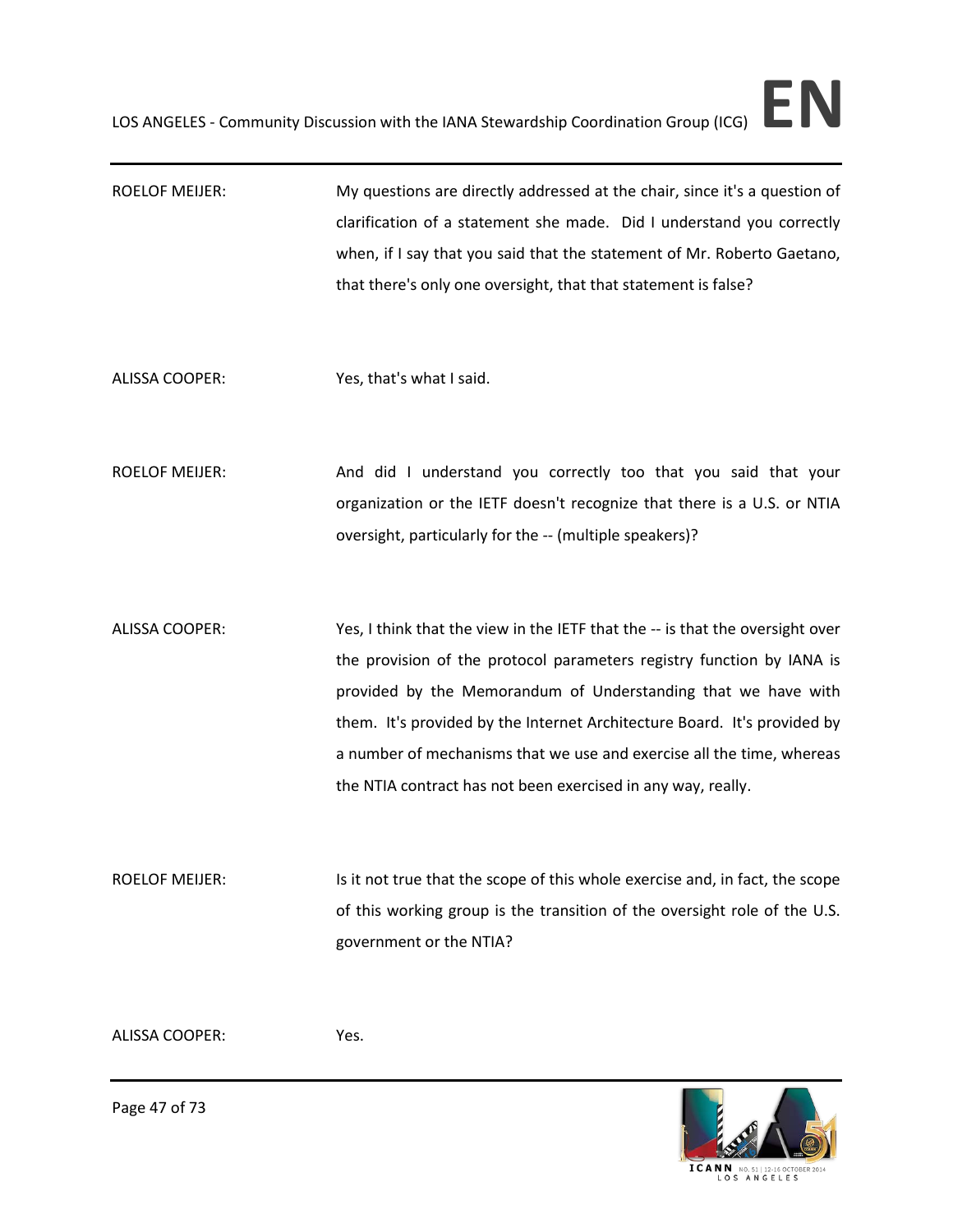ROELOF MEIJER: Is it not strange then that there are organizations represented that deny that such an oversight -- oversight exists in their particular case? Should they be on the panel or in the working group?

- ALISSA COOPER: Well, so I think this is why you see in our RFP, for example, that -- where we ask for the -- the post-transition arrangements, we ask the communities to detail what changes need to be made, if any. And I think even if -- if you look at the -- the people on this panel can correct me if I'm wrong, but if you look at the current draft which is being -- the draft transition plan which is being worked on in the IETF, the suggestion in that section right now is that no changes are needed. I think that's what it says right now. Obviously, it may change. We need to develop consensus around that. But that's specifically to protocol parameters, as you already said earlier, we feel very strongly that things are working well, that we have very robust mechanisms for oversight.
- ROELOF MEIJER: That seems to be a different thing. Saying that you're not affected by the oversight or say that the oversight is okay or that everything is okay, nothing has to be changed, those are different things. So I understand that you don't need any changes if you are not affected.

PATRIK FALTSTROM: We have people -- we have to speed up the queue here, so I like to run that. Jari, please.

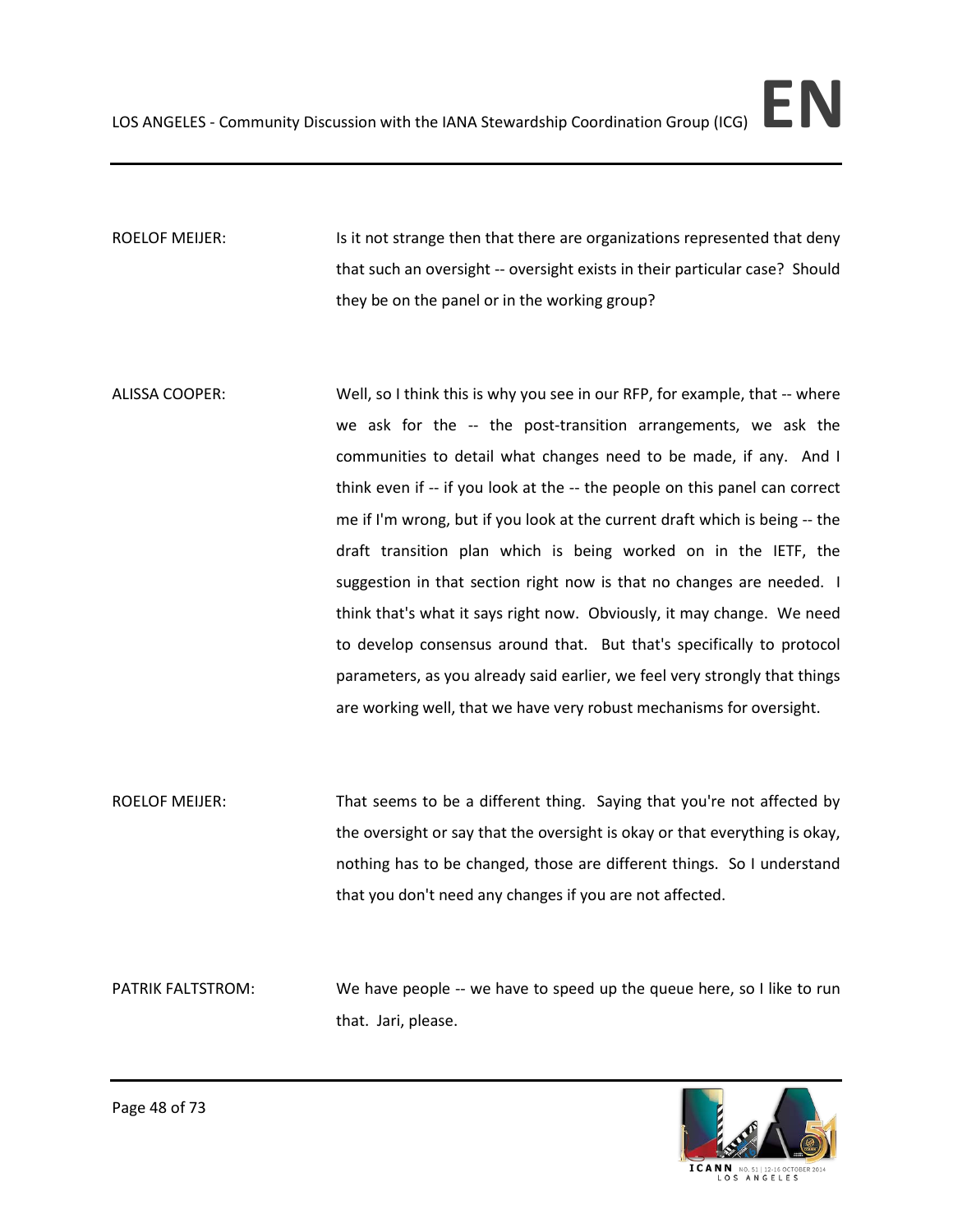JARI ARKKO: Yeah, just agreeing, first of all, with what Alissa said, but I just wanted to add one thing which is that it may be useful to think about the type of stewardship that the NTIA has had on this topic, and I think it has been more about allowing the communities to grow and develop their processes, and that's been great, rather than something more concrete that they're doing and sort of, you know, overseeing specific activities, and over time we actually have developed these mechanisms and agreements and, you know, all the tools. Not to say that we have everything. There's room for improvement. I think we'll do some improvements as part of the transition, but -- but it's that kind of oversight or stewardship that the U.S. government has had rather than that they did something more specific that we now have to replace. So they've been wise in the past and, therefore, now we have to do less.

MOHAMED EL-BASHIR: Milton.

MILTON MUELLER: Yeah, I think it's all explained in the historical terms that the -- the reason we had U.S. government oversight and that oversight was focused on changes to the DNS root zone was because in 1997 and '98 there was an antitrust case in which somebody asked Network Solutions, now VeriSign, please put 200 new domain names in the root, and at that time the root was completely privately run by Network Solutions. There was no real regulation on that, and they said gee, this is a dilemma. If we put these 200 new names in, we're really setting

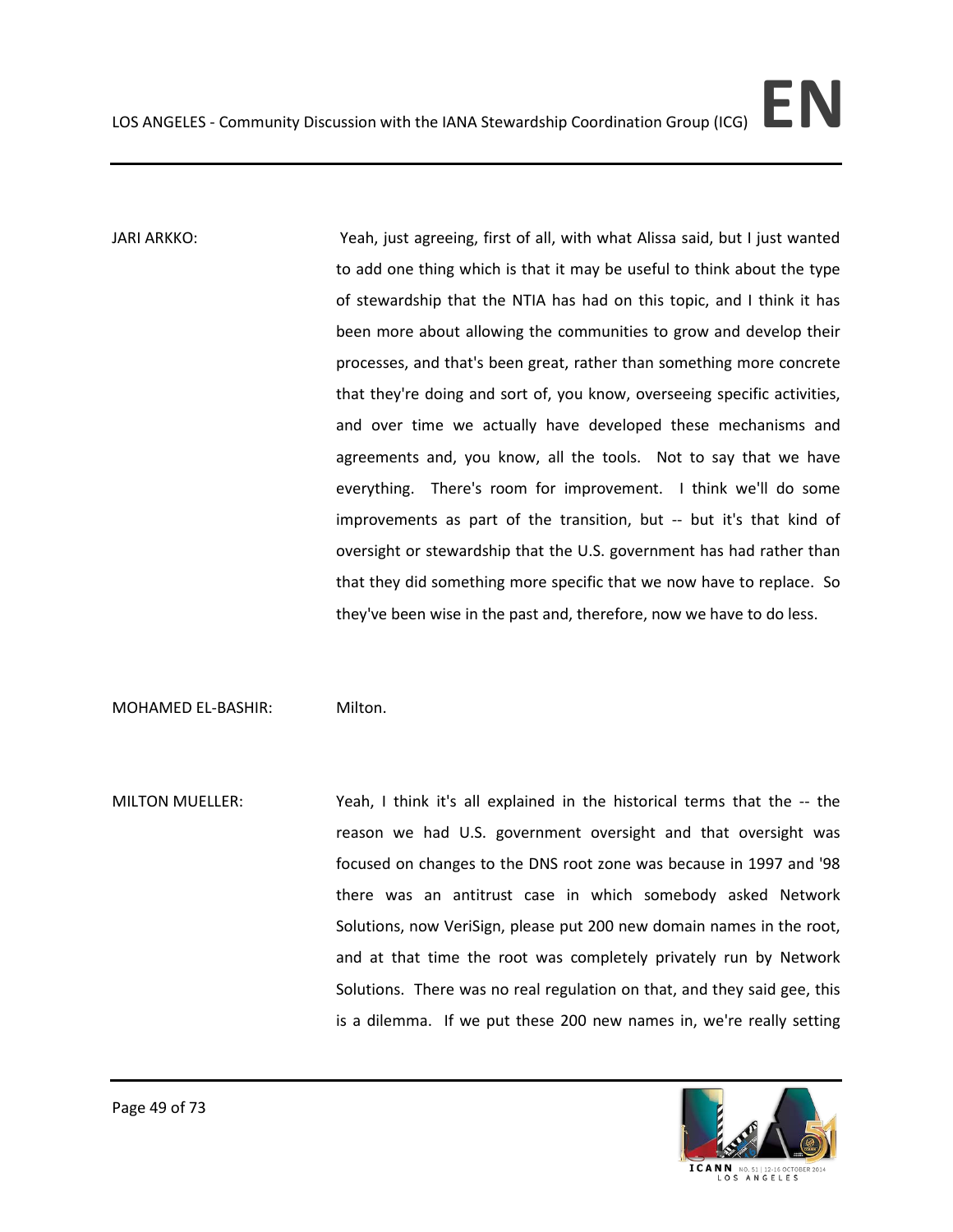global policy for the root unilaterally. And if we don't put them in, we're seen as thwarting competition, so we would be legally liable for some pretty heavy damages. So they went to the Commerce Department and said, save us, please. Provide us cover. And so the Commerce Department asserted authority over changes to the root zone.

Nobody ever really believed or cared whether somebody supervised the protocols published by the IETF. Nobody really knew much about what was going on with numbers at that time. But the whole oversight apparatus was completely established because of names, and for that reason, and now that we're getting rid of it, the -- there are some implications for these other aspects, but it doesn't mean that they have to make the same kinds of changes that the names community has to make.

## MOHAMED EL-BASHIR: Alissa.

ALISSA COOPER: Yeah. So I just wanted -- I fully agree with what Milton just said. I just wanted to make sure that I was clear that my response was specific to the protocol parameter registries, the IETF protocol parameters, not to the other functions. So I'm not sure if there was a disconnect there, but that's what I was talking about. Okay. I just wanted to make sure.

MOHAMED EL-BASHIR: No, there was no disconnect there. Kavouss.

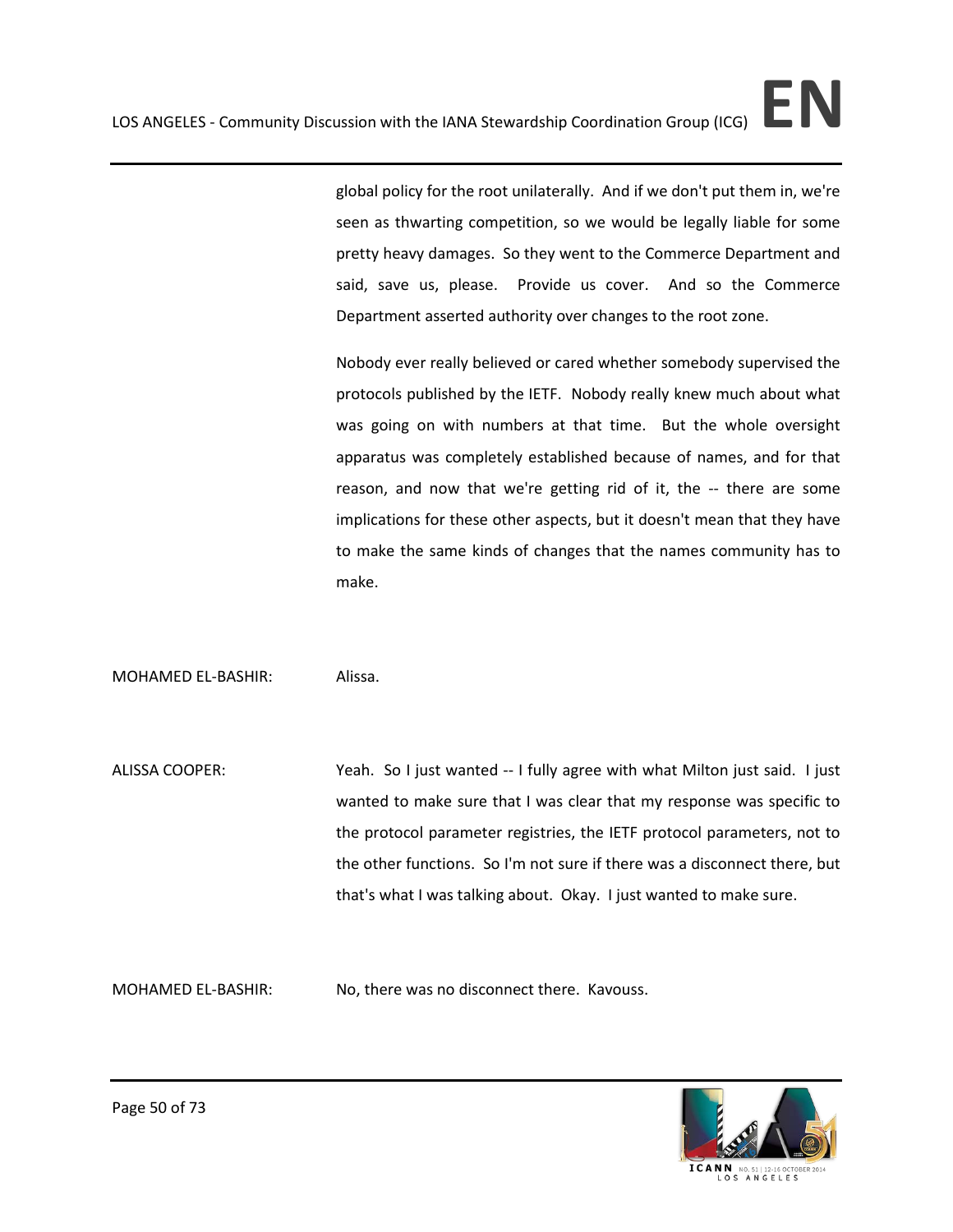KAVOUSS ARASTEH: Thank you. Let me understand -- let me explain what I understood from the reply of Alissa. She did not say that in the activities of the IETF there is no need for any type of oversight. What she said, that this oversight functions is performed through various other arrangements, such as Memorandum of Understanding of activities, IAB. That's all. Thank you.

PATRIK FALTSTROM: Russ.

RUSS MUNDY: Russ Mundy. Actually those of us that have been involved in this for a long time would have different views on the source of the oversight, and mine are somewhat different than Milton's but, in fact, it's earlier than that time frame that there has been some oversight in place but, in fact, the IETF has operated as their own separate and independent mechanism for setting policy for many years.

PATRIK FALTSTROM: Do you want to comment on this?

ROELOF MEIJER: Yeah. Well, thank you. This all settled, I think Mr. Gaetano made his point to stress that this whole work is about the U.S. government or the NTIA oversight and it's a relatively simple oversight. And I think he warned us against overcomplicating matters. I'd like to repeat that statement. Thank you.

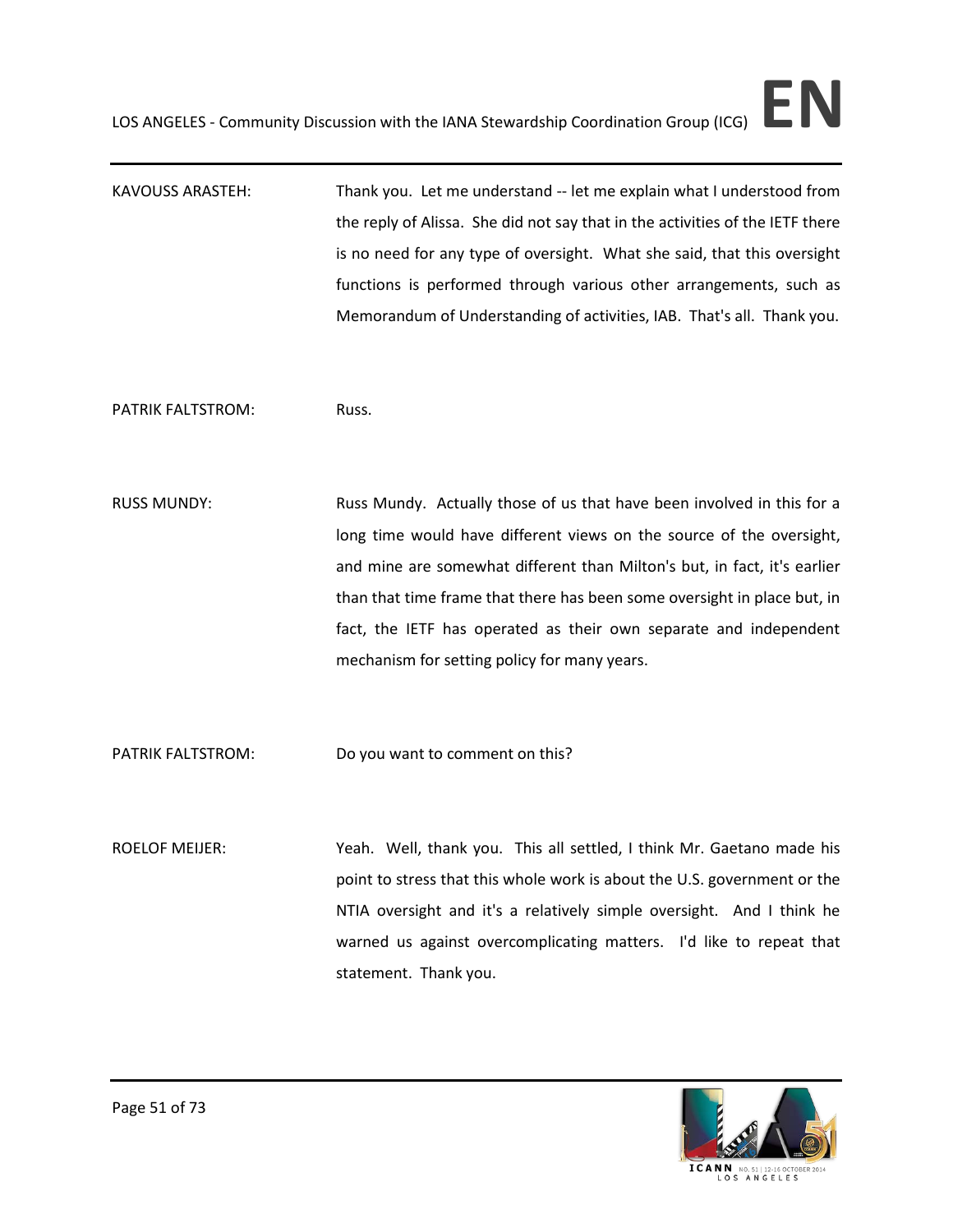PATRIK FALTSTROM: John, please.

JOHN CURRAN: John Curran, president and CEO, ARIN. I'd like to disagree with the prior speaker. The whole manner is about making sure that the community has mechanisms for responsible oversight for a set of critical Internet identifiers. And doing that at a time when the U.S. government has indicated it's willing to relinquish its mechanisms, it isn't about handling just that relinquishment. It's making sure at the end of the day we have a responsible set of oversight mechanisms for how these are administered altogether. And in some cases there are preexisting mechanisms that have been working perfectly well.

> So I don't want to disagree on the fact that the impetus for this is the fact that we have an offer from U.S. government NTIA to remove its oversight mechanism, but no one should be confused and think that that's the only one operative today. Thank you.

PATRIK FALTSTROM: Bertrand.

BERTRAND DE LA CHAPELLE: Bertrand de la Chapelle, for the record. I just want to highlight that the question that Roelof has asked is a perfect illustration of the two different layers of the transition question. The role that NTIA performs today, which I personally prefer to qualify as a global trusteeship rather than a global oversight, is different between the day-to-day interventions in the work flow of any changes, particularly on the

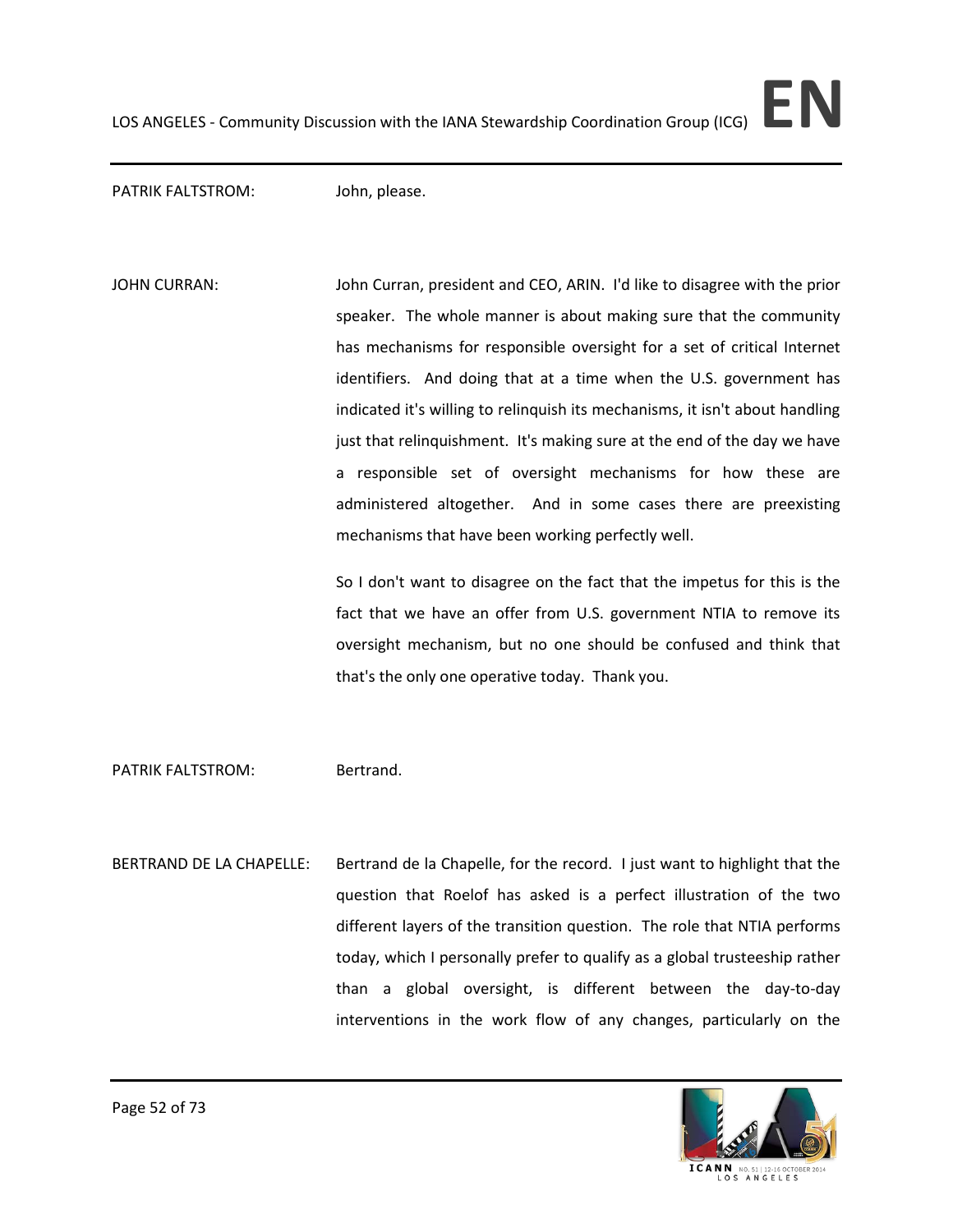names, and the once every three, four years or whatever delegation of the mandate and the contract to a particular organization and particular -- potentially resigning it. The mechanisms and the discussion that came on the different -- on the three pillars, on a day-to-day basis, the role that NTIA performs today is very different in the three pillars, and as has been said, there are situations where it is almost non-existent at the moment. And so the definition by each of the three communities of the service level agreements, the conditions, and the wish list performed is one layer, but there is a second layer which is different which is the role that NTIA performs today in issuing the contract, in negotiating the contract, and in setting the terms of the contract. The second function is a different one, and one of my concerns in the previous discussions regarding the three pillars is that inasmuch as each of the communities is perfectly legitimate in defining the service level agreements for the function on a day-by-day case-by-case changes to the roots and the registries, there needs to be some common glue regarding who is making the delegation of the responsibility. And there are various options, don't get into the substance, but I just wanted to highlight the distinction of the two layers.

PATRIK FALTSTROM: Thank you very much. New question from the microphone.

SEUN: Okay. My name is Seun from Africa, from Nigeria to be specific. I just want to make a comment on what has just been said first before I ask my questions. I think one of the very important question has been raised which is in terms of the layers of the oversight, I think one of the



Page 53 of 73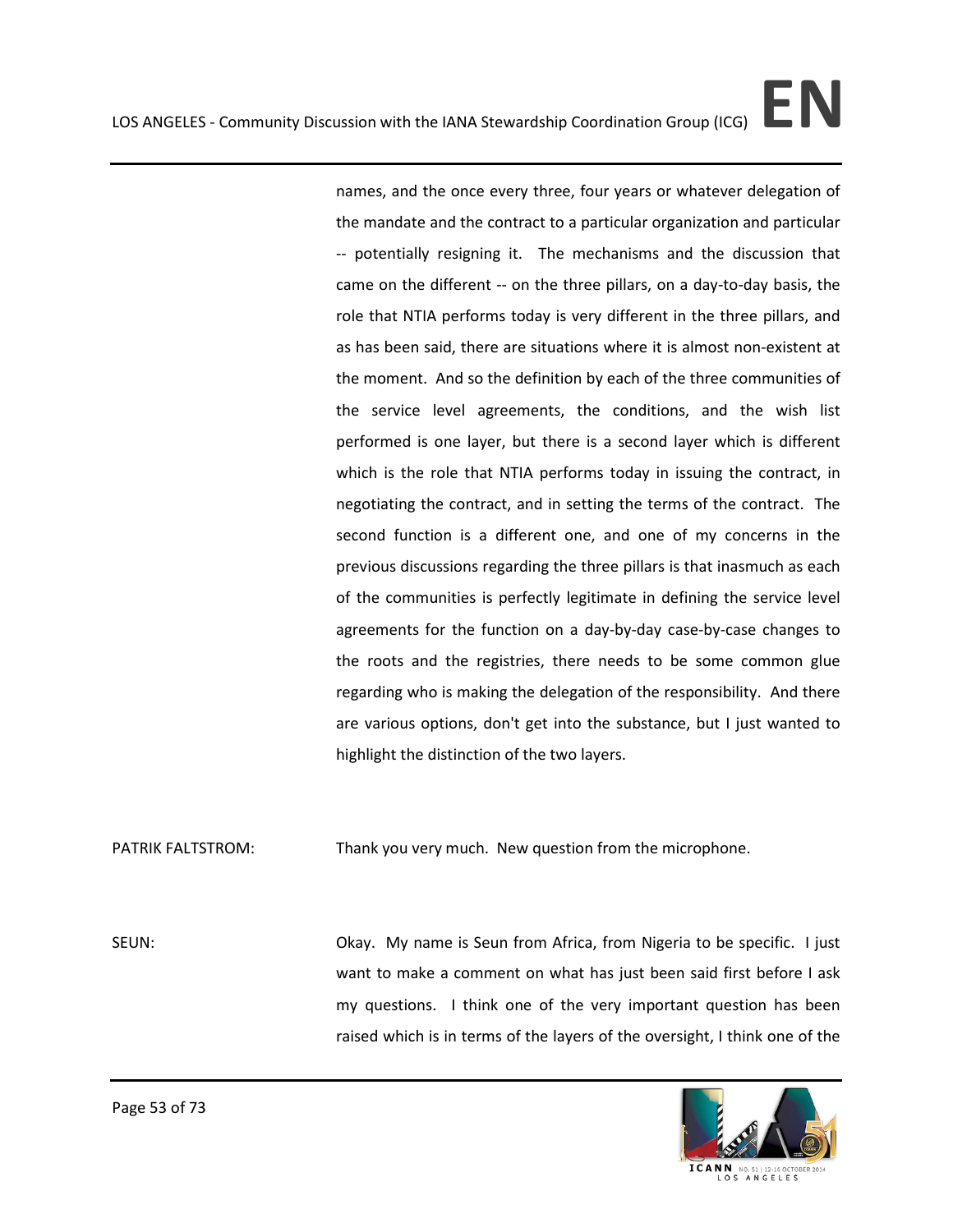questions that I have asked some people on this list, on this panel before us, is narrow-based question. That if the U.S. decides to move the IANA function to another operator, for instance, does IETF have the right to say no to it because that also says that -- that indicates that they -- they have an oversight. That will determine the actual layer of the ultimate oversight.

That being said, my comment, one of my questions is in relation to I think the IETF has done a very good job of making sure --

That being said, my comment -- one of my questions is in relation to I think the ICG has done a very good job at making sure that the community is discussing in three separate categories. That is good news for all of the community. I'm not sure it's good news for you, because by the time we're providing the proposals, you're going to have to worry about how to put those things together to become one.

So my question is: If it happens -- and I'm going to be talking about scenarios here. If it happens that one of the communities provides or presents a proposal that involves taking out the function out of the IANA -- because IANA is a set of functions, right? And by the time you remove one of it, then you're creating something different entirely.

How does the ICG intend to resolve this?

Because you're saying that you're going to send it back to the community. They have just sent something to you, so are you going to send it back to all the three communities? Are you going to get them all to agree that this is not the way forward? I need to hear a specific response on that.

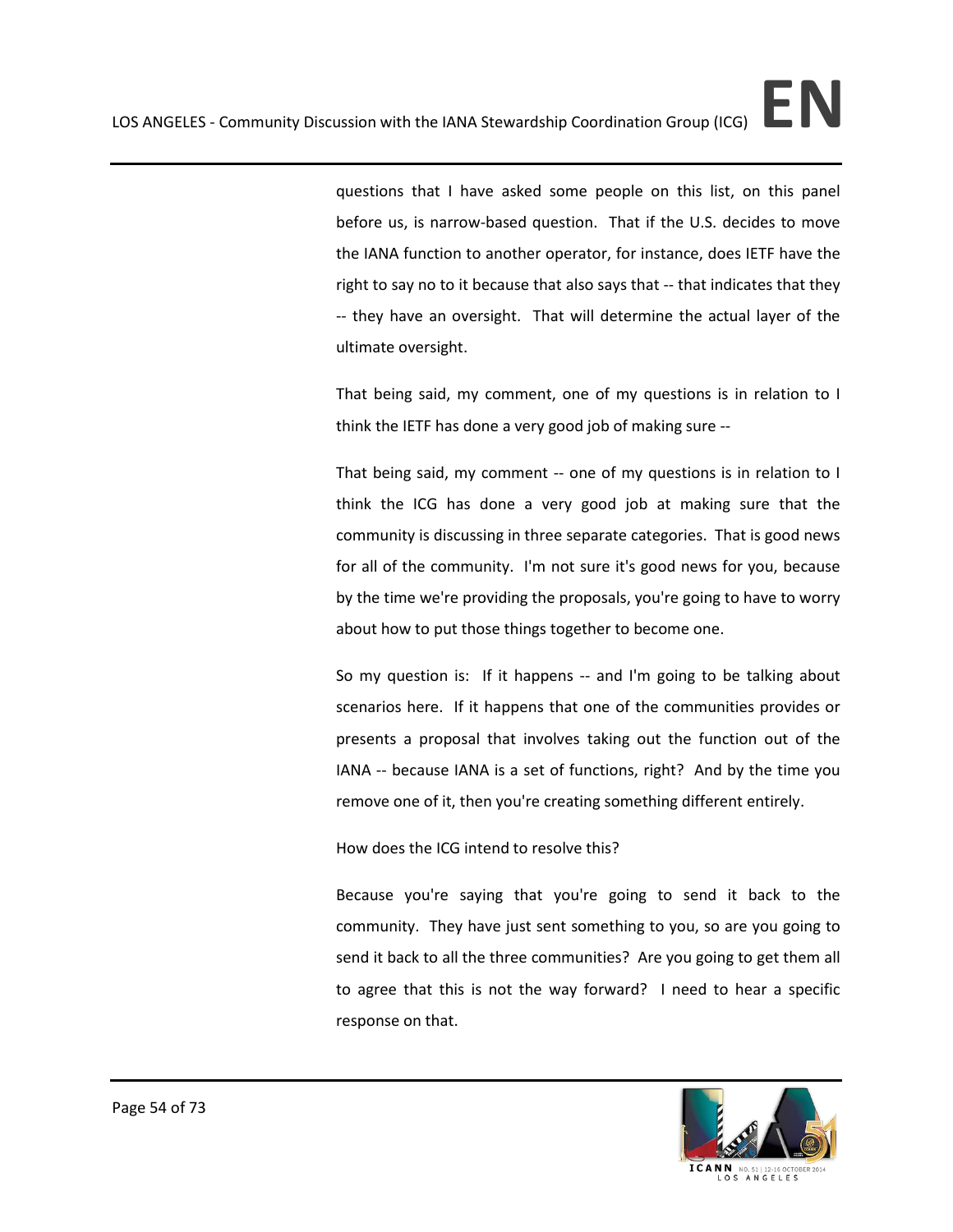Time up. Okay.

But let me just quickly mention the second one.

The second question is in relation to what is the indicators that will prove that communities are actually -- what are you going to look at - look out for in their reports or proposals so that you confirm that they are actually achieving consensus? What are the highlights you're looking out to confirm consensus? Thank you.

MOHAMED EL BASHIR: Jari?

JARI ARKKO: Yeah. I just wanted to quickly respond to the first comment first, which is that the IETF, as normal, we do have an agreement with ICANN and we also believe that we have an ability to make further agreements with ICANN or other parties.

> So -- and I think the question of whether the U.S. Government would hand the operator role to some other party, that's a moot point at this part of the process.

> But then your question about, you know, what if one of the operational communities wants to hand the role somewhere else and how that changes things, and the first observation that I would make is that I think that's a little unlikely, at least from the point of view of the IETF.

> But I think people are thinking about it a little bit too IANA focused and sort of U.S. Government focused.

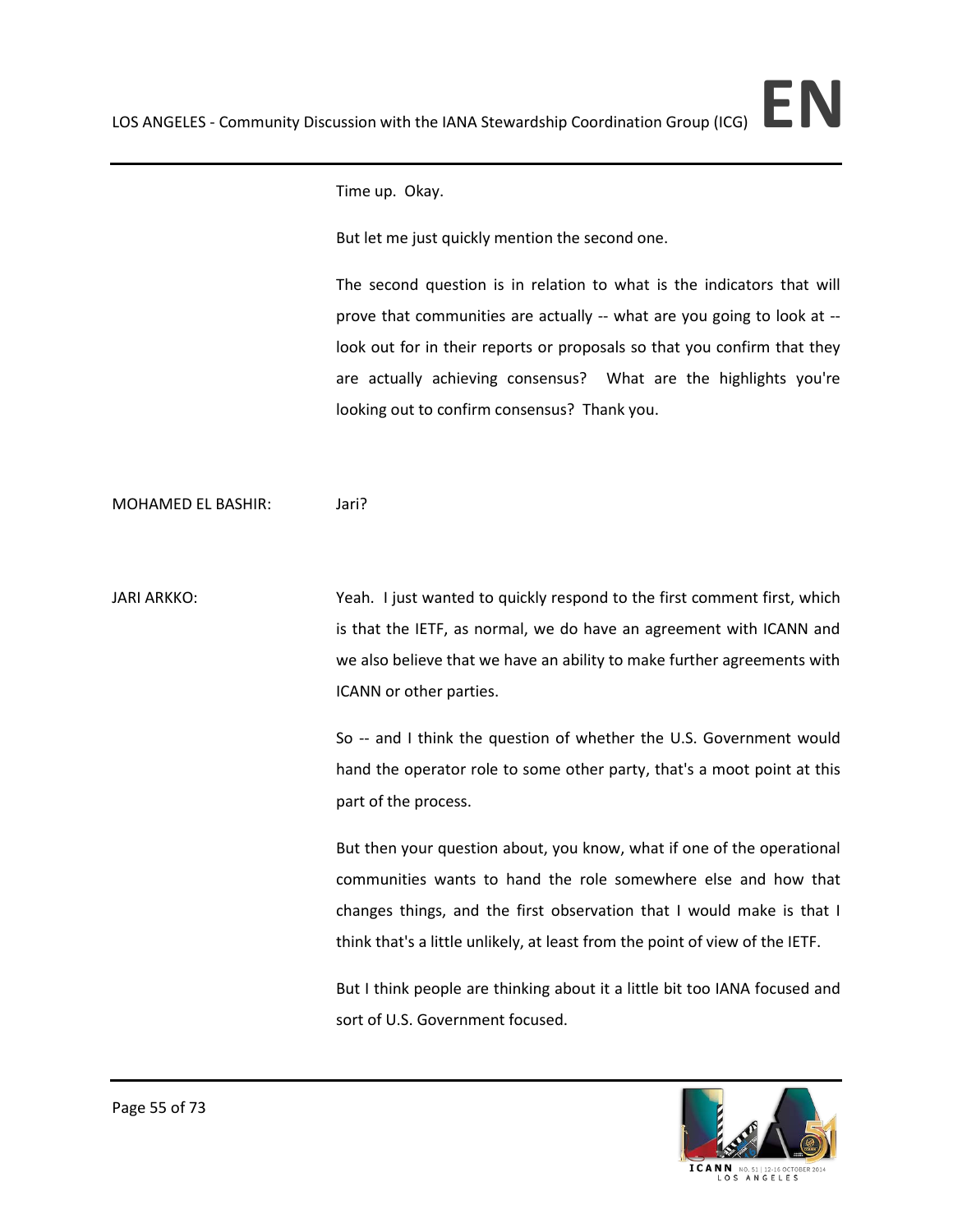It's not just about being able to coordinate this --

I mean, the different operational communities have some interactions and there's some overlap. You know, special names is one example. Special IPv6 addresses is another example. And we have to have some discussions. So it's not really so much about the IANA part. If -- if something -- some changes would at some future date happen with regard to how the IANA function is organized, I mean, and where it's organized, it's not just a discussion to IANA that matters, but between the different parties.

So a couple of years ago we had a case where we had to provide an allocation of an address range for technical purposes and it actually came out of one of the RIRs and it was a lengthy discussion kind of like within IETF rights but we didn't have the space to do that, and it was - the communities were -- you know, they got together and discussed and we eventually made a decision. And the implementation of that was also a small detail, but the communities had to come together and figure out what they really wanted to do in this complicated case.

So as long as we are clear on what -- what the interactions are and the overlap is, I think we're going to be fine.

PATRIK FALTSTROM: Lynn?

LYNN ST. AMOUR: Thank you. Lynn St. Amour, and I'm here as a part of the IAB representation.

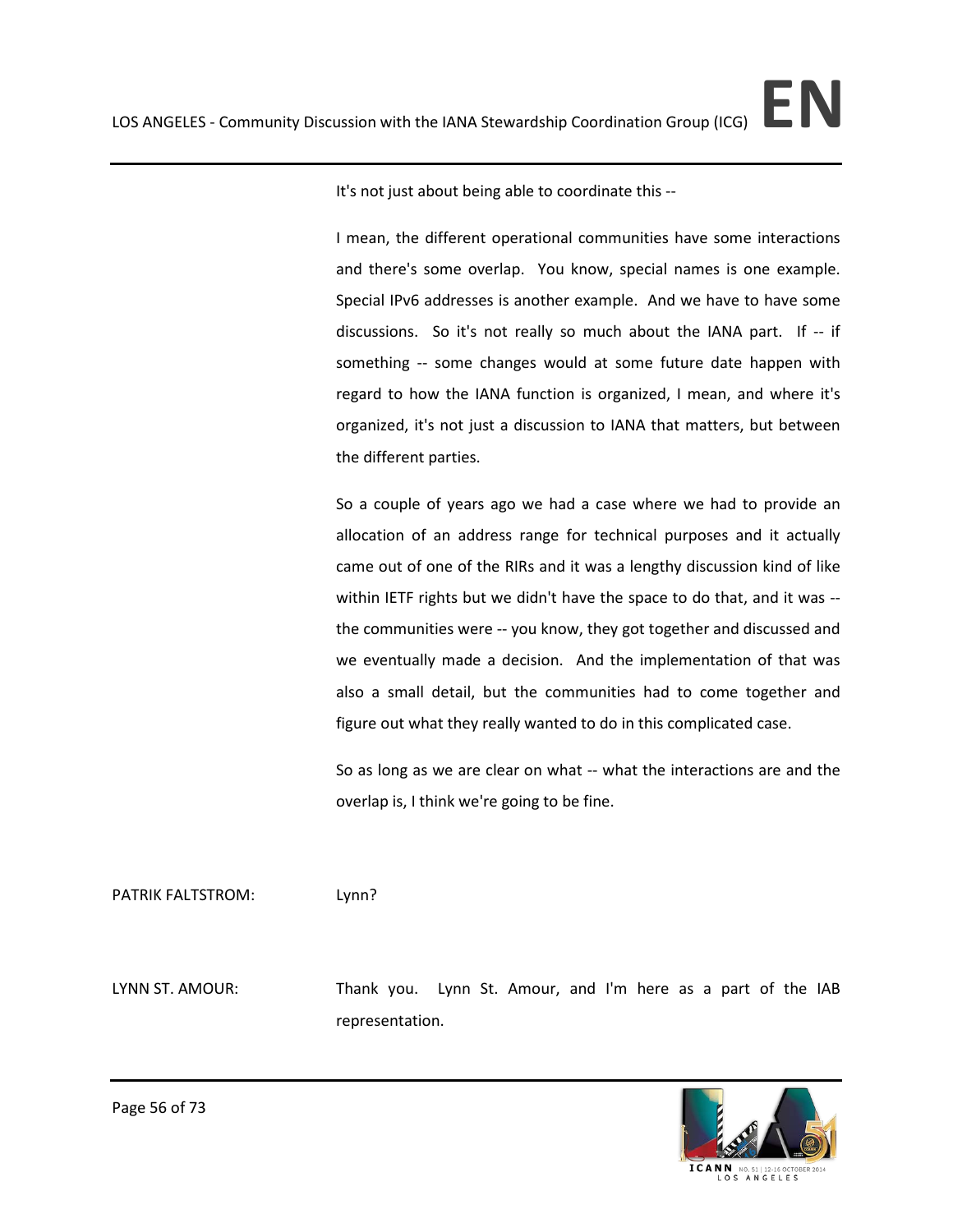I just want to echo something that Jari just said, because so many of the discussions that I've heard this week seem to start from the IANA functions operations itself and I think the right way to think about this is to think about the three operating communities and ensure that they have the ability to place their registry functions where they need and where it best suits their work today and in the future.

So if we start our thinking by thinking about those three components of work, rather than focusing on the combined entity today that we call IANA functions, I actually think we'll find a lot more agreement in our discussions. Because I think today a lot of our discussions are potentially talking at cross-purposes because we're starting in some of the communities at the end that looks at the work that's needed and where that work should best be done, and in other communities I think we're starting from trying to protect the set of operations today, and I think that will actually extend the work if we don't actually to a better kind of definitional agreement.

PATRIK FALTSTROM: Russ and then we take you at the microphone.

RUSS HOUSLEY: So Russ Housley. I'd like to build on what Jari and Lynn just said.

The coordination that has to happen between the communities that they just described is mostly happening at the policy level, not at the IANA updates to registries level, and so that's the part that's associated with this transition. The communities still need to cooperate on those

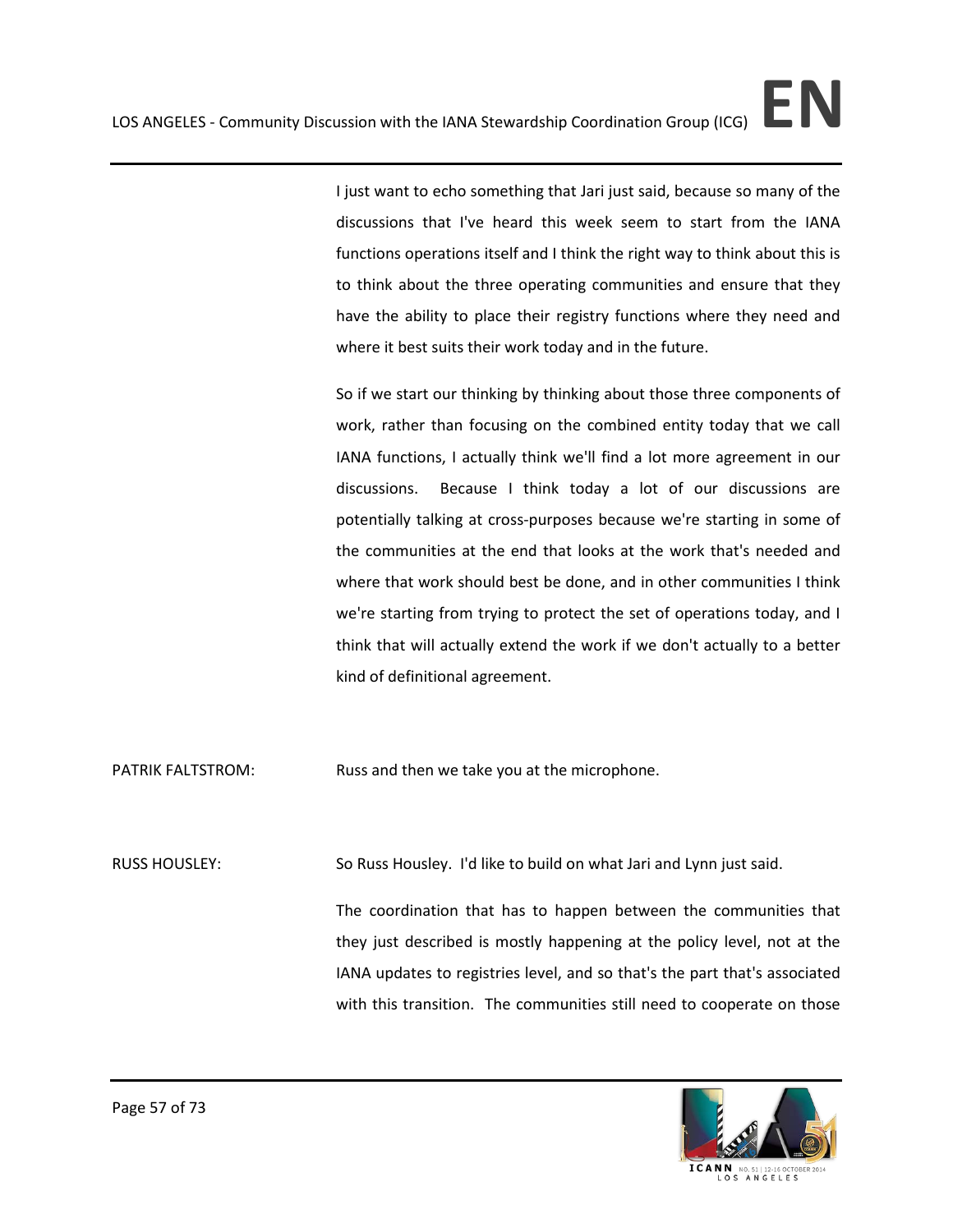special corner cases where we overlap, regardless of what happens with this transition.

PATRIK FALTSTROM: Alissa?

ALISSA COOPER: Yeah. I just wanted to respond to your other question, since lots of people have spoken to the first question, about the evaluation of consensus.

> We have asked the communities to explain the consensus level that they achieved. We haven't asked them for very -- any specifics, so they can -- they can do that in any way that they see fit, and obviously their explanation needs to be complete.

> And we also asked for references to, you know, documentation, mailing list, archive discussions that demonstrate the process that they used and their achievement of consensus.

> I know that, for example, within the IETF it is very common practice for a working group chair who is submitting a document for standardization, we ask them to detail if there were any strong objections to the final document and how those objections were addressed, so that -- that kind of information, I think, will be very useful to the ICG in assessing --

> Really, the question for us is whether the proposal achieved consensus within the community. If -- you know, if we get one or if we get several different proposals that clearly did not achieve consensus within

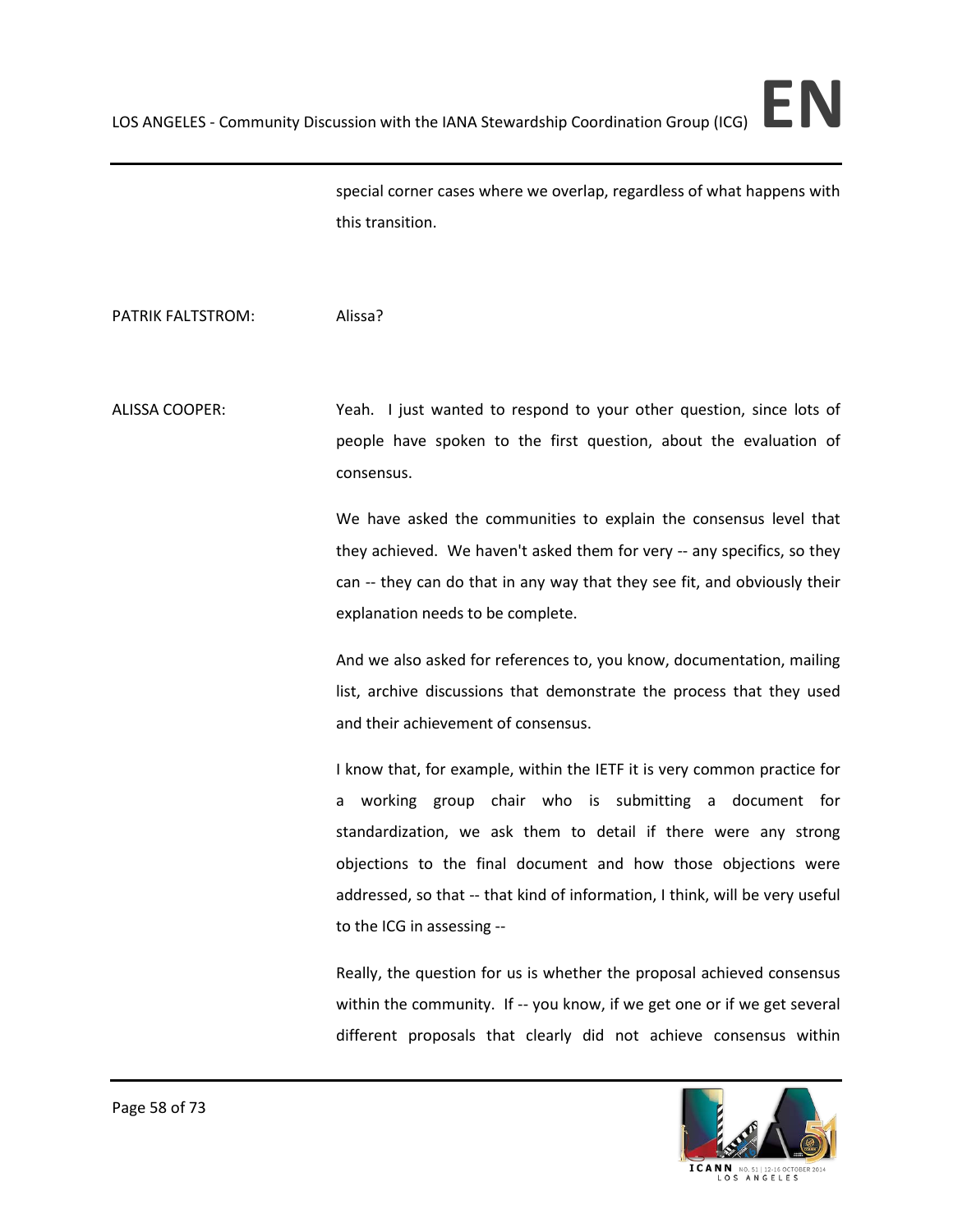whichever community is sending it, I think that that should be called out to us and will raise a red flag.

So for both of your questions, feel free to let us know if they were answered.

PATRIK FALTSTROM: Go on.

SEUN OJEDEJI: This is Seun again. I think maybe --

Thank you for the response. I'd like to also mention here that we -- the community does not have a problem of proposing things. You may even get a lot of proposals. But from what I've heard now, I haven't heard how you intend to resolve conflicts.

Are you bringing -- are you going to resolve conflicts by bringing the communities to the table? Are they going to discuss things?

Because what I'm worried about and I'm concerned about is that the more we -- if you go to all the community Web sites now, you see they all have their silos now. It's like in the way of trying to get good community participation, we've mistakenly also created some structural (indiscernible) indirectly, and that is how the people are working - indirectly working right now. I don't see the connection. We seem to be missing the connection between the communities. And when I'm saying "communities," by the three individual aspects. I'm not saying name communities. I'm talking about connection between names, protocol, and numbers. In terms of bringing the proposals together,



ICANN NO. 51 | 12-16 OCTO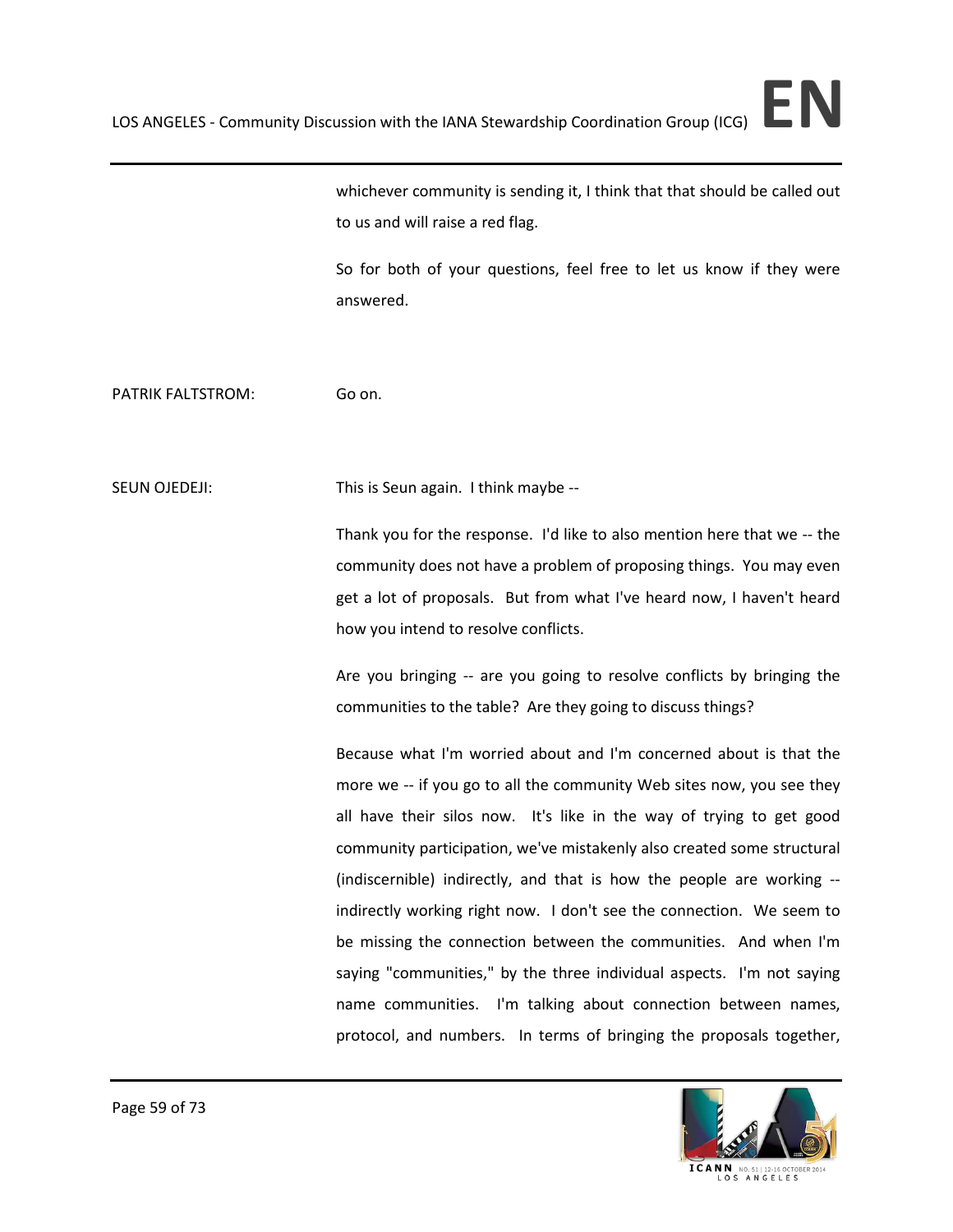we're going to get -- generally you're going to get a lot of proposals and you're going to have to figure out how to make sure that this whole thing comes into one and it's going to give us just a deadlock.

Please provide us -- provide -- think about it and provide a way by which you intend to actually get these communities at the table, because there's definitely going to be a deadlock. I've been on the different mailing lists and I've been seeing what people have been talking about, and it's very important to start thinking about this right now.

My second question is -- my question again is -- my other one about is what is ICG doing right now in terms of their Web site, in terms of their secretariat, in terms of their administrative things that they intend to do. What is the status of that. Thank you.

PATRIK FALTSTROM: Alissa, will you give a -- just a short answer to that? Otherwise, we'll also inform people that we do have a working session tomorrow which will be open for silent participants in the room, and also -- also remotely, where you can follow and see explicitly what we actually are doing.

But Alissa, did you want to give a comment on this?

ALISSA COOPER: Yes. So I think, again, in terms of the coordination, we had a long discussion about this just a few minutes ago. We have many different means of coordinating between the communities. We have people

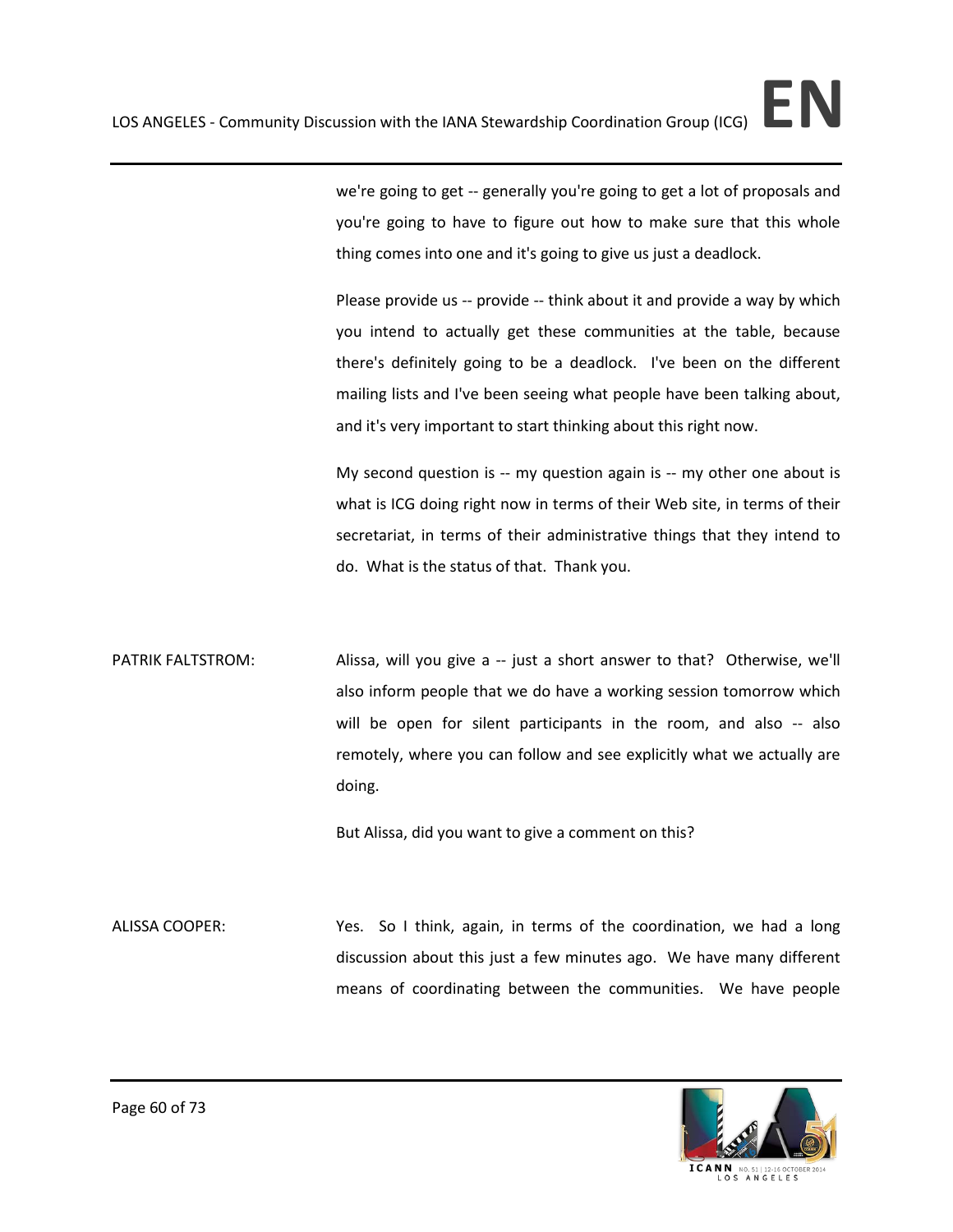So obviously if we get one proposal which says, you know, all the IANA functions must be transferred to Jupiter or something, then that impacts the other two functions and we need to -- we need to loop those communities in.

So it's -- I don't know. I guess to me it's not like we're putting the communities in prisons and they're not allowed to talk to each other. It's actually just the opposite, that there's lots of people going back and forth and coordination amongst them.

There's also -- as I said earlier, we have built in several months at the end of this process for a global public comment period, so if somehow we go through months and months of this process and there is some glaring issue that has emerged from one proposal that has not had the attention of a particular community, there will be an opportunity at that point for anyone to comment on any aspect, and we will, you know, receive those comments and will have to incorporate them somehow into -- into our -- into the final proposal.

Again, the Web site is ianacg.org. We have been supported thus by the very capable help of an ICANN secretariat. Alice and Ergys are sitting over here. And we are in the process of -- we're conducting a procurement process to establish an independent secretariat to be in place before we start receiving proposals. Thanks.

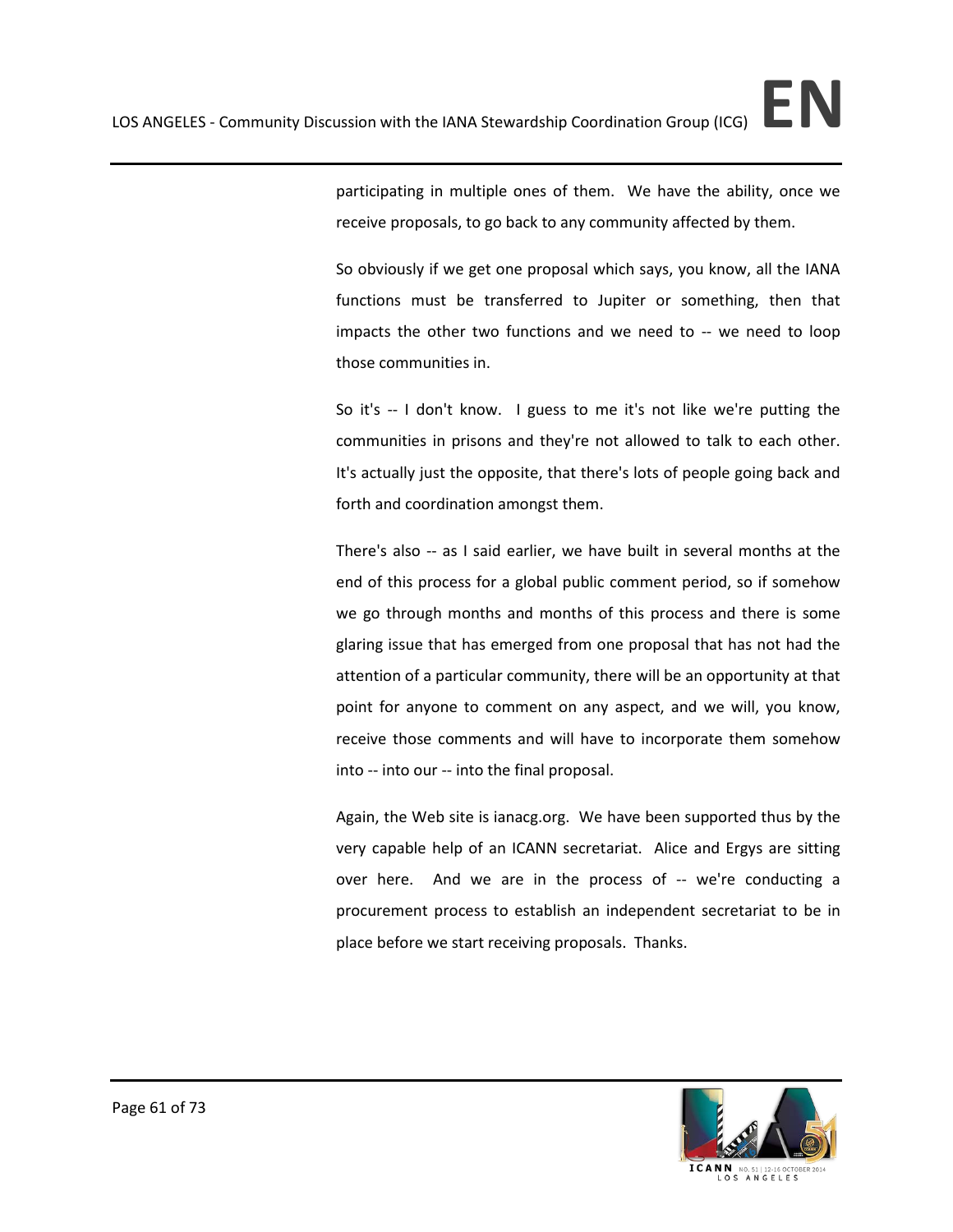PATRIK FALTSTROM: So as I said, tomorrow is when you get to know what we are doing. There are many more people that would like to talk but we are going to remote hub.

Benin.

ALISSA COOPER: And actually, we need to close the queues right now as well, all of the queues, so thank you.

REMOTE INTERVENTION: Hello. My name is (saying name). I am from Benin and I have a question.

> Regarding the transition, if by the deadline the proposal presented by the community does not reach the desirable consensus or the NTIA rejects this proposal, what will happen?

> The second question, of course if the -- regarding the transition proposal, if there is a proposal, moving forward -- that is to say that addresses -- the IAB addresses first, and the domain names, and thirdly the IETF, this would be a progressing process of how to implement the proposal.

Thank you.

PATRIK FALTSTROM: ---- starting at 9:45 and running until 5:00 p.m. or shortly after. We'll see.

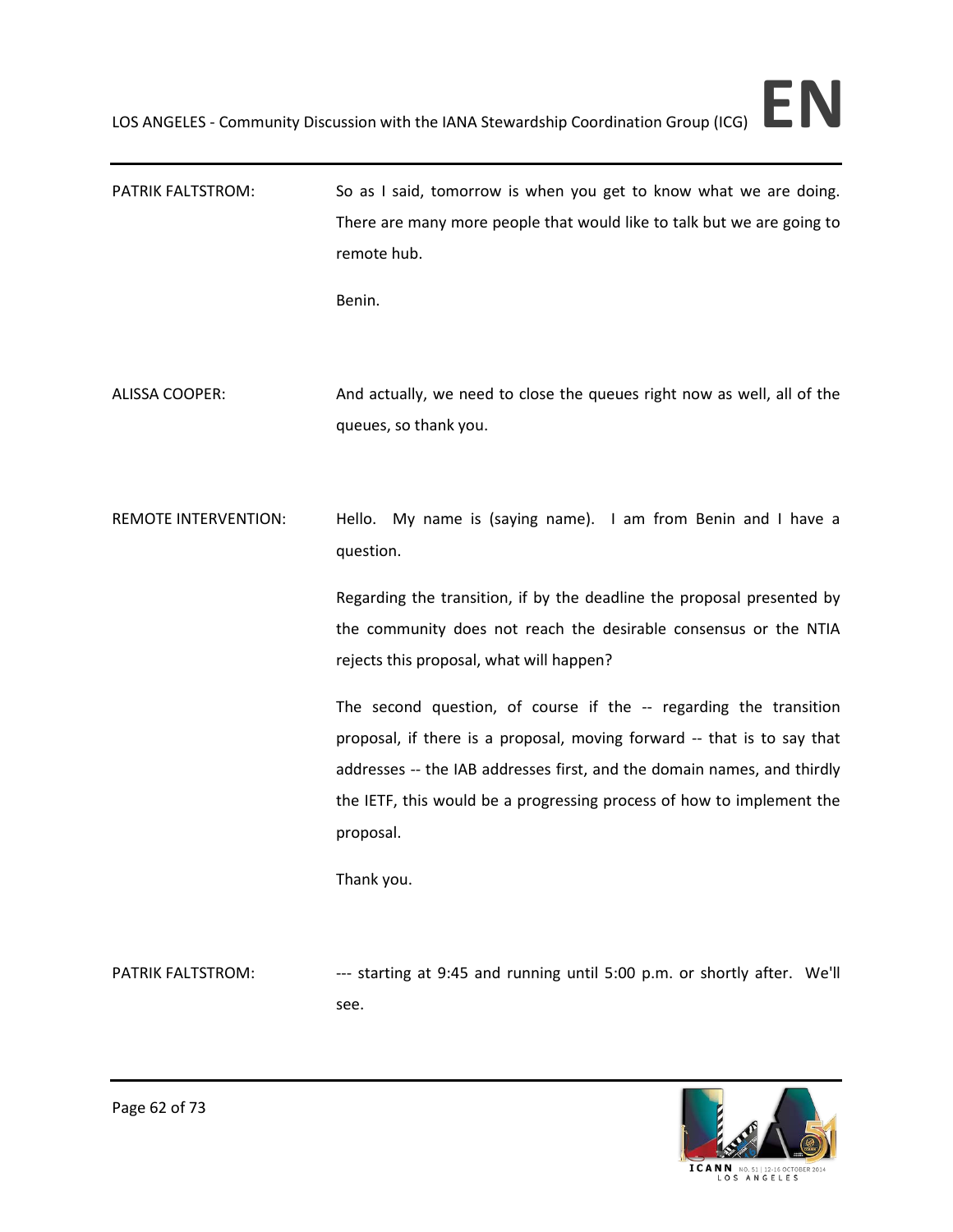## Any comments?

Alissa?

ALISSA COOPER: Sure. So again, everyone -- everyone wants to focus on failure, not success. We want us to focus on success.

> So what that means is that something will happen if we miss the deadline, and I don't think it is really the purview of the ICG to say what that is, but what we are focusing on is making the deadline, not missing the deadline.

> And we have a year, so I think that's what we should focus on. That's - that would be my answer.

> And also, I mean, the same -- the same sort of answer to the kind of incremental -- right? There's all kinds of scenarios you could spin up in your mind about what may happen if this or that does not come to pass, but we, as a group, I think are focused on having one complete unified transition proposal. If that starts to look unlikely at some point next year, we will have to re-evaluate, but for now, that's what we are all focused on.

PATRIK FALTSTROM: Thank you. And then we have Gambia as well.

REMOTE INTERVENTION: (indiscernible).

ICANN NO.51|12-16 OCTO

Page 63 of 73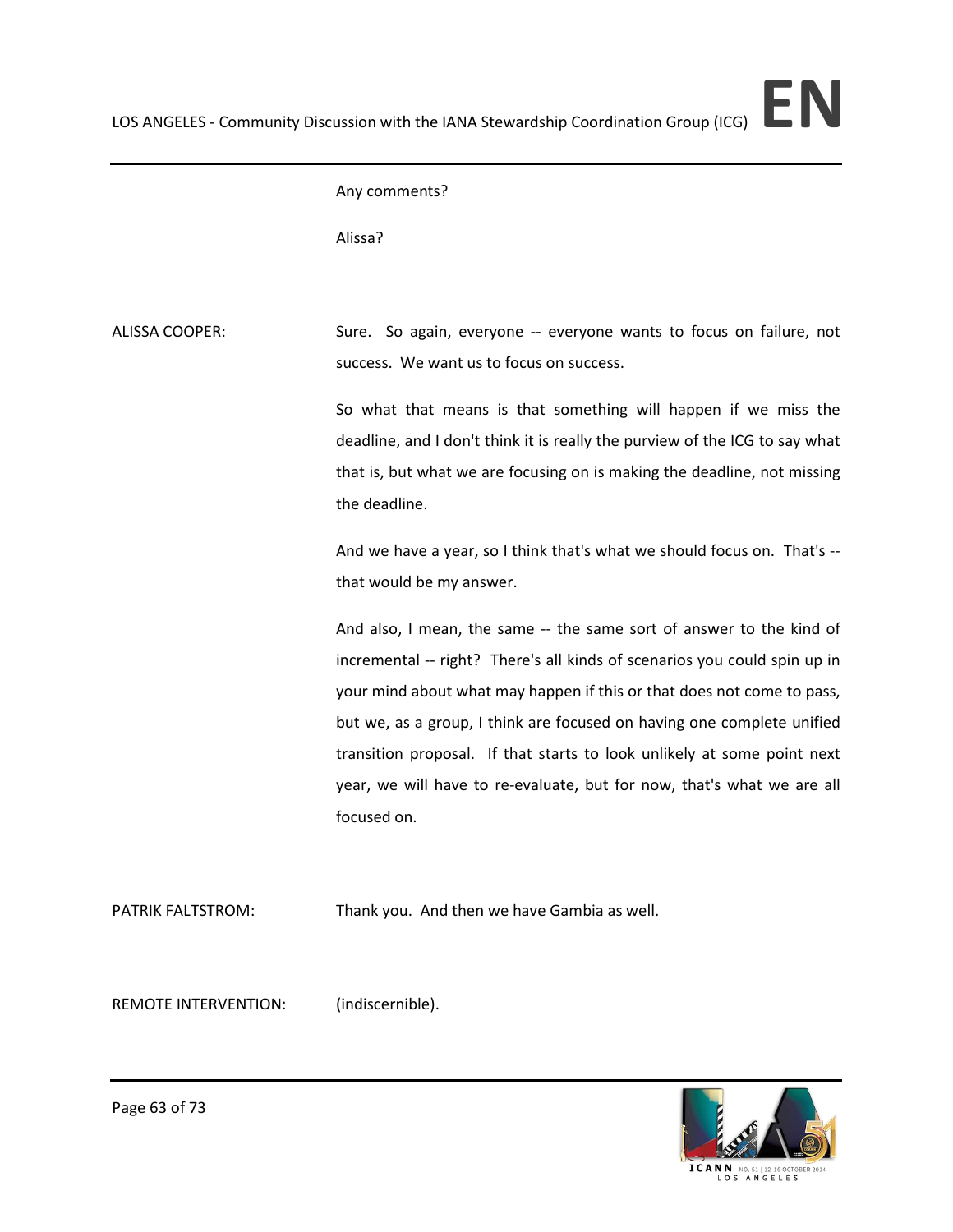PATRIK FALTSTROM: Okay. Let's try Gambia a little bit later.

Jean-Jacques?

JEAN-JACQUES SUBRENAT: Good morning. I would like to reply to the previous question. My name is Jean-Jacques Subrenat. I am an ALAC representative in the coordination group.

> The second question was whether you would consider to address these plans in stages.

> Alissa had already replied to this, but I would like to say that we do not have a predefined plan and this is the most important thing to know.

> We will consider the different proposals received by the community and this will determine the content and the form of our proposal and plan.

YOUNG EUM LEE: --- council representing .KR but speaking on my own behalf.

I think most of us in this room are worried about the time frame, the shortage of time, and so my question has to do with the role of the ICG in this process.

I know that the ICG is only involved in the coordination of the efforts and not involved in the detailed content of the proposals, but -- and when we consider that the deadline is January 15th and maybe has been extended to the end of January, if we take out the three weeks'

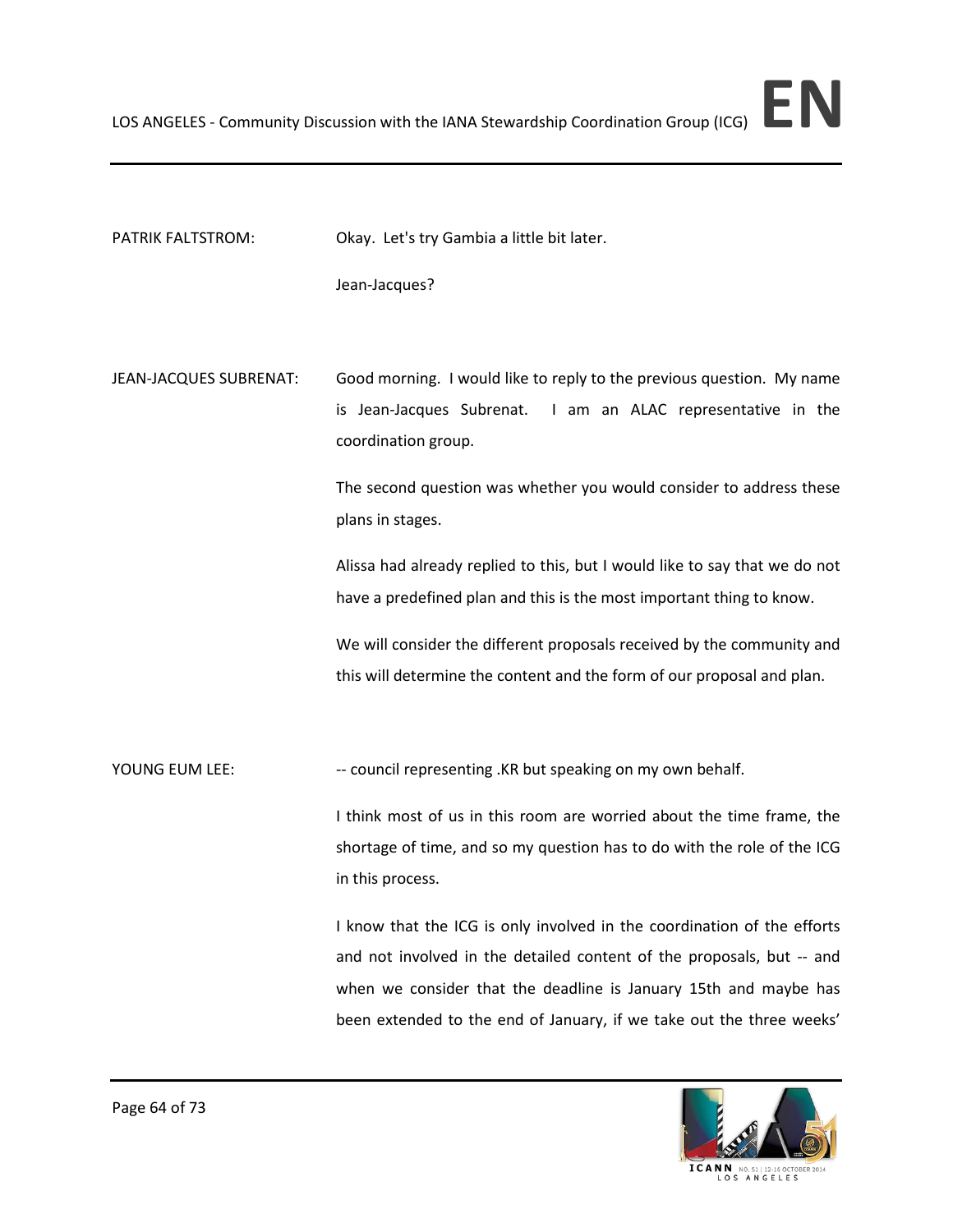vacation time in December, and of course if the members of the CWG are willing to give up their vacation time, we're -- that is almost very welcome too.

But since it is a very formidable task, I'm looking at all these capable and able people up here in the ICG, and hearing the presentation by IETF and the detailed nature of the content and Milton having proposed this -- a detailed map during the NETmundial contribution, I'm just hoping that members of this group also -- yes, there was talk of individuals being able to participate, but as a community, if you could coordinate things more with your community and maybe push things a bit more, get -- I mean, so not just doing the coordination, but actually pushing the content, I think that's -- I mean, if you're willing to do that, I think that would also help with the time frame. Thank you.

PATRIK FALTSTROM: Xiaodong.

XIAODONG LEE: So I am from a ccTLD -- This is Xiaodong Lee. I want to give you very two highlights by a comment. Firstly, we are an ICG member but we are the community representative from different communities. So now we have some of the ICG members have started to join the community works.

> You're right. The time is very tight. But we start the work and try to finish the first stage before January. Of course, we may -- some people, they are lost in the holidays.

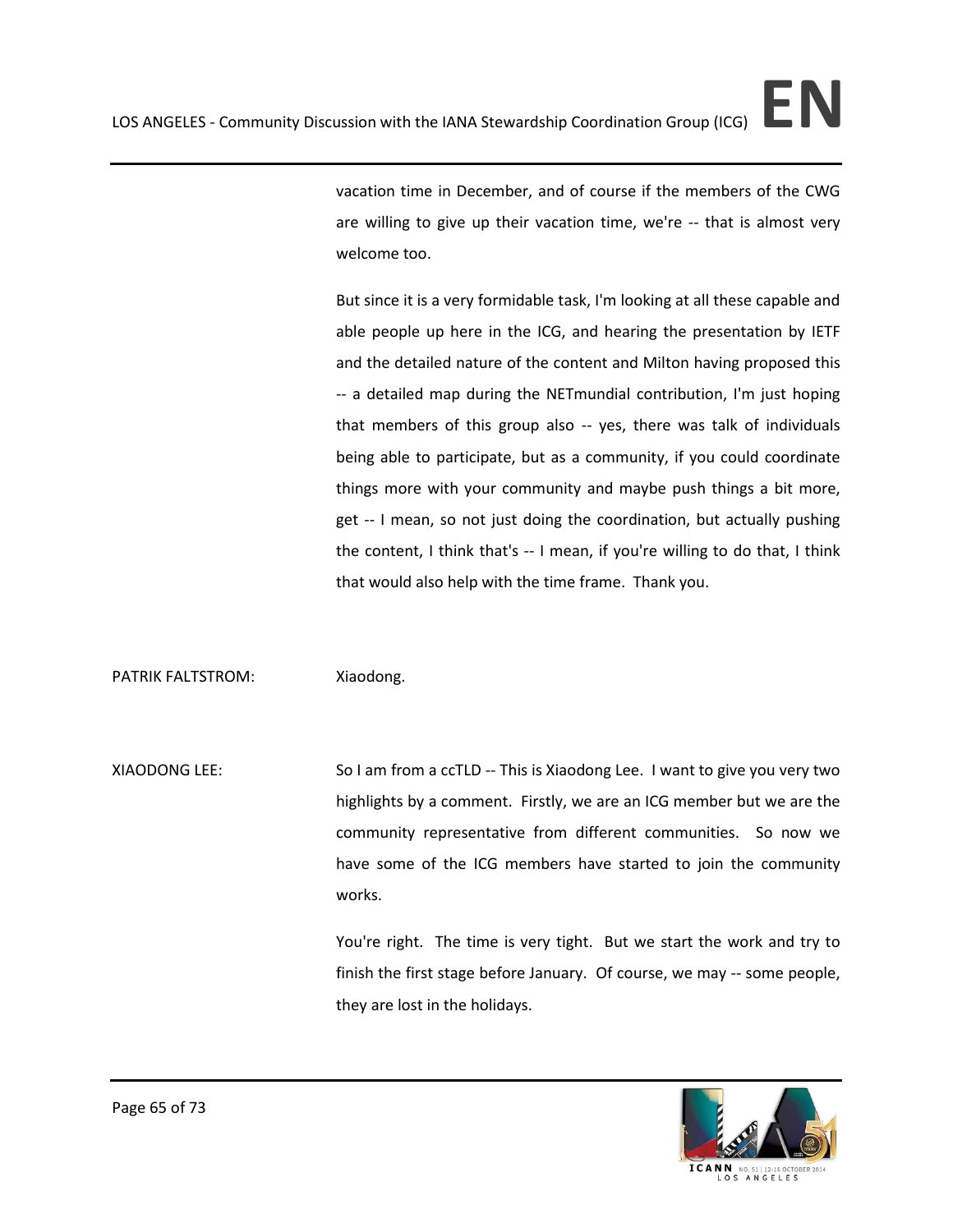But, you know, next stage, you know, every ICG member, they have different kind of knowledge, it is very diverse knowledge. They work together to facilitate each other. For example, for myself, I'm from a ccTLD. But we also have a delegation. I'm also the active member of IETF. So, so many members have different background and also more background so even better for us to work hard. We will try our best.

I think all of the community members want to finish the job before next September is our target. Yeah.

MOHAMED EL BASHIR: Thank you, Xiaodong.

Paul, please. Paul Wilson. Keith?

KEITH DRAZEK: Thank you. Keith Drazek. I'm on the ICG representing the gTLD registries. So I will confine my remarks to the naming community and more specifically maybe to the gTLD space. But I think the question of, you know, can we try to push the content or push as an ICG, as a group, trying to push things along the content, the community, engagement along to ensure we meet timelines, I think by setting out some target dates and the dates that we have in terms of the timelines included in the RFP, the request for proposals that was initiated, we actually have set out some pretty aggressive timelines which has forced in a sense the communities to focus on a schedule that is very much tied to the target date of September 2015 for the IANA stewardship -- function stewardship transition.

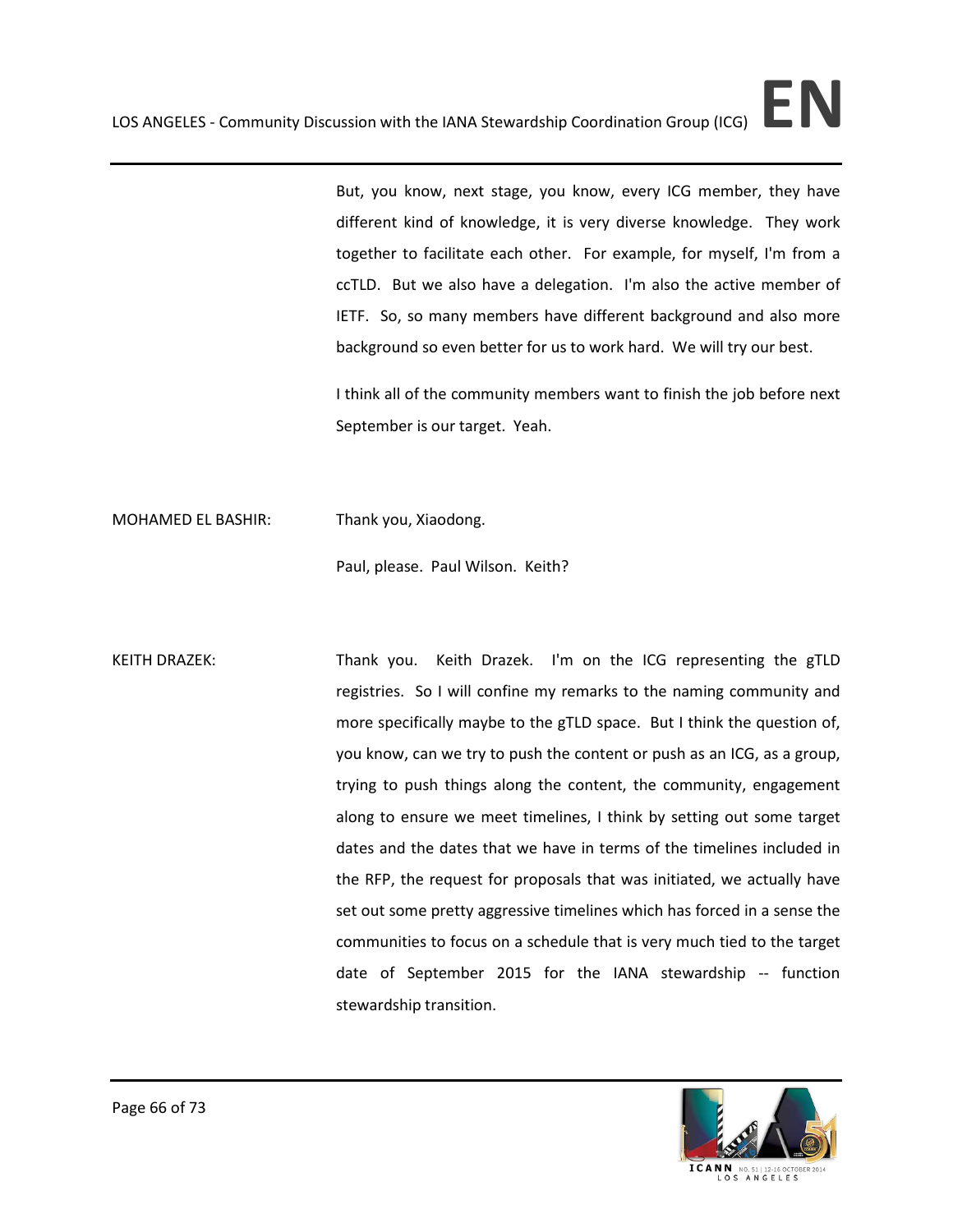But I think at the same time, we as a group have to be very cautious about trying to dictate to the respective communities a schedule that may not be attainable. Speaking specifically for the naming community, we have processes, bottom-up, consensus-based processes that must be followed in order to be able to certify at the end of the process that there is consensus. And so I think we're focused on a deadline or a target date of September 2015. And let me be clear, target date, not deadline, September 2015.

Yet, we have the pressure from the other end of making sure that we as communities can meet our own obligations in terms of process and procedures. So I think at some point we will come together and identify the dates that work best and that are attainable.

But I can say that the communities have been energized. Certainly in the naming community, we have initiated a cross-community working group. The work has begun, and we are very sensitive -- sensitized to the urgency felt by all of us in the community. Thank you.

YOUNG EUM LEE: Can I make one more comment? I in no way was suggesting anything top-down. I was just talking about helping along the way in terms of content. So it is more a coordinating and collaborating and supporting rather than dictating because, I mean, I come from the CC community which also are very much involved in the bottom-up process. Thank you.

MOHAMED EL BASHIR: Thank you. James.



Page 67 of 73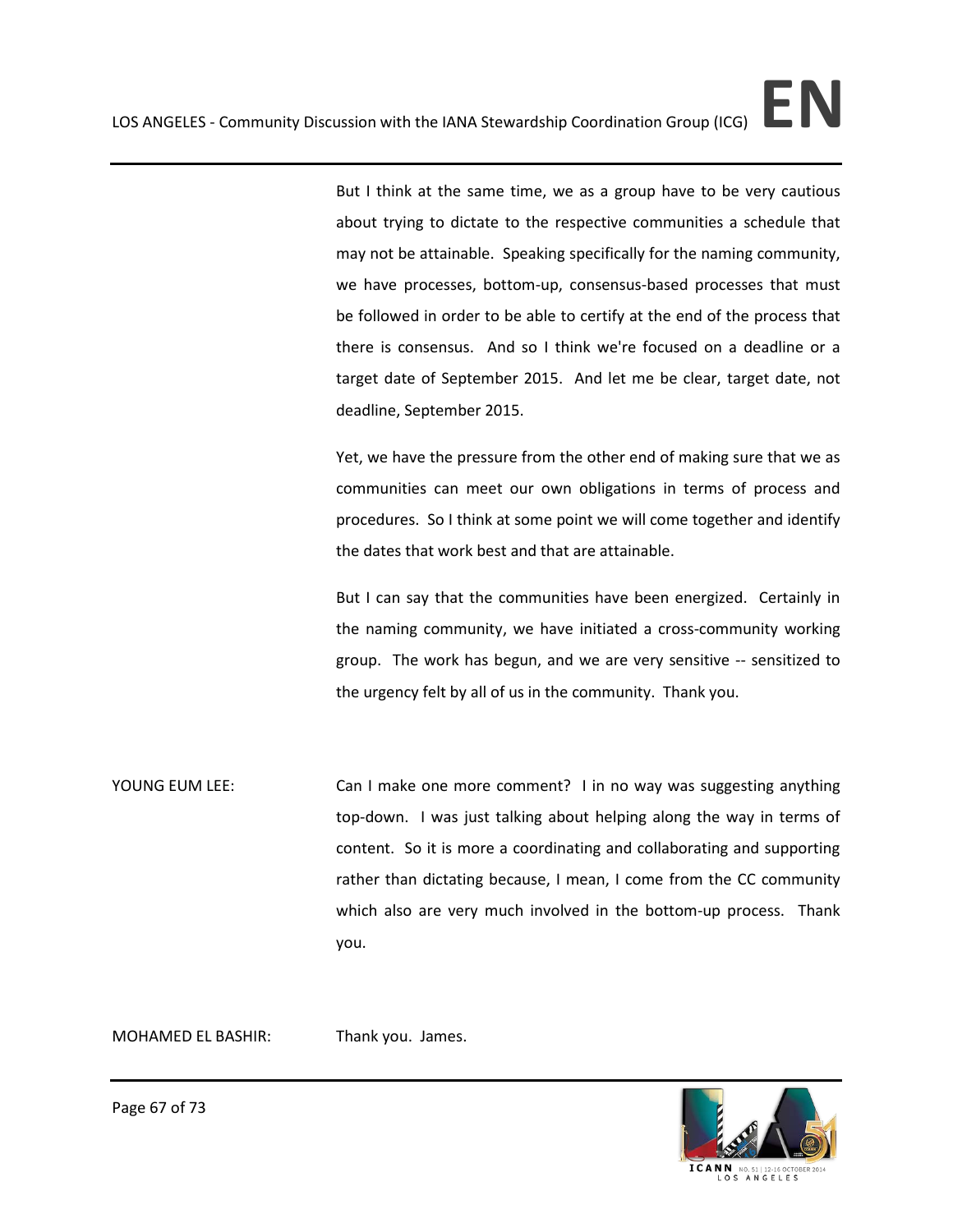JAMES BLADEL: Thank you. James Bladel. Just to agree and expand on what Keith had said, I think the danger is not missing the target. The danger is that the process is not followed correctly, and then the legitimacy of the proposal and the proposal process is questioned at the end of that. So I think that that is much more higher priority concern for this group and hopefully for the communities that are developing the proposals than the target date, although the target date is very much in the front of everyone's mind.

MOHAMED EL BASHIR: Jari, please.

JARI ARKKO: Yeah. So I guess I agree with what others have said before me a little bit. But all of us, I think, are working actively to make things move forward as individuals or in our communities or in our other communities that we attend to. But it is, indeed, those communities that need to come up with the solution and they need to want it. And it is only then that it is valuable. It is not valuable when it is pushed down from the ICC or the U.S. government or ICANN staff or something like that. It is from the communities. And this is your chance. This is the chance for you to say what is that it you want and you can take control. And I'm seeing that happening in all the communities. So that's great.

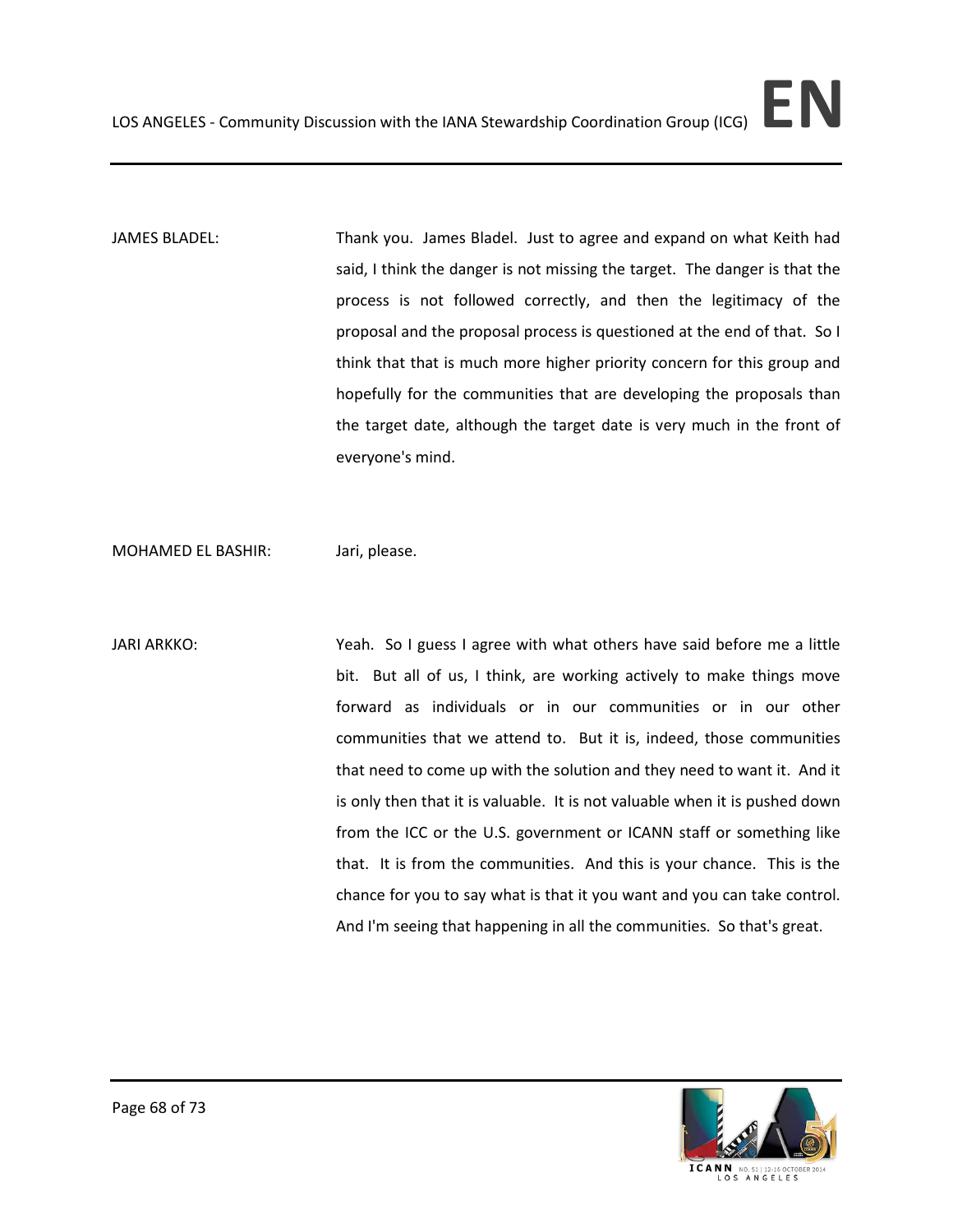MOHAMED EL BASHIR: Thank you, Jari. We will take the last question from the remote hub. I think we have Venezuela.

REMOTE INTERVENTION: Good afternoon. This is Javala (saying name) from (saying name), Venezuela. We have some questions, three to be precise. The first one revolves around openness. Do you plan to change the licensing system for the Internet standards? We understand that certain conditions are applicable related to copyright. We would also like to have a larger response with respect to the expectations that they could have about the decisions that could be made in multilateral organizations like the ITU.

> We would also like to know in principle, the board stated that it reserved the right to receive the proposal from the community and check whether they were in the interest of all the public -- all the audiences in their ecosystems. And if they were not, then they would go back to the community for their review.

> Our question would be: Can the board commit to wait for the community to carry out this review and then come back with a proposal so that this would not disrupt the timelines?

> Finally, we would like to know also the opinion of the panel regarding their proposal for improving the multistakeholder model. In the proposal for improving this model, we understand that users all over the world are the majority. However, we just have one voice inside the board. So we would like to know your opinion about this. Thank you.

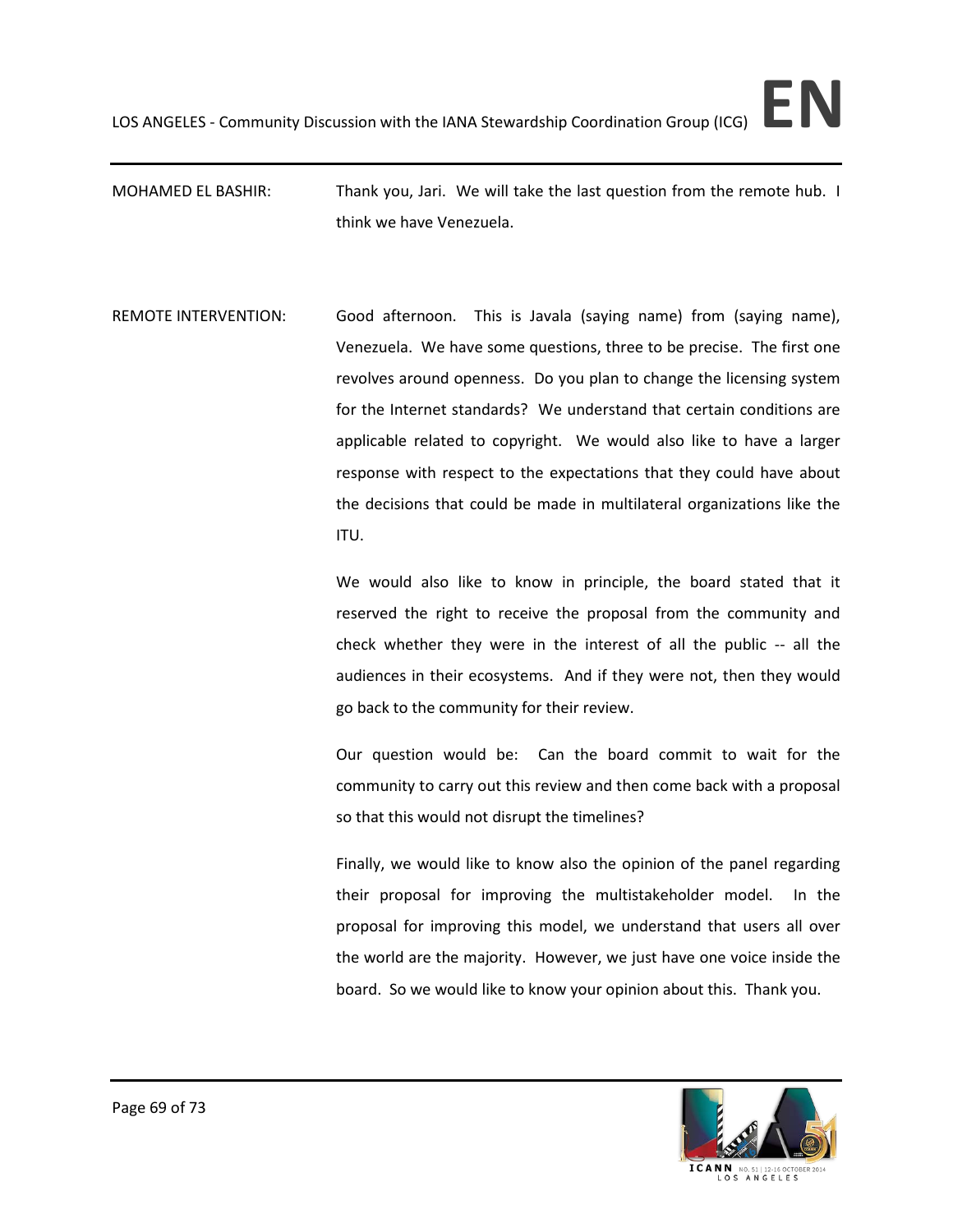MOHAMED EL BASHIR: Thank you hub. Alissa? Russ? Russ, please.

RUSS HOUSLEY: So -- Russ Housley. I'll respond to the first question which dealt with licensing. The IETF Internet standards are now and always have been freely available for download on the Internet. And no license is needed to get those documents.

> The license that is available to those documents also authorizes anyone to translate them and repost the translation. Thank you.

MOHAMED EL BASHIR: Thank you. Now to Alissa.

ALISSA COOPER: Okay. I will try to briefly take the rest of the questions. So the first question about the relationship to decisions taken in the ITU, I don't think we have a strict relationship. I think folks who participate in the ITU are likely paying attention to the transition process, and I think a little bit vice versa.

> So those who are aware of both bodies and who participate in both parties are, you know, certainly -- whatever goes on, I imagine influences their thinking and their work. But there's not really a formal mechanism or anything that links the two of us.

> I think in terms of this question of what the process will be to have the board review the transition proposal and send it to NTIA, as I mentioned earlier this morning, we internally within the ICG have discussed a little

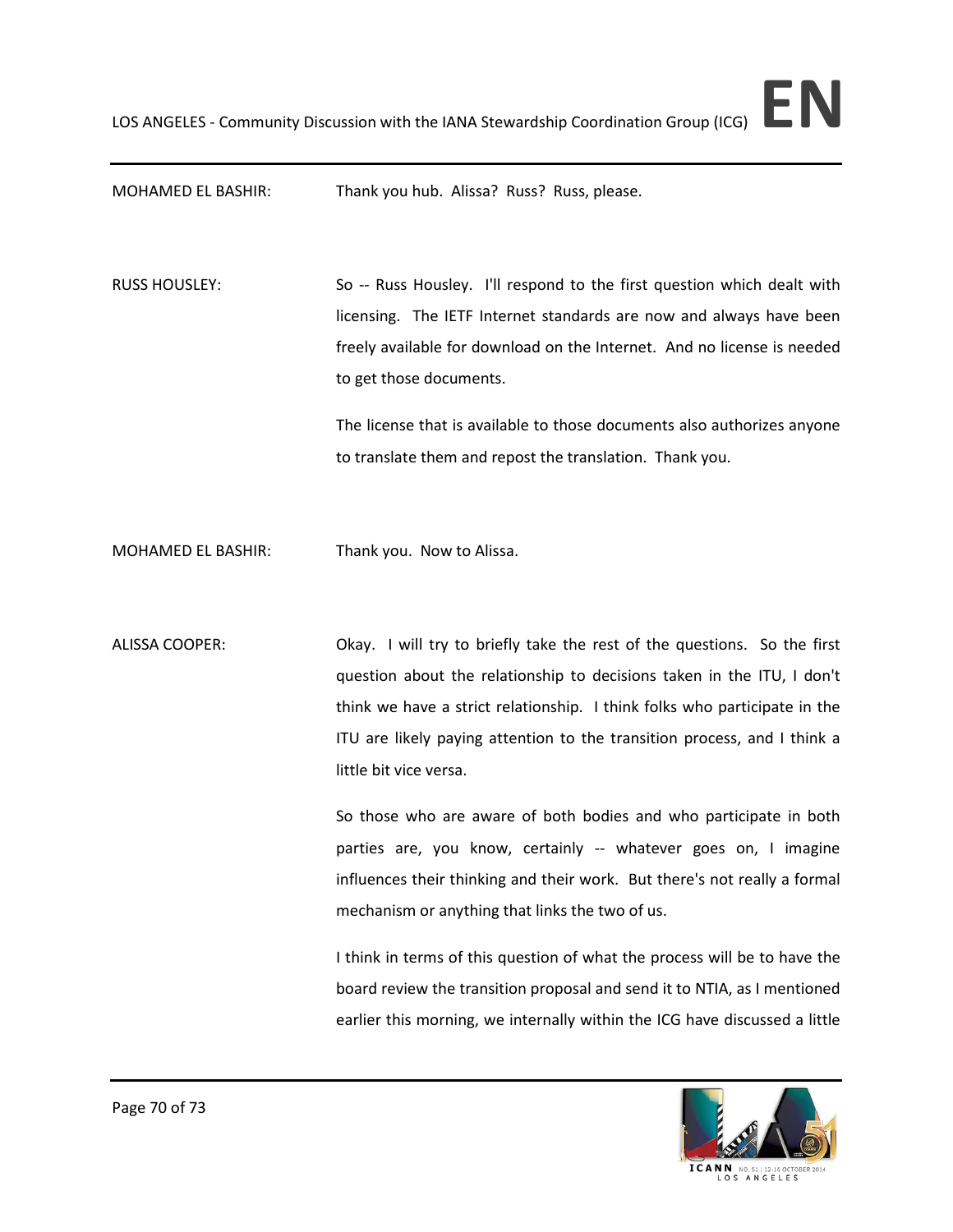bit about what our expectations are as far as that process goes. I think we're going to continue that discussion with the ICANN board and the staff and hopefully we'll be able to provide some detailed information about how that will go.

But as we were really only alerted to this issue last week and because it doesn't actually have to be resolved until next year, we have a little bit of time so we can work out exactly what that process will be.

I certainly agree with the implicit sentiment of the question which is that we don't want whatever that set of steps is to delay the timeline in any way so we need to build that in in some way with more detail into our existing timeline.

And then the last question about the board, certainly that is something that if it is of interest to people should be taken up within the ICANN community and with the board itself and perhaps maybe in scope for one of the new accountability tracks but is not really in scope for the work of the ICG.

I don't know if anyone else --

MOHAMED EL BASHIR: Martin.

MARTIN BOYLE: Thanks very much. I would just like to say a couple of words about the ITU. Nominet is, in fact, a sector member and I will be a part of the U.K. delegation to plenipot which starts next week and goes on for three

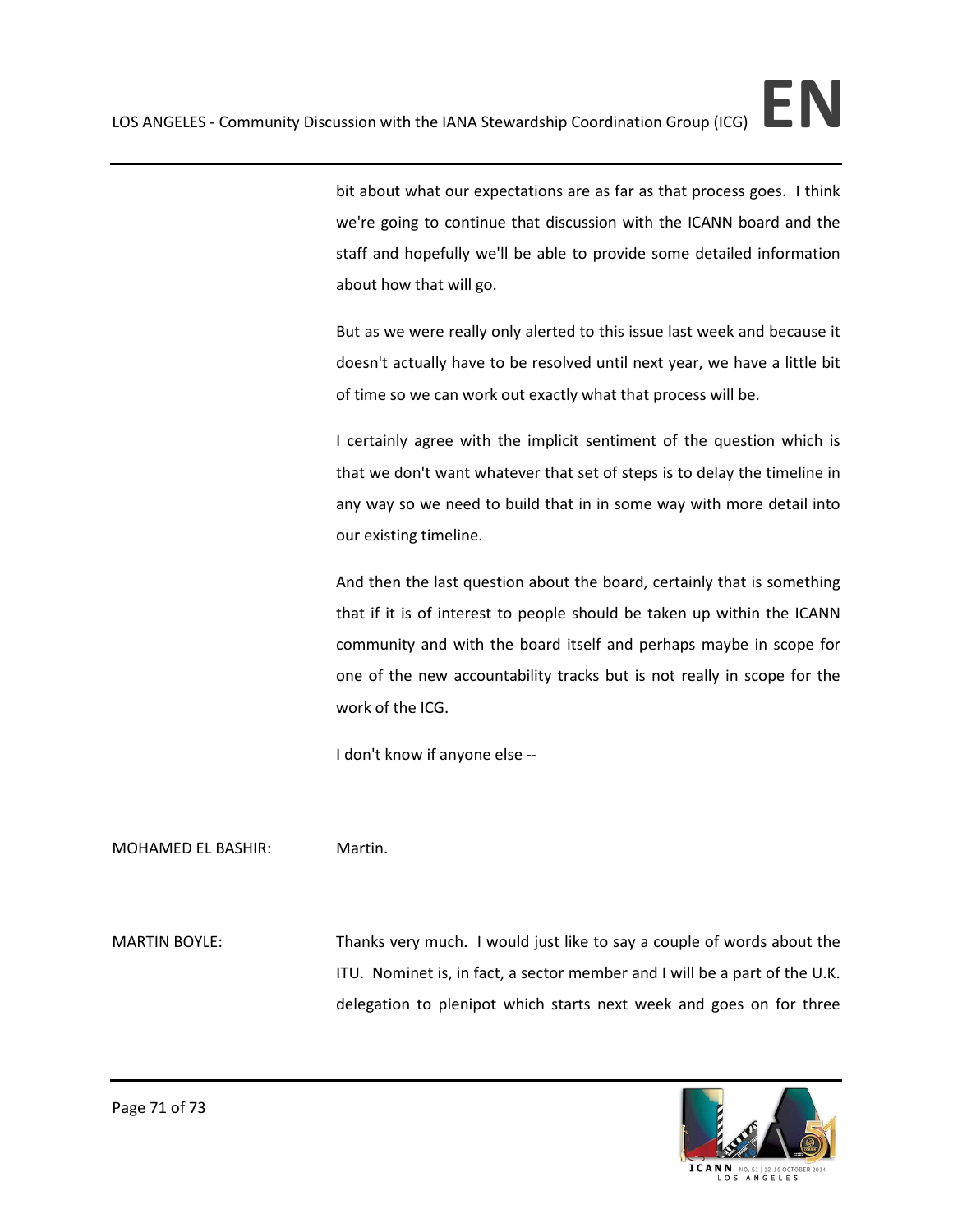weeks. And plenipot would -- is a discussion forum, decision-making forum within the ITU.

And so I can't really predict exactly what might come out from that discussion.

However, I would note that this discussion forum that we have here, through the various community groups, is open to the governments in their own rights, to get involved. And that would seem to me to be the direct approach for governments to use. We are the right forum. I defer to any views that Kavouss might have as being a government rep who will be representing his country in the discussions, but I would make the appeal to the ITU that it is -- that they encourage their membership to come and put their views directly into this -- into this environment. Otherwise, we're going to have a very, very long process via the ITU mechanism and approach. Thank you.

- MOHAMED EL BASHIR: Thank you, Martin. As we come to the end the meeting, I will hand it over to Elisa Cooper ICG chair to conclude.
- ALISSA COOPER: Thank you. And thank you to everyone for getting up to the microphone and asking your questions. A big thanks to everyone from the remote hubs and whatever time it might be that you stayed up until or woke up for to be able to participate. I think this was a really robust discussion, and I'm glad we took the time to have it.